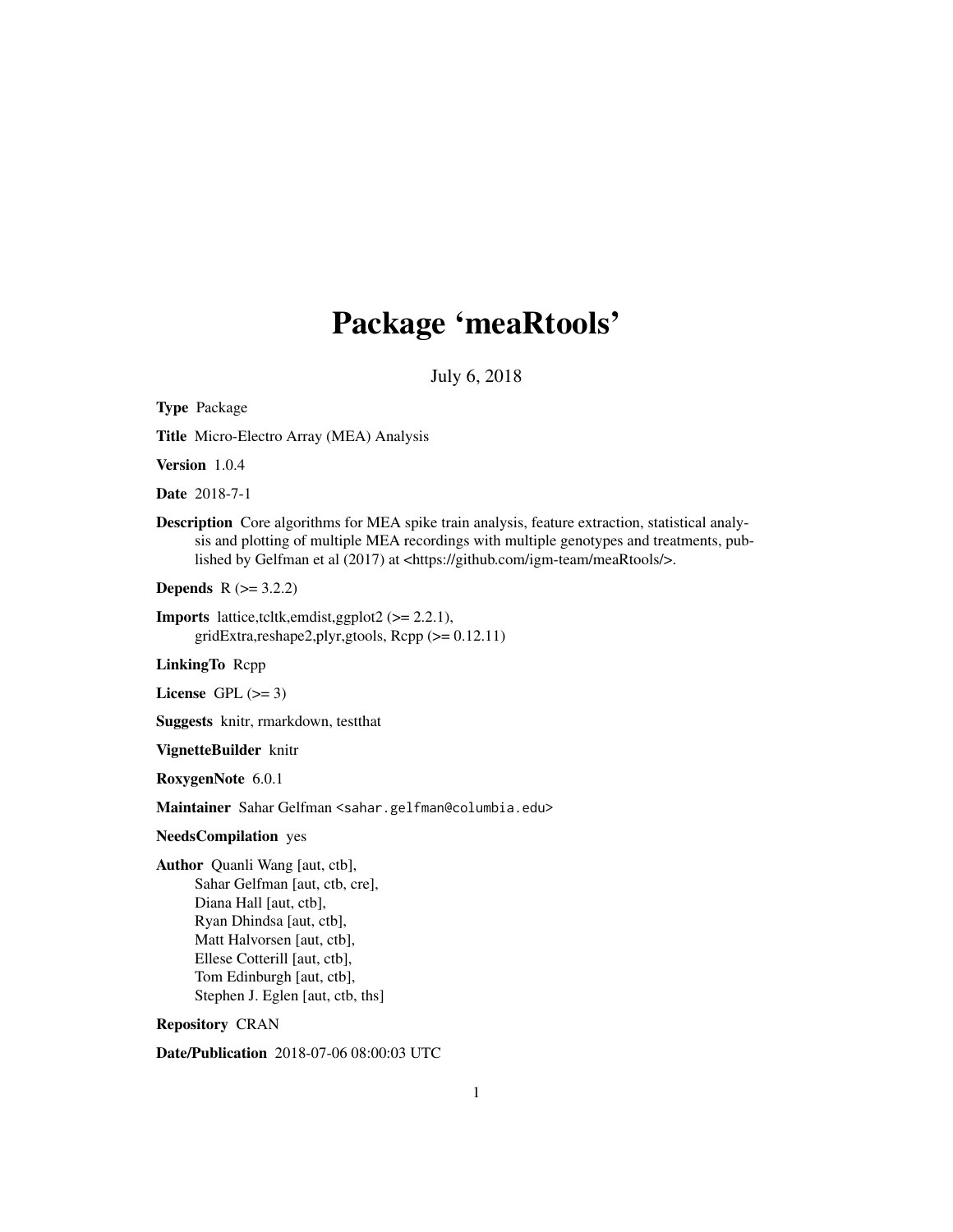# R topics documented:

|                     | 3              |
|---------------------|----------------|
|                     | 4              |
|                     | $\overline{4}$ |
|                     | 5              |
|                     | 6              |
|                     | 7              |
|                     | 8              |
|                     | 8              |
|                     | 9              |
|                     | 10             |
|                     | 12             |
|                     | 12             |
|                     | 13             |
|                     | 14             |
|                     | 15             |
|                     | 16             |
|                     | 16             |
|                     | 17             |
|                     | 18             |
|                     | 19             |
|                     | 20             |
|                     | 20             |
|                     | 22             |
|                     | 22             |
|                     | 23             |
|                     | 24             |
|                     | 24             |
|                     | 25             |
|                     | 25             |
|                     | 26             |
|                     | 26             |
|                     | 27             |
|                     | 28             |
|                     | 29             |
|                     |                |
|                     | - 30           |
|                     | 31             |
|                     | 31             |
|                     | 32             |
| plot_network_spikes | 33             |
|                     | 33             |
|                     | 34             |
|                     | 35             |
| read_spikelist      | 35             |
| read spikelist text | 36             |
| remove_spikes       | 38             |
|                     |                |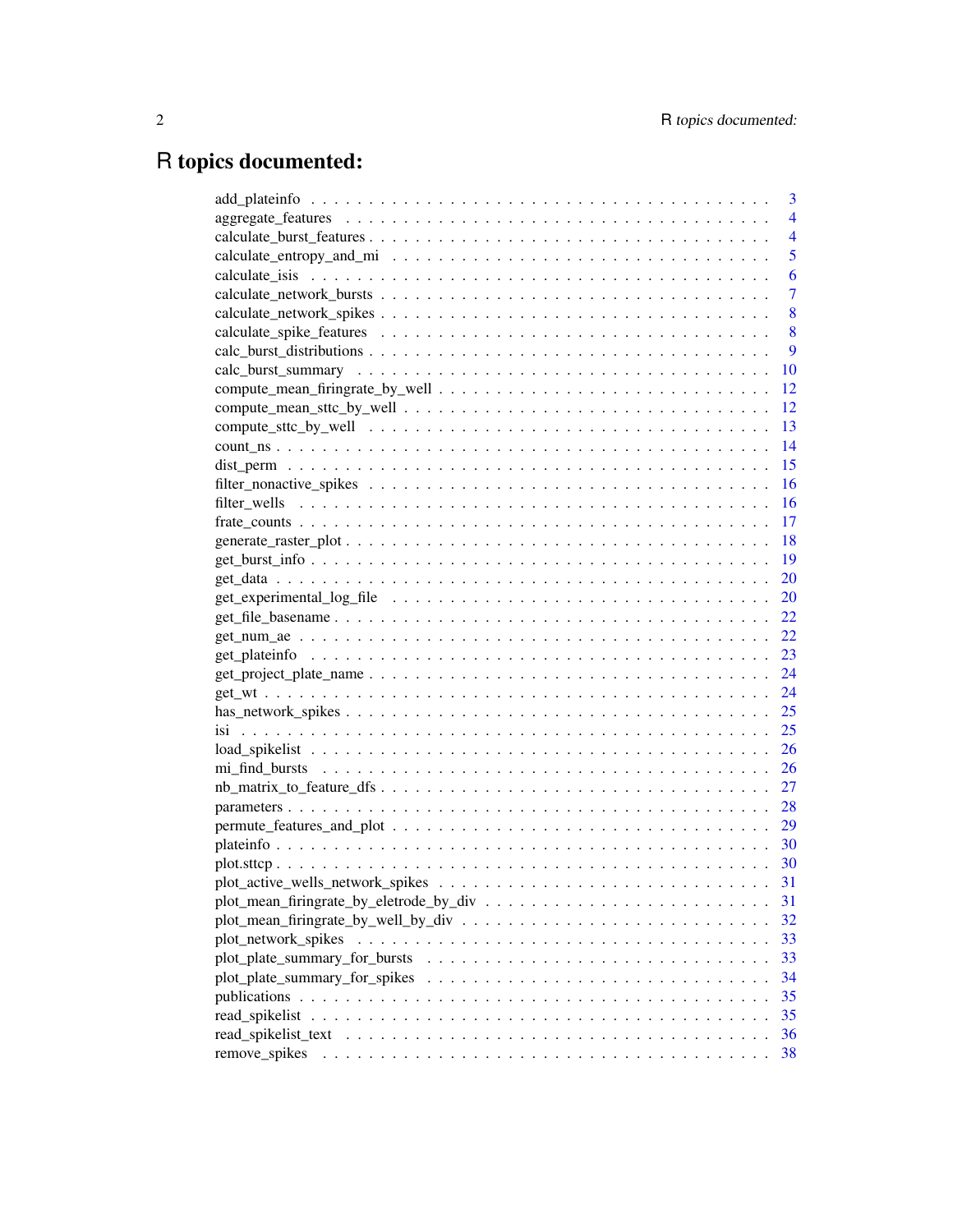### <span id="page-2-0"></span>add\_plateinfo 3

| Index | 52 |
|-------|----|

add\_plateinfo *Provide information about a new MEA plate format.*

### Description

Provide information about a new MEA plate format

### Usage

```
add_plateinfo(arrayname, info)
```
### Arguments

| arrayname | Name of the plate                             |
|-----------|-----------------------------------------------|
| info      | List of information to store about this plate |

### Details

Store information about a new platename called arrayname. If arrayname already has been used, overwrite it with this new information.

### Value

Nothing.

## Author(s)

Stephen Eglen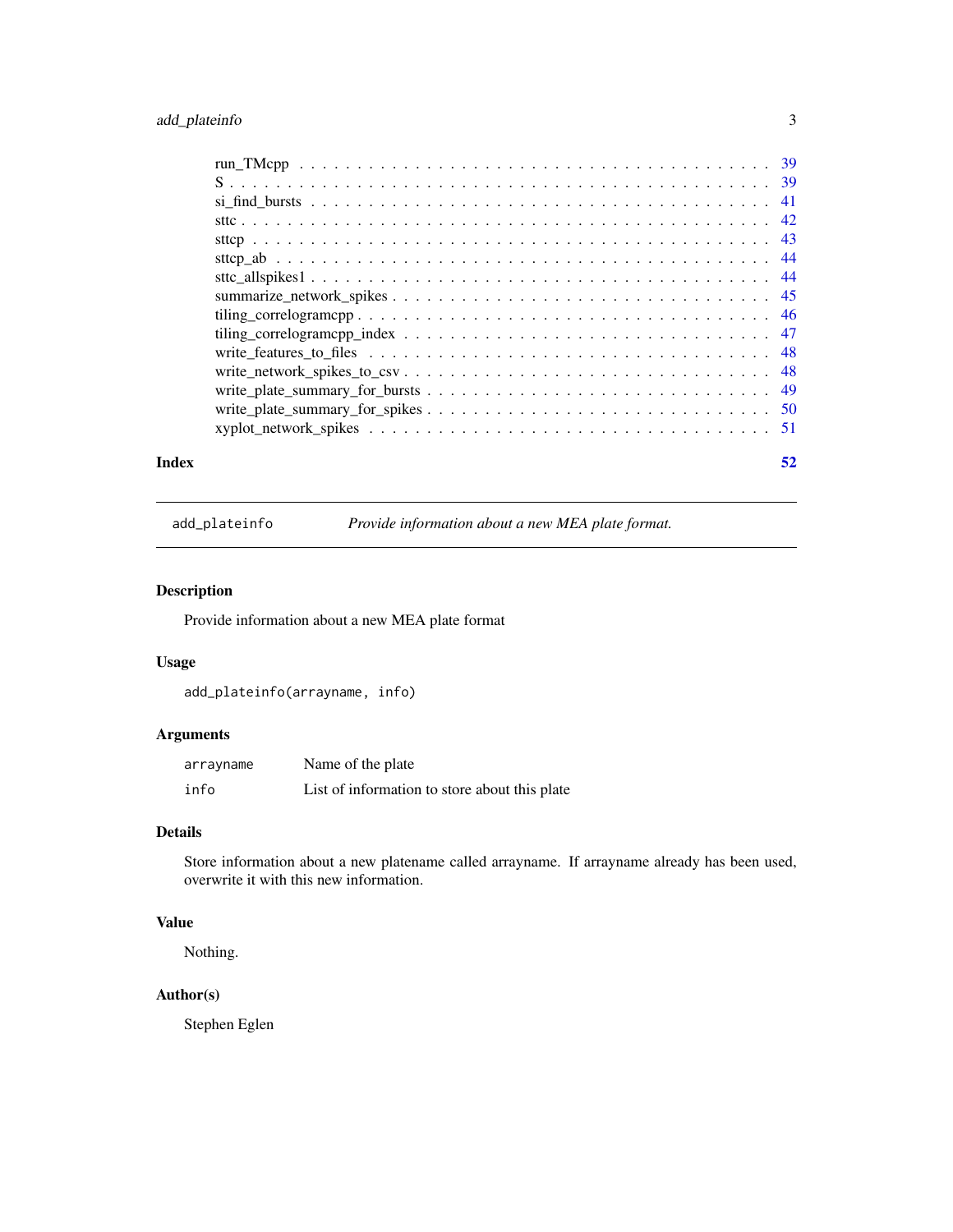<span id="page-3-1"></span><span id="page-3-0"></span>aggregate\_features *Aggregate Feature Data*

### Description

Takes data from S object (MEA data structure) and makes a list of dataframes. Each dataframe corresponds to one feature, containing values for each well across each DIV of recording

### Usage

```
aggregate_features(s, feat_type, parameters)
```
#### Arguments

| -S         | MEA data structure                               |
|------------|--------------------------------------------------|
| feat_type  | Type of features (e.g. "spikes", "ns", "bursts") |
| parameters | A list of parameters, see data("parameters")     |

### Value

A list of dataframes for a given set of features

### Examples

```
data("S")
data("parameters")
s<-list()
s[[1]]<-S
spike_features = suppressWarnings( aggregate_features(s, "spike", parameters))
ns_features = suppressWarnings( aggregate_features(s, "ns", parameters) )
burst_features = suppressWarnings( aggregate_features(s, "burst", parameters) )
```
calculate\_burst\_features

*Filter spikes and bursts in recording objects*

### Description

Apply user defined filters on the spikes that were recorded and calculate spike features.

#### Usage

calculate\_burst\_features(s)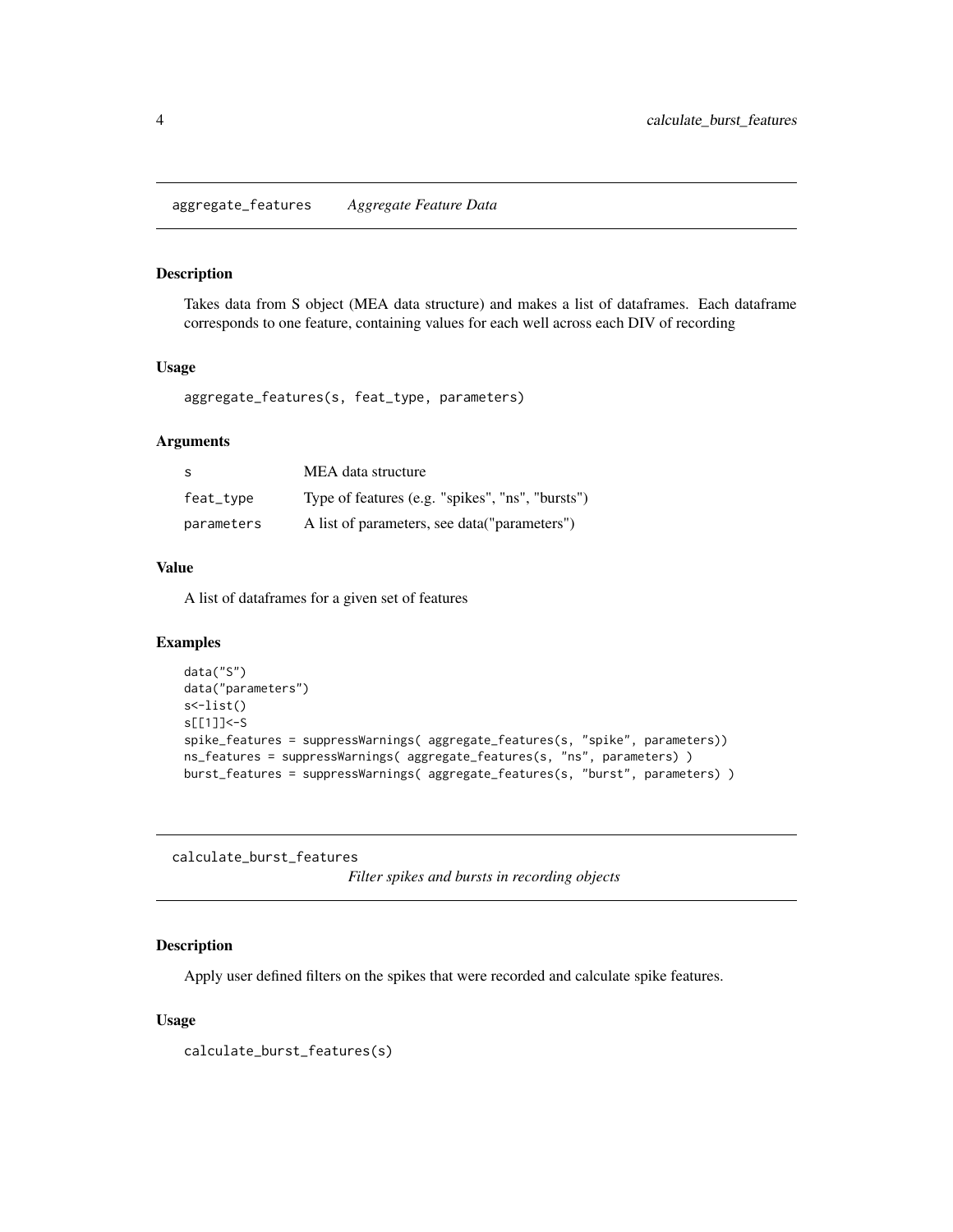#### <span id="page-4-0"></span>**Arguments**

s A spikelist object returned from calling calculate\_spike\_features.

#### Value

Returns an 's' object containing all the spikes and bursts of all the loaded recording Robjects.

#### Author(s)

Diana Hall

```
calculate_entropy_and_mi
```
*Calculate Entropy and mututal information for each treatment level*

#### Description

Given an MEA recording, this function computes entropy and mutual information measures for each treatment level.

#### Usage

```
calculate_entropy_and_mi(mea, treatments, mult_factor = 1.5, bin_size = 0.1)
```
#### Arguments

| mea         | The input mea spikelist object                                                                                                                          |
|-------------|---------------------------------------------------------------------------------------------------------------------------------------------------------|
| treatments  | The treatment levels that MI and entropy will be computed.                                                                                              |
| mult_factor | The multiplication factor relating to the inter quartile range used in the algo-<br>rithm. It serves as a tuning parameter with a default value of 1.5. |
| bin size    | The bin size (in second) used to compute mutual information.                                                                                            |

### Value

A list object holding MI and Entropy for each treatment level.

#### Examples

```
library(meaRtools)
data(S)
S <- filter_nonactive_spikes(S,spikes_per_minute_min=1)
treatments <- c("treatX", "treatY")
## compute entropies and MI's
ENT.MI <- calculate_entropy_and_mi(S, treatments, mult_factor=1.5, bin_size=0.1)
data_dists <- ENT.MI[["data_dists"]]
```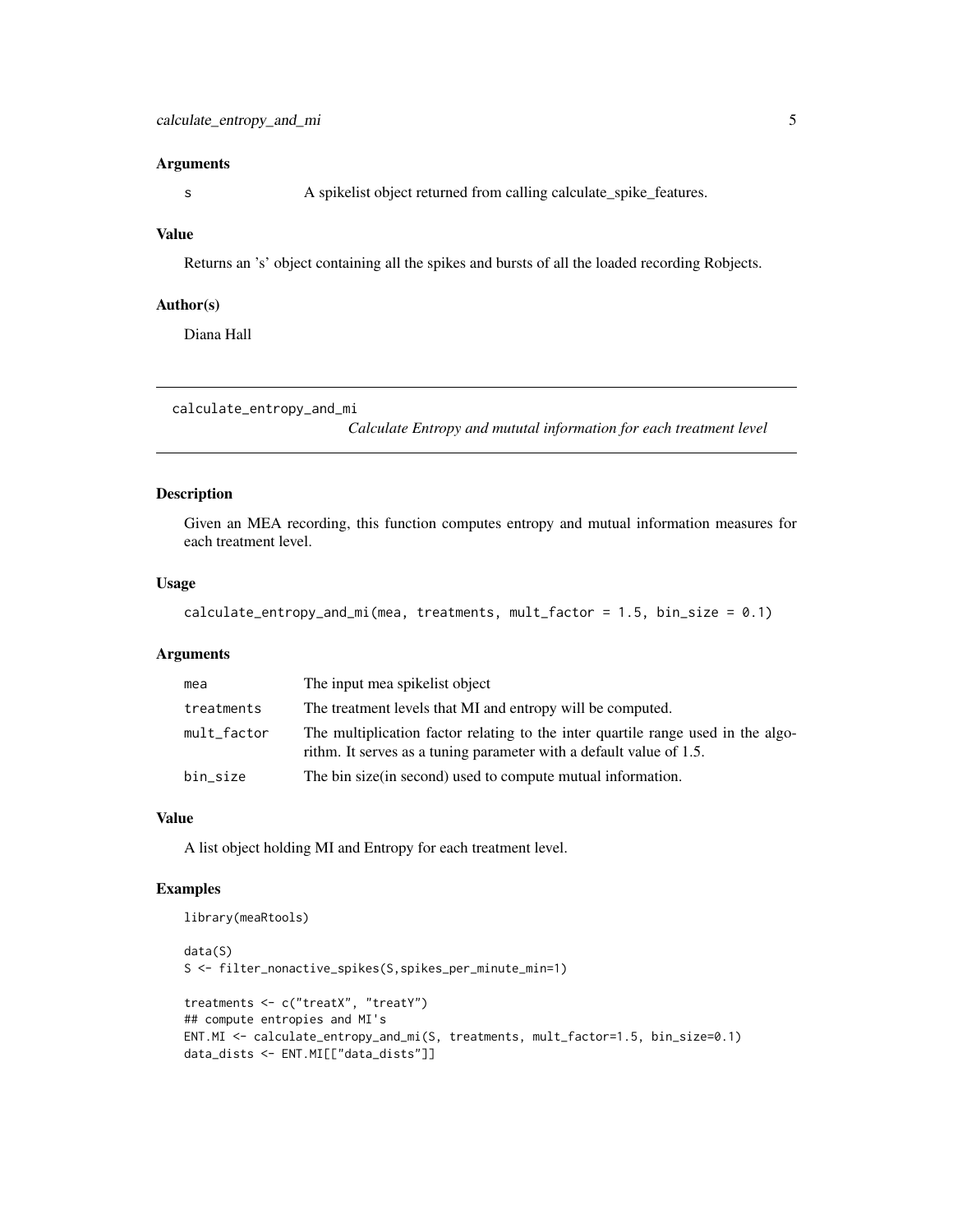```
norm_mis_per_well <- ENT.MI[["norm_mis_per_well"]]
# test for difference in mean entropy between treatmentA, treatmentB
ent <- data_dists[["ENT"]]
ent.WT <- mean(ent[[treatments[1]]])
ent.MUT <- mean(ent[[treatments[2]]])
ent.res <- wilcox.test(ent[[treatments[1]]], ent[[treatments[2]]])
cat("entropy means (WT / MUT) :", ent.WT, "/", ent.MUT, "\n")
print(ent.res)
# test for diff in mutual info btwn treatmentA, treatmentB
mi <- data_dists[["MI"]]
mi.WT <- mean(mi[[treatments[1]]])
mi.MUT <- mean(mi[[treatments[2]]])
mi.res <- wilcox.test(mi[[treatments[1]]], mi[[treatments[2]]])
cat("mutual info means (WT / MUT) :", mi.WT, "/", mi.MUT, "\n")
print(mi.res)
  plot(density(mi[[treatments[1]]]))
  lines(density(mi[[treatments[2]]]), col="red")
```
calculate\_isis *Calculate inter spike intervals*

#### Description

The function calculates all the interspikes interval between all spikes of each of the channels recorded.

### Usage

calculate\_isis(s)

#### **Arguments**

s MEA data structure

#### Value

Returns the MEA data structure (S object in the example) with the following new lists:

| S\$isis      | list of all is is for each channel |
|--------------|------------------------------------|
| S\$mean isis | mean is s for each channel         |
| S\$sd isis   | sd of is is for each channel       |

#### Examples

data("S") S <- calculate\_isis(S)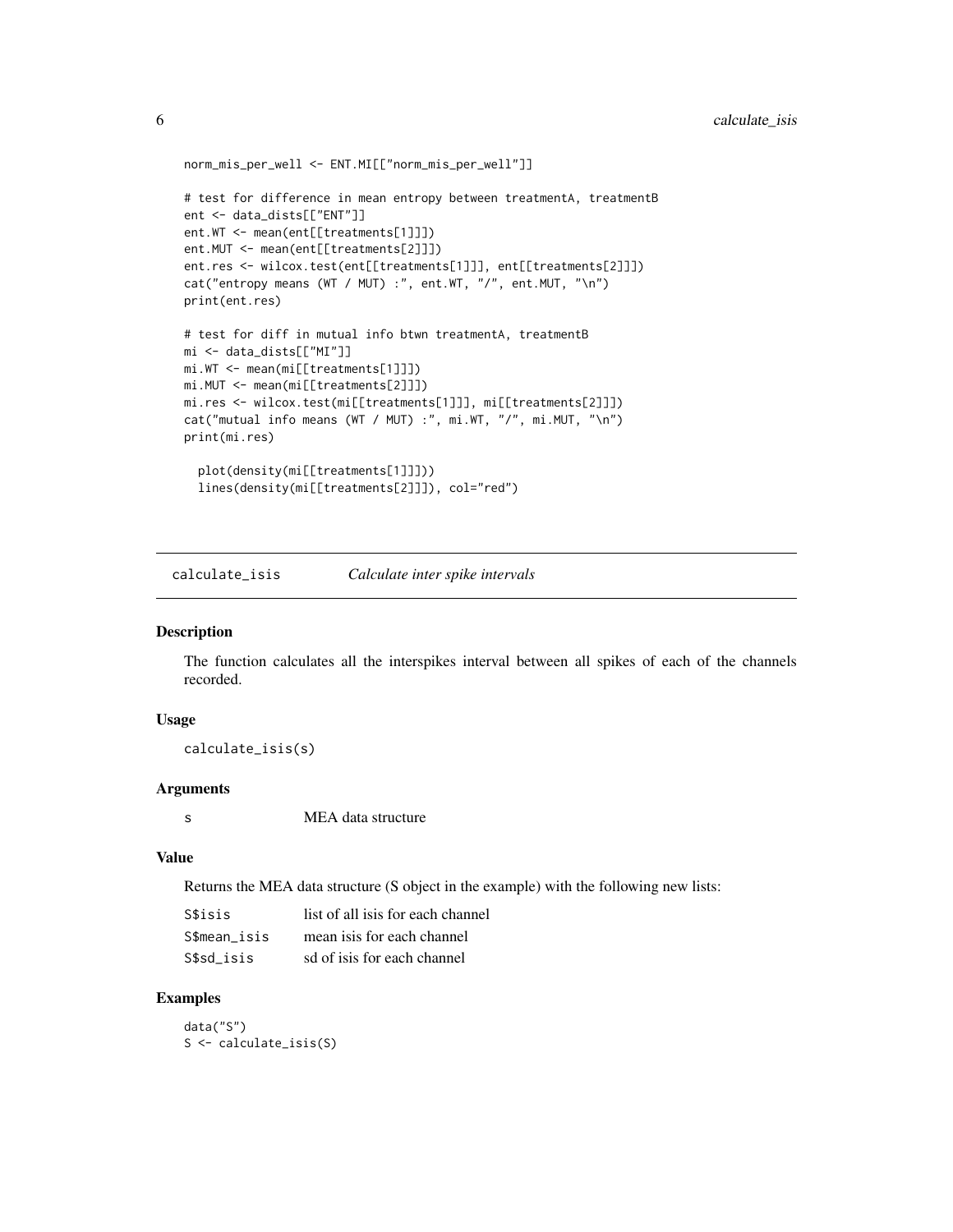<span id="page-6-1"></span><span id="page-6-0"></span>calculate\_network\_bursts

*Compute network bursts for a list of MEA recordings.*

### Description

For a list of MEA recordings, ususally from the same plate at different time point,This function detects and report network burst features at the well level.

#### Usage

```
calculate_network_bursts(s,sigmas, min_electrodes, local_region_min_nae)
```
#### Arguments

| -S                   | A list of MEA recordings, typically from the same MEA plate at different time |  |
|----------------------|-------------------------------------------------------------------------------|--|
|                      | point.                                                                        |  |
| sigmas               | The window size used to generate network bursts.                              |  |
|                      | min_electrodes Minimum number of electrodes to call a network burst           |  |
| local_region_min_nae |                                                                               |  |
|                      | Indicates if an adaptive threthold method should be used.                     |  |

### Value

Returns an object containing summary, nb\_all, nb\_features, result, and nb\_features\_merged.

| summary            | brief summary                                                                                         |
|--------------------|-------------------------------------------------------------------------------------------------------|
| nb all             | Each well has 3 data frames with nb times, one for each smoothing window                              |
| nb_features        | a list containing a data-frame for each DIV analyzed                                                  |
| result             | for each DIV analyzed, information on the DIV, times of nb for each well and<br>each smoothing window |
| nb_features_merged |                                                                                                       |
|                    |                                                                                                       |

data frame with nb related features averaged across DIVs

### Author(s)

Quanli Wang

#### References

Add reference to Yi-Fan Lu's paper when it is in press.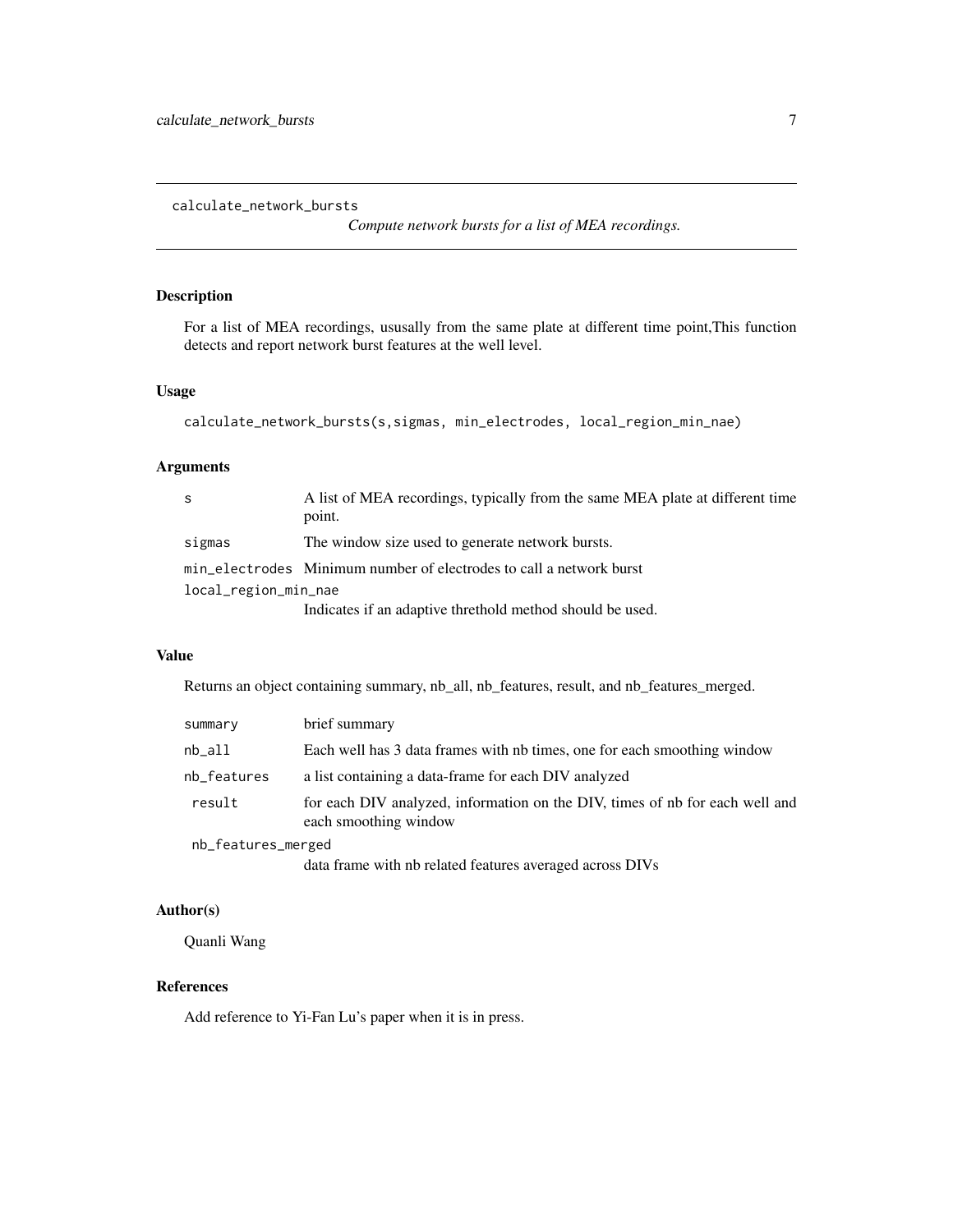```
calculate_network_spikes
```
*Compute the netwrok spikes statistics from spike lists.*

### Description

Taken a spike list object for a set of electrodes, this function searches network spikes returns a list of all network spikes.

#### Usage

calculate\_network\_spikes(e, sur = 100,ns\_n, ns\_t)

#### Arguments

| e      | A spike list object for a set of electrodes.                                                                                                                                                                              |
|--------|---------------------------------------------------------------------------------------------------------------------------------------------------------------------------------------------------------------------------|
| sur    | This parameter is related to the number of datapoints to be used in summmariz-<br>ing mean network spikes, which will be only used for network spike diagnostics.<br>The default value of 100 will usually be sufficient. |
| $ns_t$ | global variable, time window of a network spike                                                                                                                                                                           |
| $ns_n$ | global variable, minimum number of coincident electrodes                                                                                                                                                                  |

### Value

Returns a list of object, containing network spikes.

| wells       | A list of wells that network spikes were found and defined. |
|-------------|-------------------------------------------------------------|
| $ns\_all$   | A list of network spikes computed from the spike lists.     |
| well_layout | The plate/well layout identified by the function.           |

### References

Need to find the paper describe this method.

calculate\_spike\_features

*Filter spikes and bursts in recording objects*

### Description

Apply user defined filters on the spikes that were recorded and calculate spike features.

#### Usage

```
calculate_spike_features(r_object_files, parameters)
```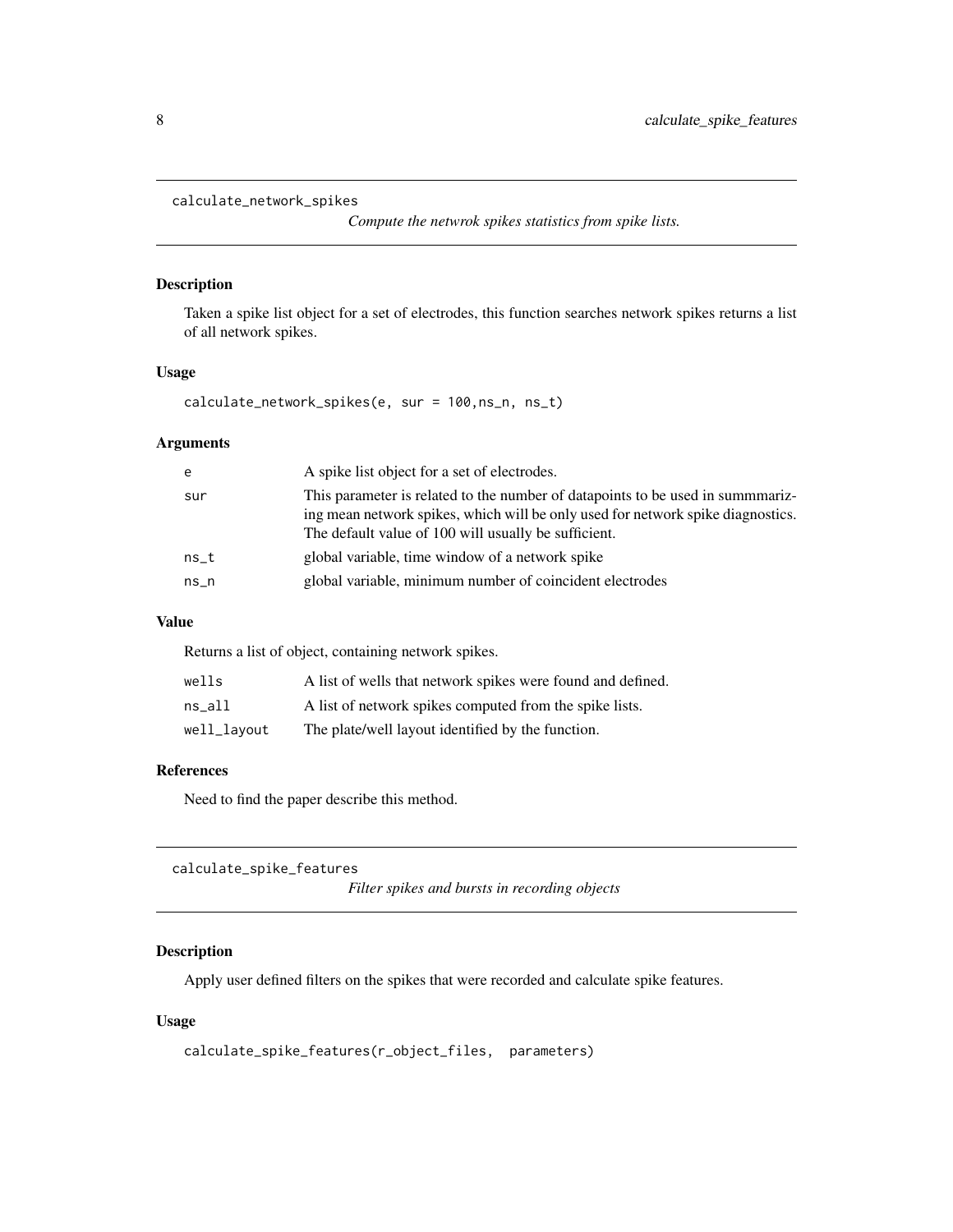### <span id="page-8-0"></span>Arguments

|            | r_object_files A list of recording Robject files |
|------------|--------------------------------------------------|
| parameters | A list of parameters, see data("parameters")     |

### Value

Returns an 's' object containing all the spikes and bursts of all the loaded recording Robjects.

### Author(s)

Diana Hall

calc\_burst\_distributions

*calculate and plot burst featues distributions*

### Description

The function calculates normalized distributions of selected bursting features and plots distribution graphs of all treatments in a recording. The function also prints csv output in the /Analysis directory for downstream stats such as permutation test of treatment labels

### Usage

```
calc_burst_distributions(s, min_vals = 1, xlimit = 25, bins_in_sec = 5,
feature = "non", filter_values_by_min = 0, min_values = 0, per_well = 0,
outputdir = tempdir(), min_electrodes = 4, time_stamp = "DATE_TIME")
```
#### Arguments

| <sub>S</sub>         | MEA data structure                                                                                                                                                                                                  |  |
|----------------------|---------------------------------------------------------------------------------------------------------------------------------------------------------------------------------------------------------------------|--|
| min_vals             | minimum values number per electrode, electrodes with a smaller number of<br>values than that are discarded                                                                                                          |  |
| xlimit               | max limit of values, for example: $x\text{ limit} = 25$ for IBI analysis means that IBIs<br>longer than 25 seconds will not be part of distribution calculations                                                    |  |
| bins_in_sec          | how many bins to cut each of the segments. For example: IBI analysis has 25<br>seconds as x limit, to analyse in a 0.1 sec resolution bins in sec should be set to<br>10, for 1 sec resolution set bins in sec to 1 |  |
| feature              | what feature to analyze, options are "ibi", "isi, "nspikes_in_burst", "duration",<br>"spikes_density_in_burst"                                                                                                      |  |
| filter_values_by_min |                                                                                                                                                                                                                     |  |
|                      | should analysis disregard values with lower then filter_values_by_min number                                                                                                                                        |  |
|                      | of values ? $(0/1,$ default is 0). For example, if set to 1 for duration analysis,                                                                                                                                  |  |
|                      | should analysis consider also bursts shorter than filter_values_by_min ?                                                                                                                                            |  |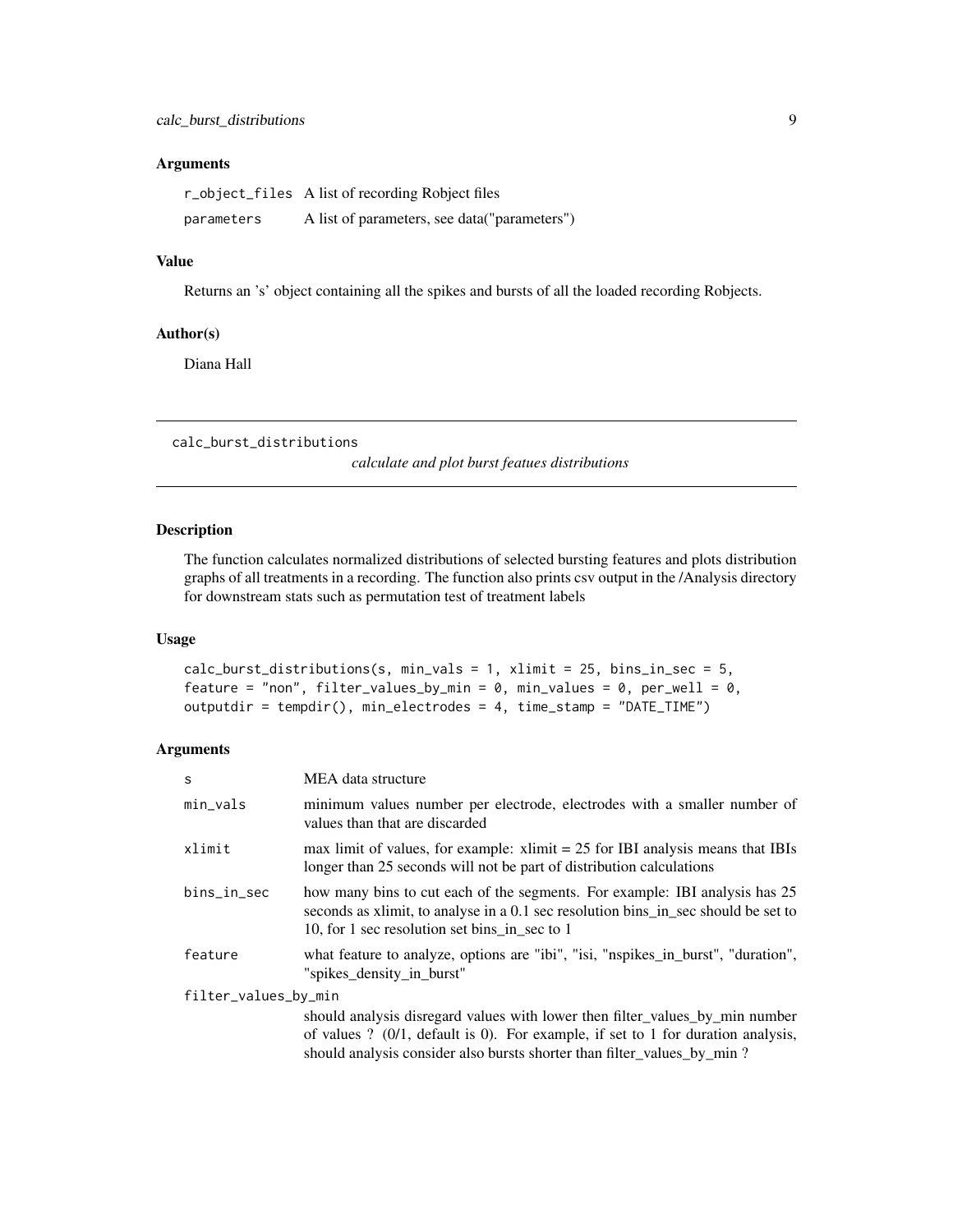<span id="page-9-0"></span>

| min_values | disregards values with lower then filter_values_by_min, only if filter_values_by_min<br>set to 1                                       |
|------------|----------------------------------------------------------------------------------------------------------------------------------------|
| per_well   | should distribution analysis be performed by testing treatment differences on<br>well level means $(1)$ or electrode level means $(0)$ |
| outputdir  | output directory                                                                                                                       |
|            | min_electrodes minimum electrodes for an active well                                                                                   |
| time_stamp | time stamp for the output files                                                                                                        |

### Details

Plot distributions calculates normalized distributions of bursting features. 'Normalized distribution' are a way to handle biases caused by noisy electrodes/wells. The function will calculate a normalized histogram (values 0-1) of each feature for each electrode. Next, it will average histogram values either per well and then average all wells per treatment, or directly per treatment. All comparisons between treatments will be then made by plotting the normalized histograms of each treatment and running a K-S test between them.

#### Note

Output is a made of: 1) Plots of all selected burst features distributions. 2) CSV files ending with \_distributions.csv that harbor all electrodes per treatment for all the recordings loaded in the meaRtools pipeline for a specific MEA plate

### Author(s)

Sahar Gelfman

#### Examples

```
# Load exapmple of recording Robject (MEA data structure)
data("S")
feature="ibi";
   calc_burst_distributions(S, min_vals = 15, xlimit = 20, bins_in_sec = 5,
           feature = feature, per\_well = 0, outputdir = "/Analysis")
```
calc\_burst\_summary *Calculate average and standard deviation of the bursting features.*

### Description

The function calculates a summary of all the bursting features and returns a data.frame with those values.

#### Usage

```
calc_burst_summary(s, bursty_threshold = 1)
```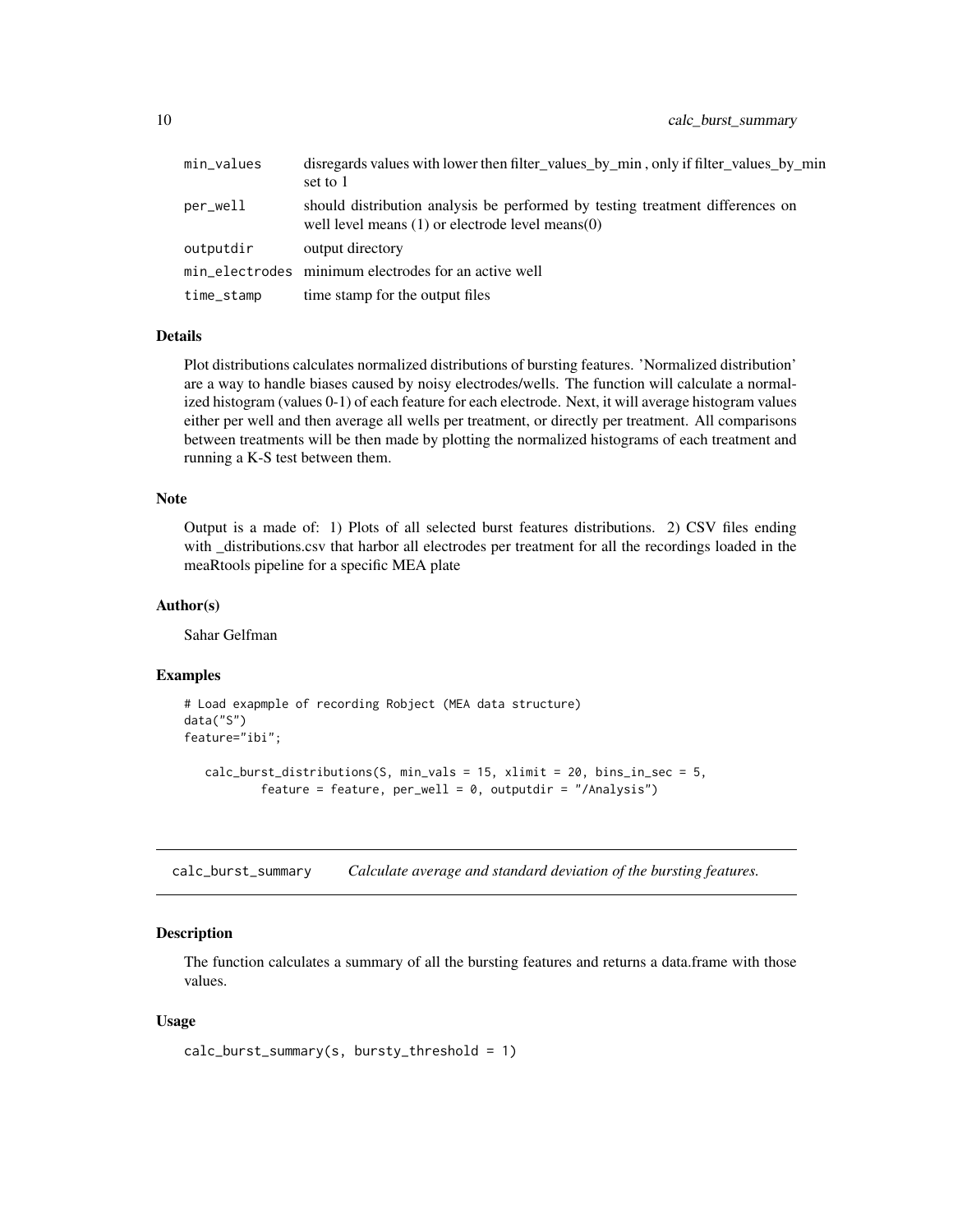### Arguments

| - S              | MEA data structure                                     |
|------------------|--------------------------------------------------------|
| bursty_threshold |                                                        |
|                  | min number of bursts/minute to count as a bursty unit. |

Value

A data frame with the following columns:

|                      | channels            | electrode name                                                |
|----------------------|---------------------|---------------------------------------------------------------|
|                      | spikes              | #spikes                                                       |
|                      | mean_freq           | firing rate (Hz)                                              |
|                      | nbursts             | #bursts detected                                              |
|                      | bursts_per_sec      | #bursts/second.matrix(nrow=0,ncol=1)                          |
|                      | bursts_per_min      | #bursts/min                                                   |
|                      | bursty              | is bursts_per_min >bursty_threshold (defaults to 1 burst/min) |
|                      | mean_dur            | mean burst duration                                           |
|                      | sd_dur              | sd                                                            |
|                      | mean_spikes         | mean #spikes in a burst                                       |
|                      | sd_spikes           | sd                                                            |
|                      | per_spikes_in_burst |                                                               |
|                      |                     | % of spikes in a burst                                        |
| per_spikes_out_burst |                     |                                                               |
|                      |                     | % of spikes not in a burst                                    |
|                      | mean_si             | mean Surprise Index (only for poisson .surprise measure)      |
|                      | $mean\_isis$        | mean ISI within a burst                                       |
|                      | sd_mean_isis        | sd                                                            |
|                      | mean_ibis           | mean IBI                                                      |
|                      | sd_ibis             | sd                                                            |
|                      | cv_ibis             | Coefficient of variation of IBI $(=$ mean_ibi/sd_ibi)         |

### Examples

```
# Load exapmple of recording Robject (MEA data structure)
data("S")
S$bs<-calc_burst_summary(S)
```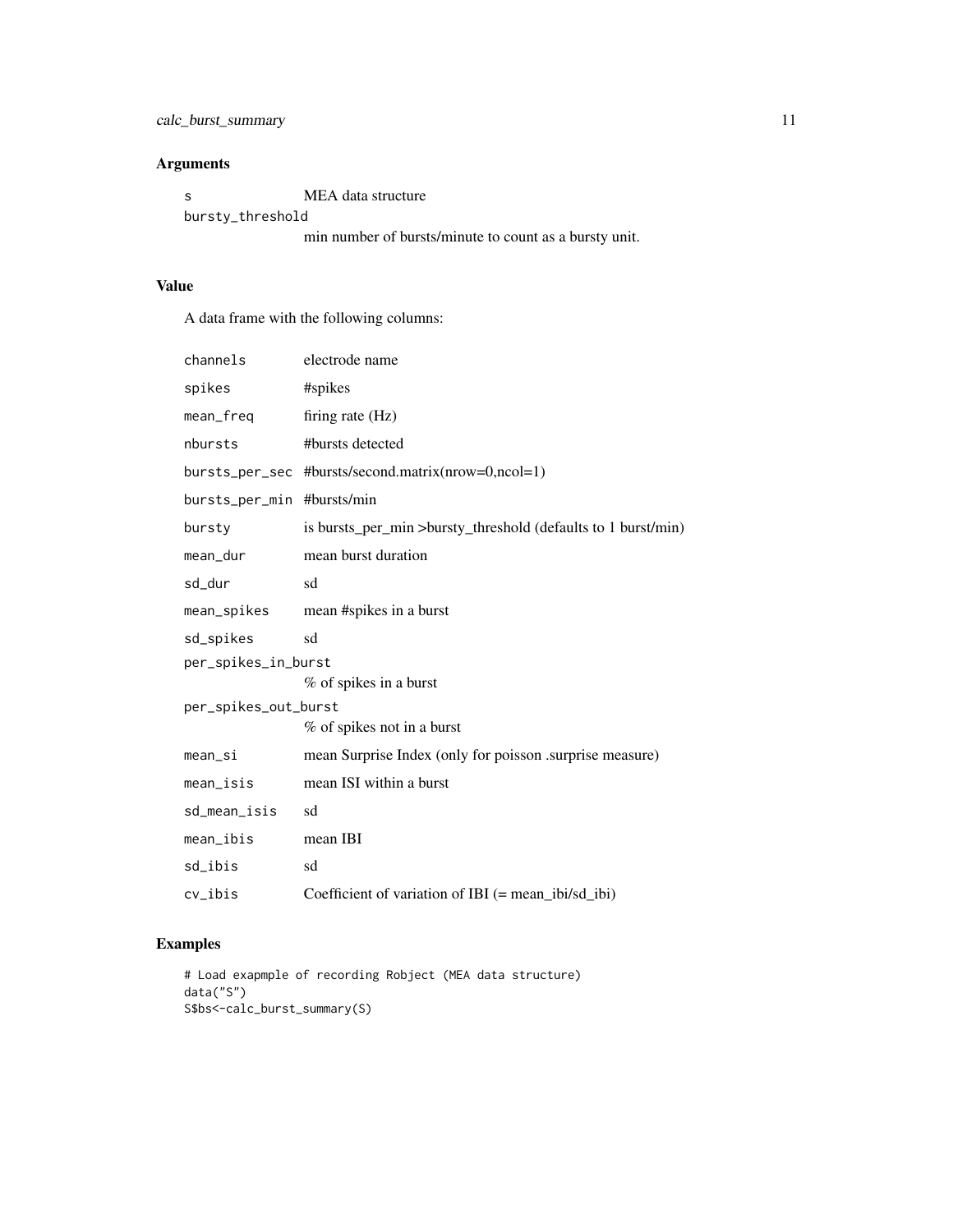<span id="page-11-0"></span>compute\_mean\_firingrate\_by\_well

*mean.firingrate.by.well*

### Description

Creates a data frame with columns for well firing rate, mean electrode firing rate, well name and DIV. See details for computations.

### Usage

```
compute_mean_firingrate_by_well(s)
```
#### Arguments

s Well firing rate= total spikes per well/recording time.

#### Details

Well firing rate= total spikes per well/recording time. Electrode level firing rate= average across all electrodes in a well( total spikes on electrode/recording time)

### Examples

```
data("S")
```

```
res<-compute_mean_firingrate_by_well(S)
res[1:4,]
```
compute\_mean\_sttc\_by\_well

*Compute the mean STTC averaged across all pairwise electrodes in well*

### Description

Compute the mean STTC averaged across all pairwise electrodes in well

### Usage

```
compute_mean_sttc_by_well(s, dt = 0.05, beg = NULL, end = NULL)
```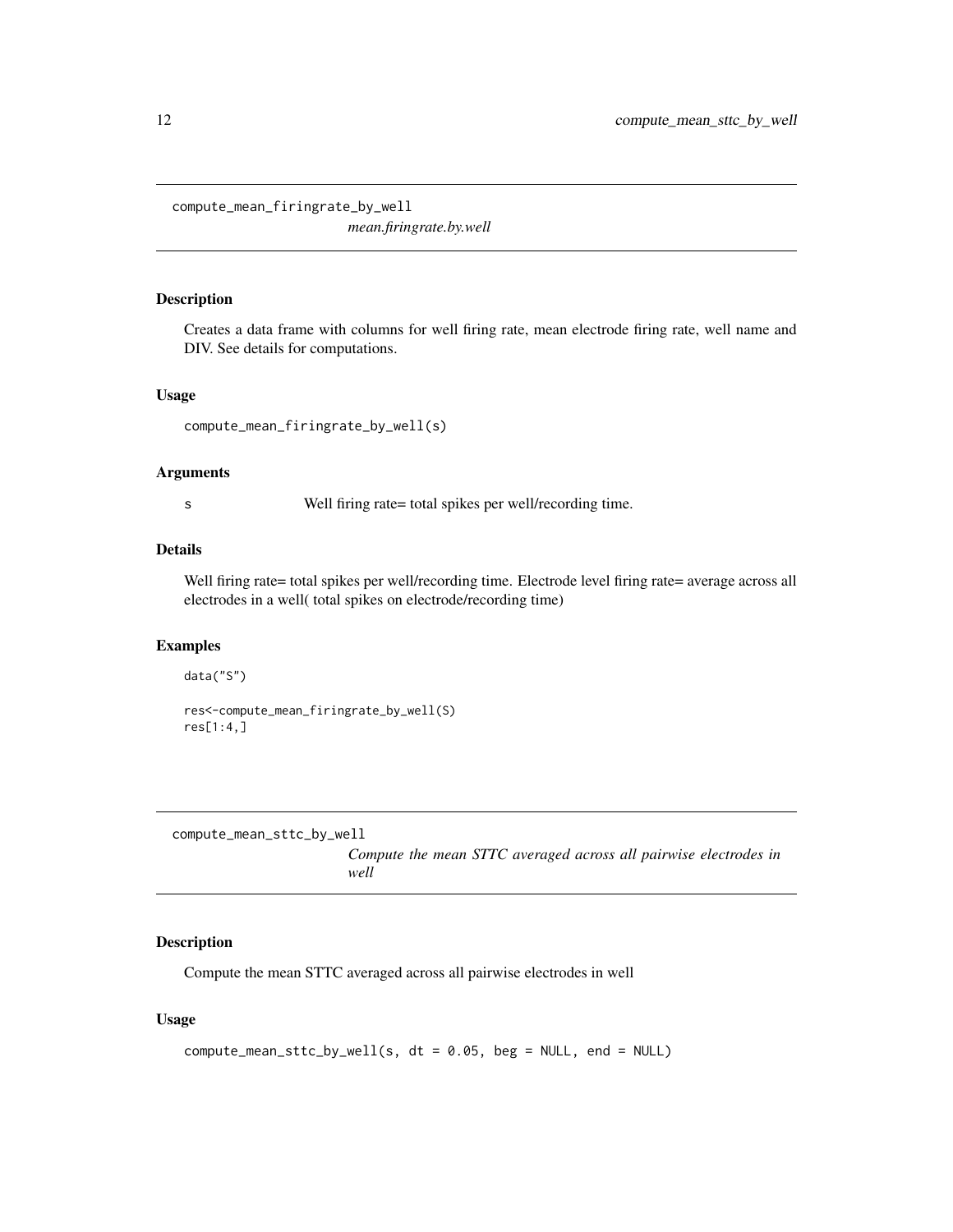#### <span id="page-12-0"></span>**Arguments**

|     | structure storing the well information                 |
|-----|--------------------------------------------------------|
| dt  | Time window for STTC (default $= 0.05$ seconds)        |
| beg | Start time in seconds (defaults to start of recording) |
| end | End time in seconds (defaults to end of recording)     |

### Details

For each pair of electrodes, we calculate the STTC. We then take the mean of these pairs, excluding autocorrelations. If a well has one (or no) electrodes, the value returned for that well is NULL.

Warning: taking the mean over a well is useful only if you do not suspect distance-dependent correlations in your firing. (For activity like retinal waves, we find that correlations are strongly dependent on the distance separating electrodes.)

#### Value

A vector giving the mean of all pairwise STTCs on each well.

#### Author(s)

Stephen Eglen

compute\_sttc\_by\_well *Compute the STTC across all pairwise electrodes in well*

### Description

Compute the STTC across all pairwise electrodes in well

#### Usage

 $compute\_sttc_by_well(s, dt = 0.05, beg = NULL, end = NULL)$ 

#### Arguments

| -S  | structure storing the well information                 |
|-----|--------------------------------------------------------|
| dt  | Time window for STTC (default $= 0.05$ seconds)        |
| beg | Start time in seconds (defaults to start of recording) |
| end | End time in seconds (defaults to end of recording)     |

#### Details

For each pair of electrodes (excluding autocorrelations), we calculate the STTC. If a well has one (or no) electrodes, no STTCs are calculated for that well.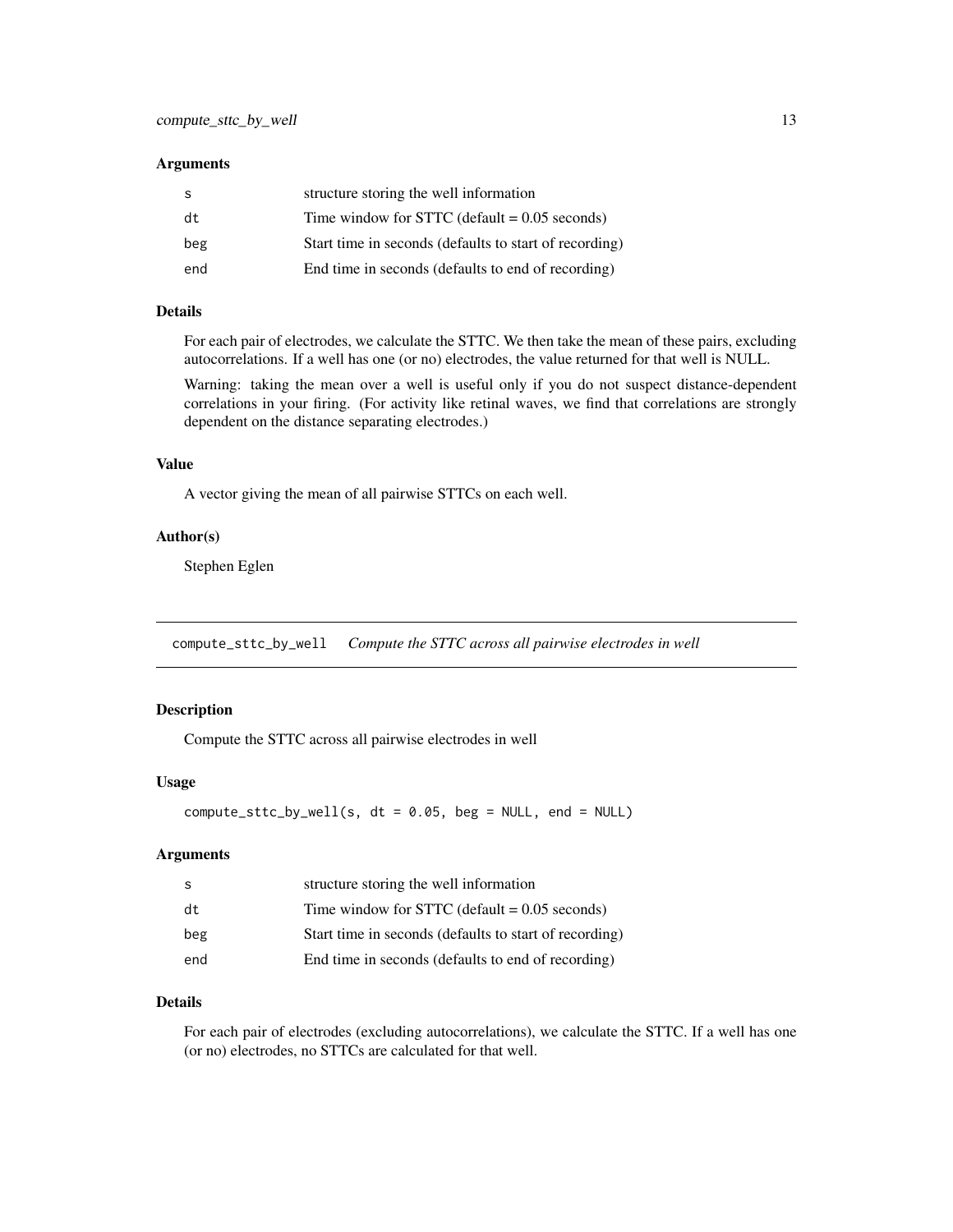### <span id="page-13-0"></span>Value

A data frame giving all pairwise STTCs (and distance separating electrodes) on each well.

### Author(s)

Stephen Eglen

| count ns | Count number of spikes within evenly spaced time intervals(bins) from |
|----------|-----------------------------------------------------------------------|
|          | <i>input spike trains.</i>                                            |

### Description

Given a list of spike trains, this function creates evenly spaced bins and returns number of spikes from all spike trains for each bins.

#### Usage

count\_ns(spikes, beg, end, wid, nbins)

### Arguments

| spikes | The input list of spike trains.                       |
|--------|-------------------------------------------------------|
| beg    | Start time of recording in seconds.                   |
| end    | End time of recording in seconds.                     |
| wid    | Bin width in seconds.                                 |
| nbins  | Number of evenly spaced bins for given time interval. |

### Value

Return a vector of counts of spikes from all spike trains for user-defined, evenly spaced bins.

### Author(s)

Stephen Eglen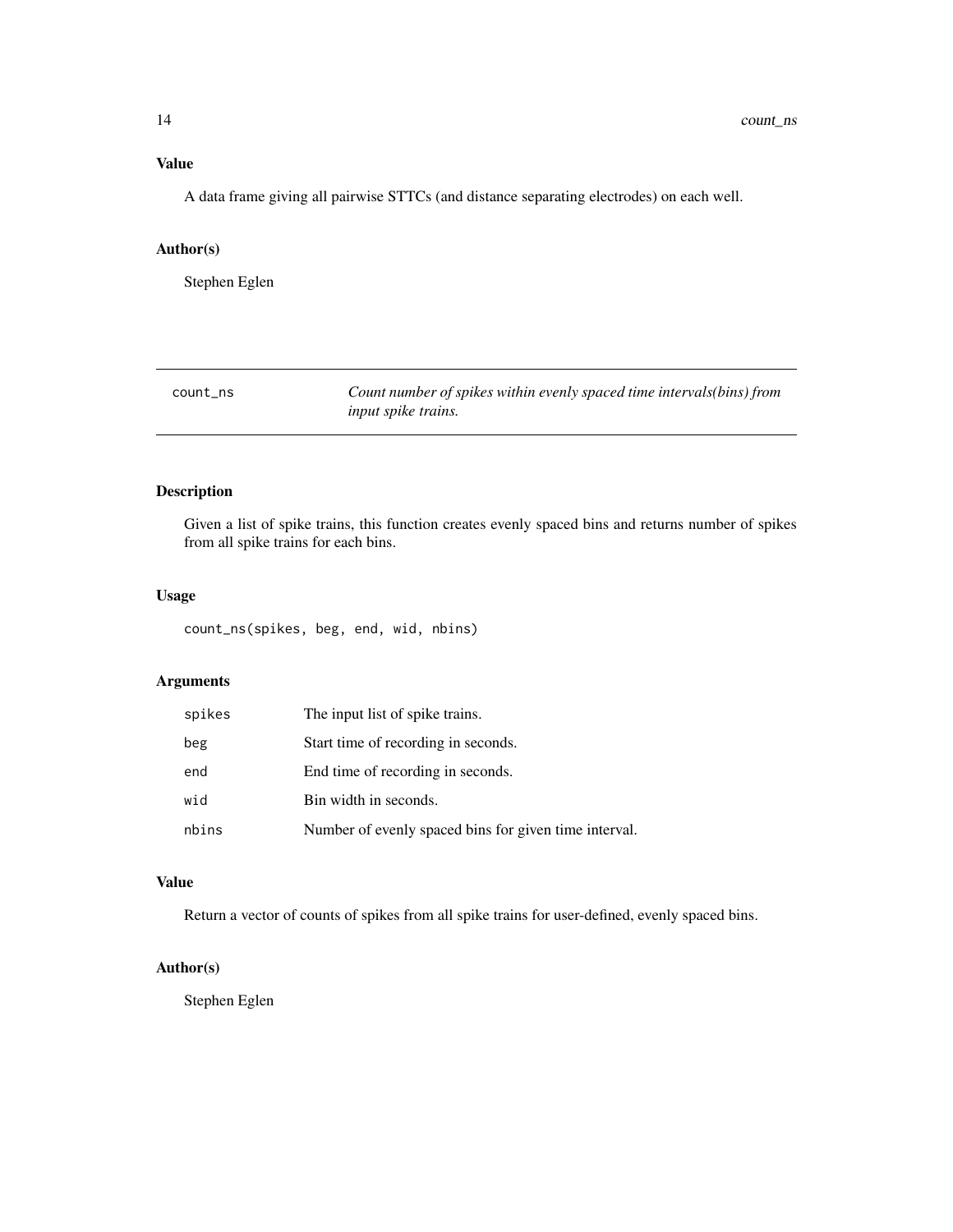<span id="page-14-0"></span>

Perform two statistical tests to quantify difference between two burst probability distributions using burst probability distribution data. Performed test are the Maximum Distance between cumulative distributions and Earth Movers Distance between the original probability distributions.

### Usage

dist\_perm(datafile,np,type,kotype)

### Arguments

| datafile | A distributions csy input file. Format as the output of calc burst distributions |
|----------|----------------------------------------------------------------------------------|
| np       | Number of permutations to perform                                                |
| tvpe     | Name of first genotype                                                           |
| kotype   | Name of second genotype                                                          |

### Value

A list containing results of two statistical tests for the input probability distributions data.

| data.EMD         | Original value of EMD distance                                            |  |
|------------------|---------------------------------------------------------------------------|--|
| data.EMD         | Original value of maximum distance                                        |  |
| perm.EMD         | A permuted p value of the EMD distance                                    |  |
| perm_p           | A permuted p value of the maximum distance                                |  |
| outp             | Maximum distances between genotypes for all permutations performed        |  |
| out emd          | Maximum Earth Movers Distance between genotypes for all permutations per- |  |
|                  | formed                                                                    |  |
| data.wt          | Cumulative probabilities of the first genotype                            |  |
| data.ko          | Cumulative probabilities of the second genotype                           |  |
| data.wt.Original |                                                                           |  |
|                  | Probabilities distribution of the first genotype                          |  |
| data.ko.Original |                                                                           |  |
|                  | Probabilities distribution of the second genotype                         |  |

### References

See https://redmine.igm.cumc.columbia.edu/projects/mea/wiki for further details

### Examples

result <- dist\_perm(distributionFilePath,10000,"WT","KO")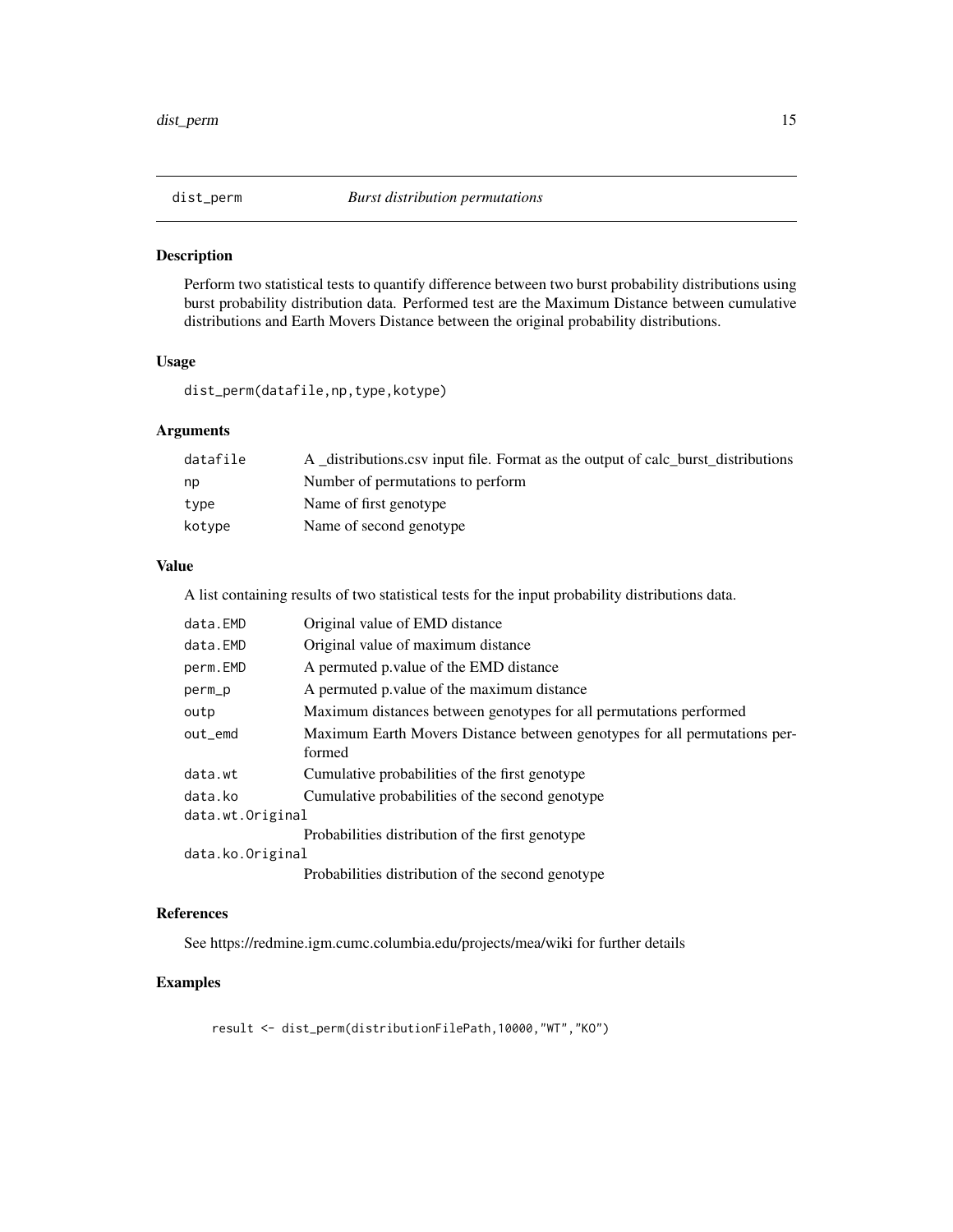```
filter_nonactive_spikes
```
*Filter nonactive spikes from recordings*

#### Description

Given an input MEA recording, this function removes spike trains that are deemed as nonactive based on the number of spikes per minutes.

### Usage

```
filter_nonactive_spikes(mea, spikes_per_minute_min = 1)
```
### Arguments

mea The input MEA spikelist object.

spikes\_per\_minute\_min

Minimum number of spikes per minute for a spike train to be considered as active.

### Value

An MEA spikelist object with nonactive spike trains removed.

### Description

Filter out wells for which the number of active electrodes is less than 4, at least 70 percent of the time

#### Usage

```
filter_wells(unfiltered_df, nae,min_electrodes = 4,
well_max\_div\_inactive\_ratio = 0.5)
```
### Arguments

|                             | unfiltered df Dataframe generated by the spike features() function                |  |
|-----------------------------|-----------------------------------------------------------------------------------|--|
| nae                         | A data frame containing the number of active electrodes for the recording         |  |
|                             | min electrodes Minimum number of active electrode to consider a well for analysis |  |
| well_max_div_inactive_ratio |                                                                                   |  |
|                             | The DIV inactive/active well ratio below which a well will be considered active   |  |
|                             | for a set of DIVs                                                                 |  |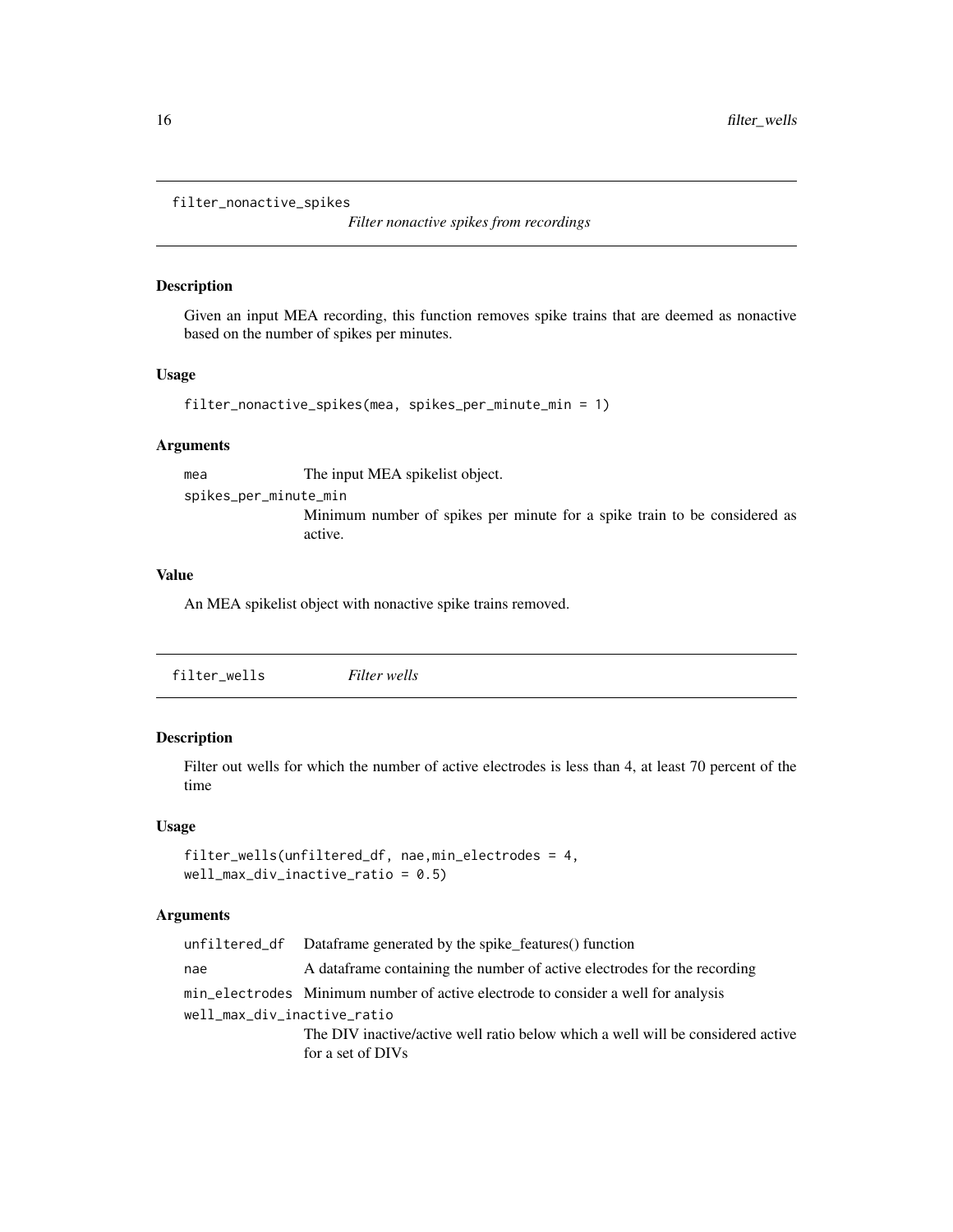### <span id="page-16-0"></span>frate\_counts 17

### Value

A dataframe identical in format to the input, except that wells that do not meet the filtering criteria are removed.

### Examples

```
data("S")
data("parameters")
s<-list(); s[[1]]<-S
spike_features<-aggregate_features(s, feat_type="spike", parameters )
nae = spike_features$nae
  filtered.spike.features = lapply(spike_features, function(x) filter_wells(x, nae))
```
frate\_counts *Estimate population firing rate using fixed-width time bins.*

### Description

Estimate the population firing rate, averaging over all spikes.

#### Usage

```
frate_counts(spikes, beg, end, wid, nbins)
```
#### Arguments

| spikes | List of simultaneously recorded spike trains |
|--------|----------------------------------------------|
| beg    | Start of the recording, in seconds.          |
| end    | The start time of the last bin, in seconds.  |
| wid    | The duration of each bin                     |
| nbins  | The number of bins to generate.              |

### Details

We compute the array-wide average activity for a list of spike trains. The duration of the recording is given in seconds by BEG and END. Time is divided up into NBINS bins, each of duration WID. Each spike is then placed in the appropriate bin and then we return the average count in each bin.

### Value

The population firing rate (in Hz) for each bin.

#### Author(s)

Stephen Eglen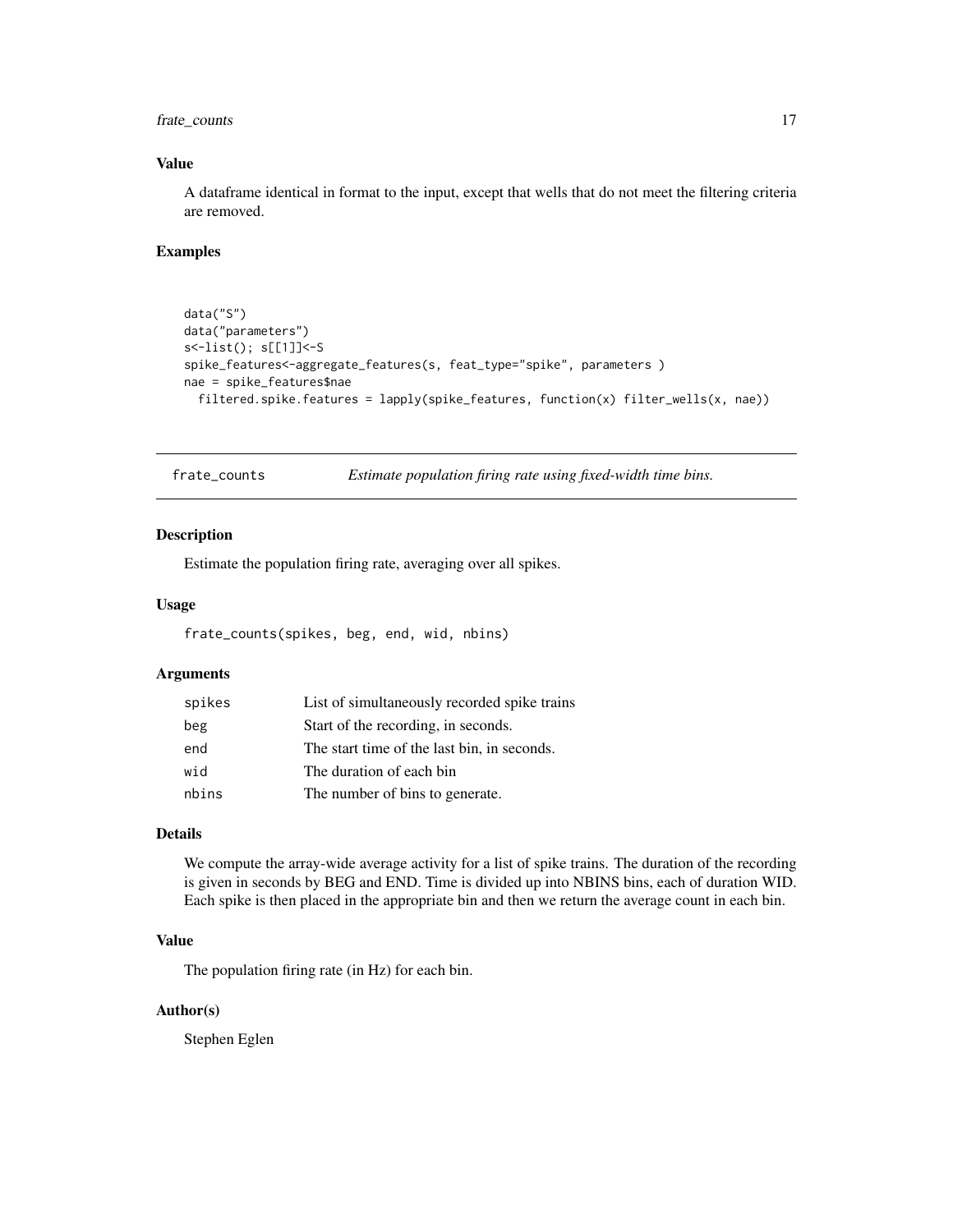<span id="page-17-0"></span>generate\_raster\_plot *generate\_raster\_plot*

#### Description

Creates a pdf raster plot of selected user selected well from an 's' object. Options include verticle lines showing network spike times, vertical bars showing bursts as well as # showing count of spikes in burst and network spikes.

### Usage

```
generate_raster_plot(r_object_file = NULL, outputdir = NULL, well_for_raster
                = NULL, interval_for_raster = NULL, show_bursts = F,
                 show_burst_number = F, show_networkspikes = F,
                 show_ns_number = F, show_nb=F, window_size=NULL)
```
### Arguments

| r_object_file       | Default value is NULL, in which case teltk pop-up file chooser will prompt user<br>to select an 's' object. Otherwise, provide a full path to to a .RData 's' object<br>that contains burst and network data. |
|---------------------|---------------------------------------------------------------------------------------------------------------------------------------------------------------------------------------------------------------|
| outputdir           | A directory (character string in quotes) where pdf is to be saved. Default is<br>NULL, in which case the plot will be saved in the directory r_object_file loca-<br>tion.                                     |
| well_for_raster     |                                                                                                                                                                                                               |
|                     | A well name, character string, from plate. e.g. well_for_raster="A3". Default is<br>NULL, in which case first well in plate will appear in plot.                                                              |
| interval_for_raster |                                                                                                                                                                                                               |
|                     | A vector of min and max time (s) for raster marks. e.g. interval_for_raster= $c(30,60)$<br>Default is NULL, in which case the whole recording interval will be used.                                          |
| show_bursts         | A boolean value sets whether bursts are indicated by red horizontal line (TRUE/FALSE)<br>e.g. show_bursts=FALSE Default=FALSE                                                                                 |
| show_burst_number   |                                                                                                                                                                                                               |
|                     | A boolean value sets whether # spikes/bursts are indicated (TRUE/FALSE).<br>show_bursts must be set to true in order that show_burst_number=T e.g. show_burst_number=FALSE<br>Default=FALSE                   |
| show_networkspikes  |                                                                                                                                                                                                               |
|                     | A boolean value sets whether network spikes are indicated by green vertical line<br>(TRUE/FALSE) e.g. show_networkspikes=FALSE Default=FALSE                                                                  |
| show_ns_number      | A boolean value sets whether # electrodes in network spikes are indicated (TRUE/FALSE)<br>e.g. show_ns_number=FALSE Default=FALSE                                                                             |
| show_nb             | A boolean value sets whether network bursts should be indicated in raster by or-<br>ange horizontal lines (TRUE/FALSE) e.g. show_ns_number=FALSE Default=FALSE                                                |
| window_size         | A numeric value indicating which of the three smoothing sizes available in the<br>R-object should be used in network burst identification e.g. show_ns_number=10Default=NULL                                  |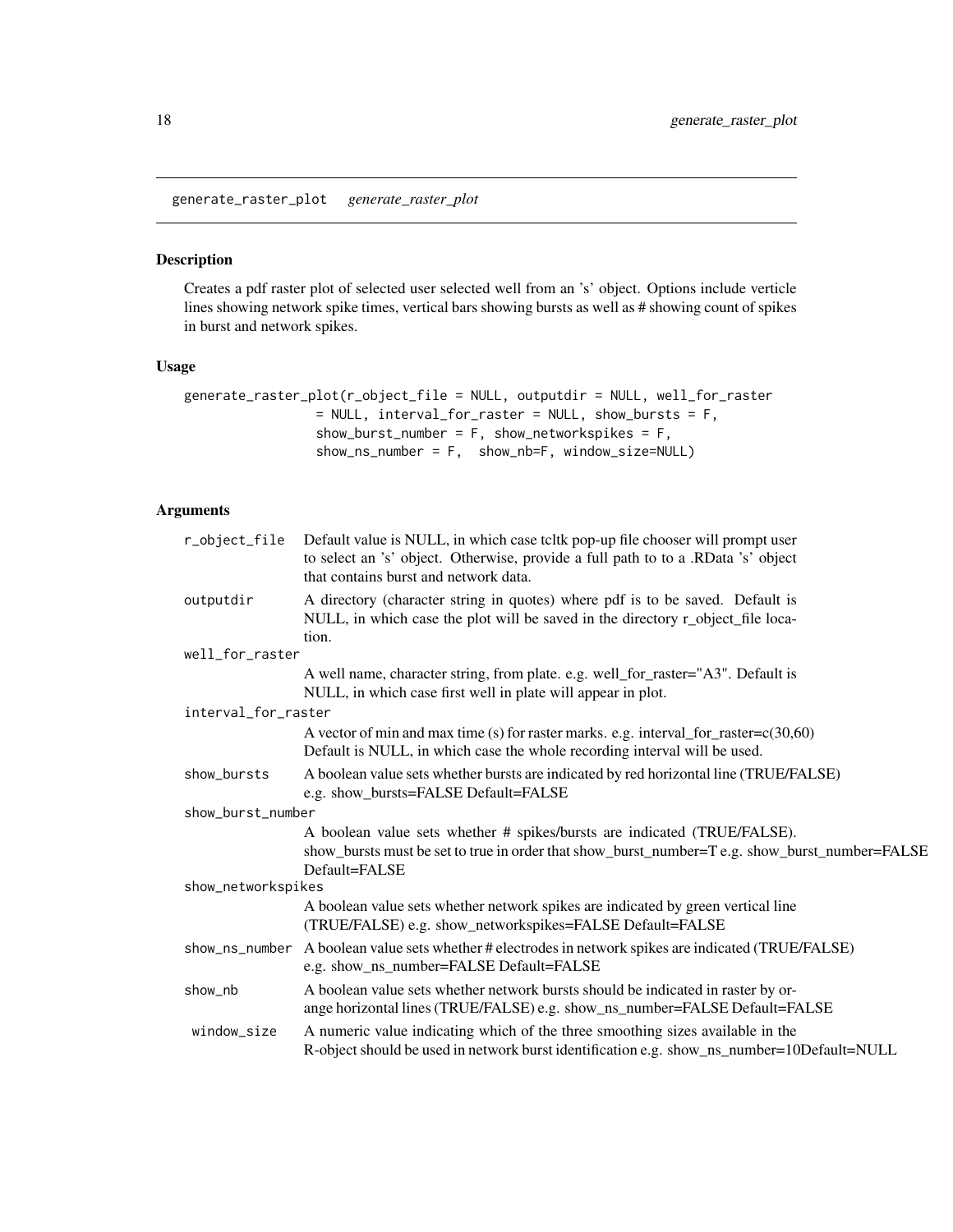### <span id="page-18-0"></span>get\_burst\_info 19

### Value

A pdf raster plot will be displayed in system viewer.

#### Author(s)

Diana Hall

#### Examples

```
generate_raster_plot(r_object_file=NULL,
                      well_for_raster=NULL,
                      interval_for_raster=NULL,
                      show_bursts=F,
                      show_burst_number=F,
                      show_networkspikes=F,
                      show_ns_number=F,
                      show_nb=F,
                      window_size=NULL )
```
get\_burst\_info *get burst feature information*

### Description

The function returns a list of values of a burst feature for a desired channel

#### Usage

```
get_burst_info(allb, index)
```
#### Arguments

| allb  | The bursting features matrix of a channel (located in recording object - S object<br>in example: S\$allb[[channel number]] |
|-------|----------------------------------------------------------------------------------------------------------------------------|
| index | Name of the requested burting feature. Can be "beg", "end", "ibi", "len", "durn",<br>"mean isis" or "si"".                 |

### Value

List of values of the requested feature (index) for the desired channel.

### Examples

data("S") S\$allb[[1]]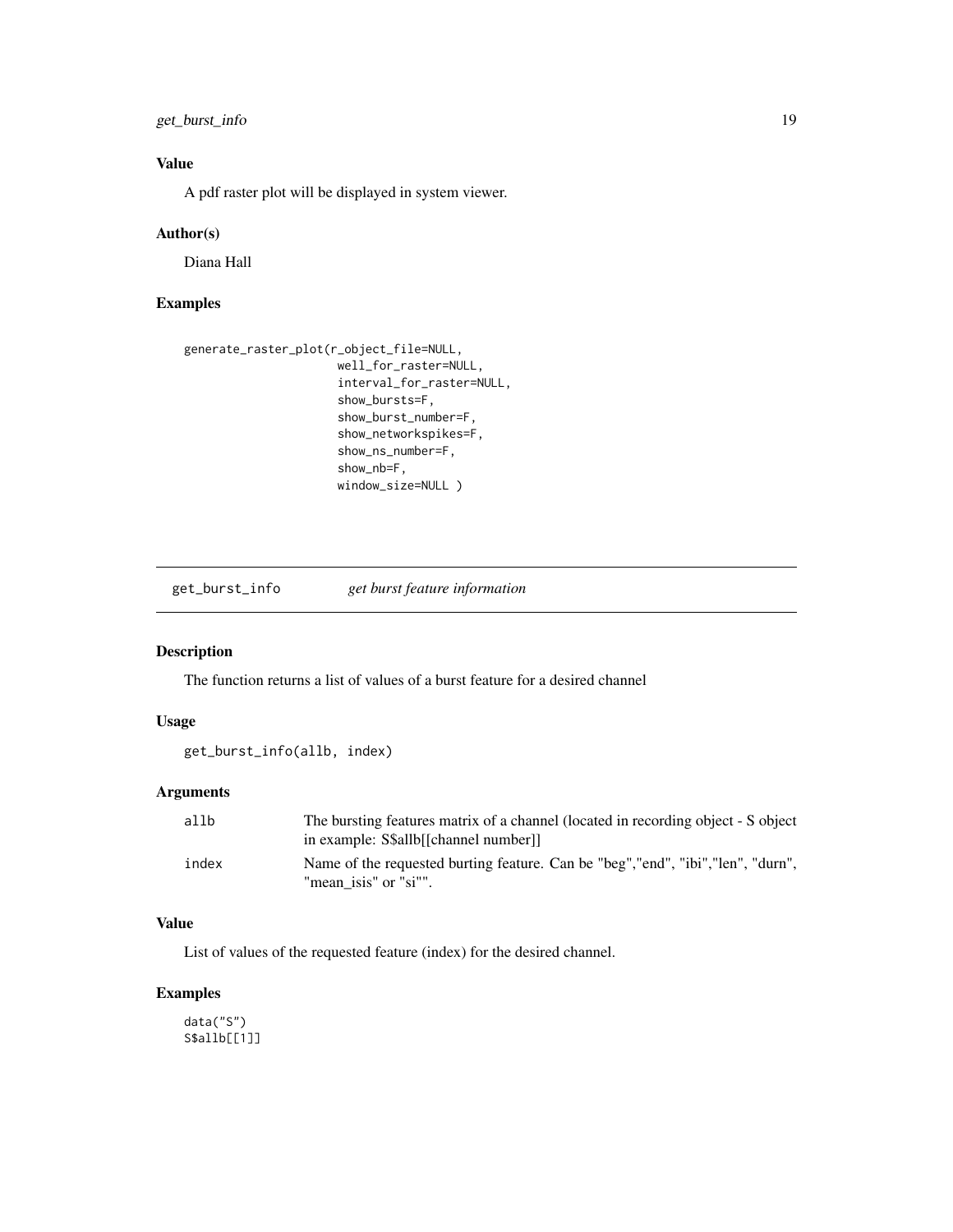<span id="page-19-0"></span>get\_data *get\_data*

### Description

pop up file chooser with caption. Also, sets directory of analysis output.

### Usage

```
get_data(caption = "")
```
### Arguments

caption text to display in pop-up file chooser to prompt user to select appropriate file. Default is no caption.

### Value

Creates 2 directories:

'Analysis' directory in the parent directory of user selected file.

'R\_objects' a subdirectory of 'Analysis'

### Examples

get\_data(caption="Please select a spike-list file for analysis")

get\_experimental\_log\_file *get\_experimental\_log\_file*

### Description

Extract data from experimental log file: a csv file with columns for well, treatment, dose, size and units.

### Usage

```
get_experimental_log_file(file, master_chem_file = master_chem_file)
```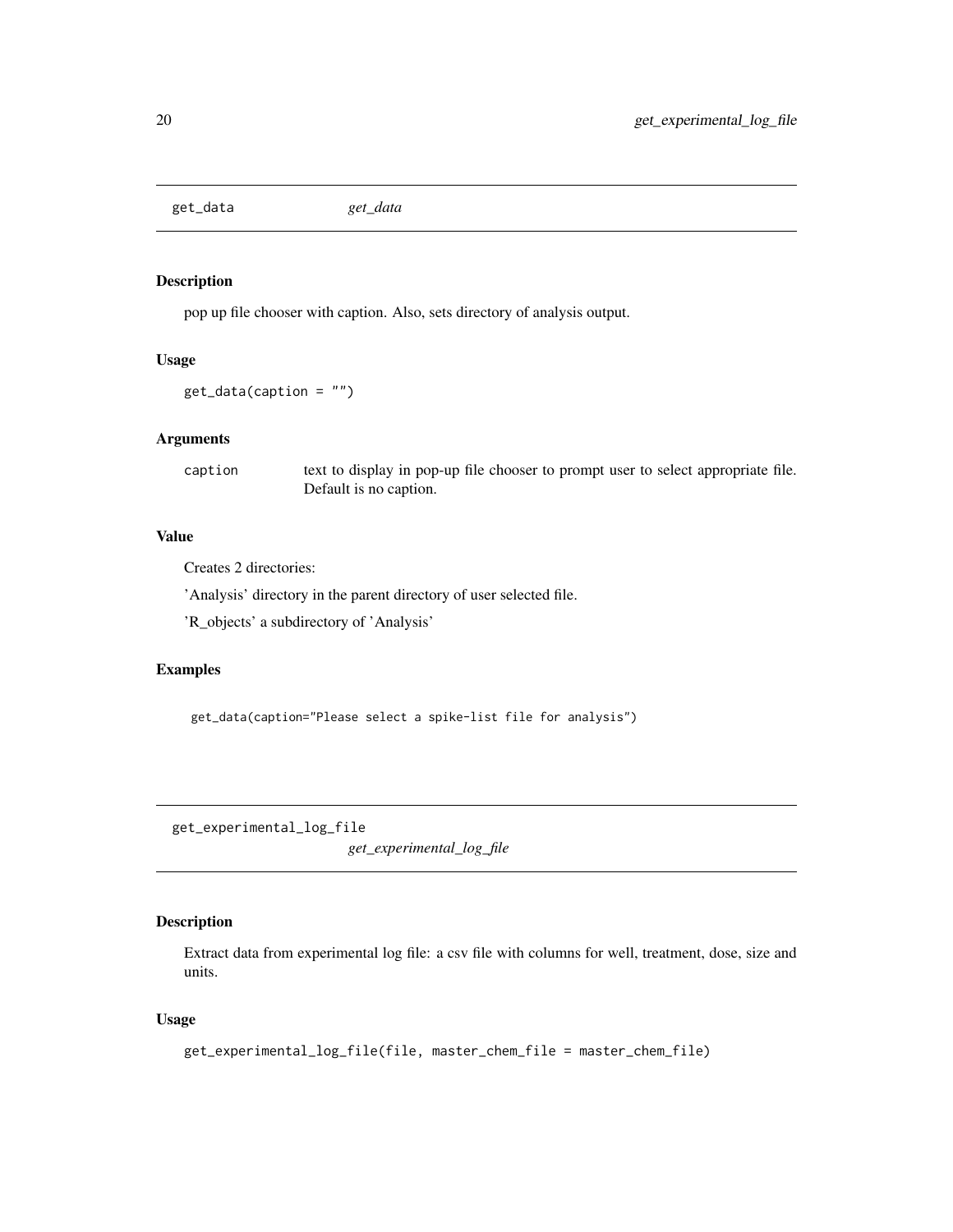#### Arguments

file spike-list csv file, one of the possible plate recording file formats available from Axion. Format: one spike and corresponding electrode name per row. See Axion biosystems website for details.

#### master\_chem\_file

A csv file containing the following columns: "Project", "Experiment.Date", "Plate.SN", "DIV", "Well", "Treatment", "Size", "Dose", and "Units". Empty wells must still be represented in file. If column is irrelavent to a given data set, then 'NA' or blank is sufficient. "Project" columm must match the first character string preceeding "\_" in spike-list file name. e.g. exampleRecording\_1012016\_plate1\_DIV1\_spike\_list.csv". Similarly, "Experiment.Data" and "Plate.SN" must match second and third character strings as separated by "\_" in spike-list file name. "DIV" column does not need to be matched.

#### Value

list containing character vector of experimental log information.

| well      | well name e.g. "A4""                   |
|-----------|----------------------------------------|
| treatment | treatment on well e.g. 'WT'            |
| size      | size information of chemical treatment |
| dose      | dose information for treatment         |
| units     | units of dosage e.g. $uL/g$            |

### References

See http://www.axionbiosystems.com/products/software/ for details on spike-list csv file format

#### Examples

```
temp_path=tempdir()
master_chem_file<-paste0( temp_path,"/data",
   "/exampleRecording_1012016_plate1_expLog.csv" )
```

```
spike_list_file<-paste0( temp_path,"/data",
"/exampleRecording_1012016_plate1_DIV1_spike_list.csv" )
```
plate.data<-getxperimental.log.file( file=spike.list.file, master\_chem\_file = master\_chem\_file )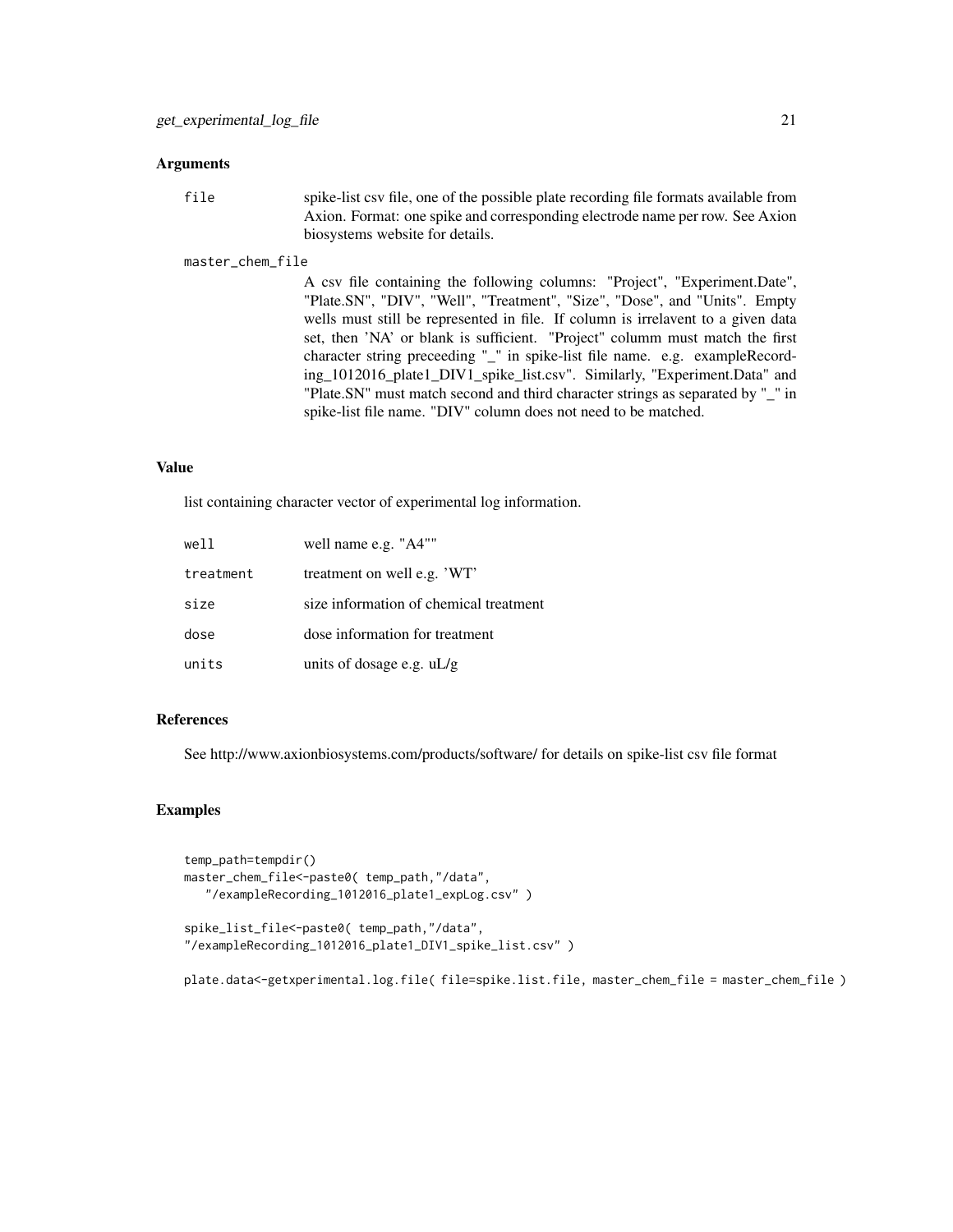<span id="page-21-0"></span>Retreives the first 4 character strings separated by '\_' from from a file path to a .RData object.

### Usage

```
get_file_basename(filename)
```
### Arguments

filename a file name or full file path. filename must have file extension '.RData'.

#### Details

filename must have file extension '.RData'.

### Value

Returns the first 4 character strings separated by '\_' from from a file path to a .RData object.

### Author(s)

Diana Hall

### Examples

```
data("S") # load data
get_file_basename(S$file)
```
get\_num\_ae *get\_num\_ae*

#### Description

Adds a field to a 's' spike object 'nae' that lists for each well the # of active electrodes (electodes firing > 5spike/minute).

#### Usage

get\_num\_ae(s2)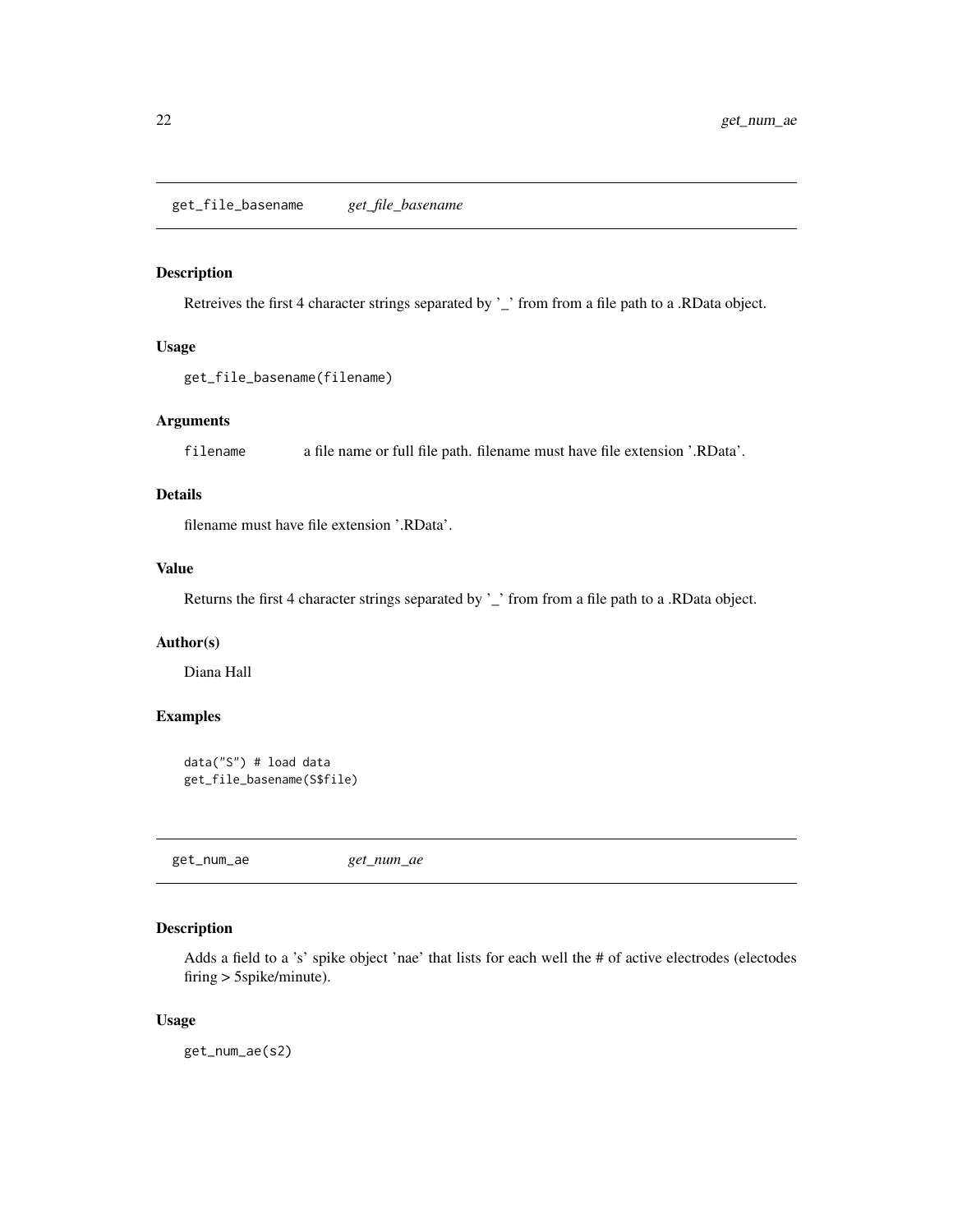### <span id="page-22-0"></span>get\_plateinfo 23

#### Arguments

s2 an 's' object containing spike trains, channel names, etc.

### Value

returns 'nae' field in 's' which is a vector of # of active electrodes (electodes firing > 5 spikes/minute). Each vector entry is named by the well to which the data corresponds.

### Author(s)

Diana Hall

#### Examples

```
data("S") # load data
b<-get_num_ae(S)
b$nae
```

| get_plateinfo | Return information about an MEA plate format |  |
|---------------|----------------------------------------------|--|
|               |                                              |  |

#### Description

Return information about an MEA plate format

#### Usage

get\_plateinfo(arrayname)

#### Arguments

arrayname Plate name

### Details

Given a plate name, return a list of information. If the plate name is not recognised, an error is generated.

### Value

A list storing information about that plate.

### Author(s)

Stephen Eglen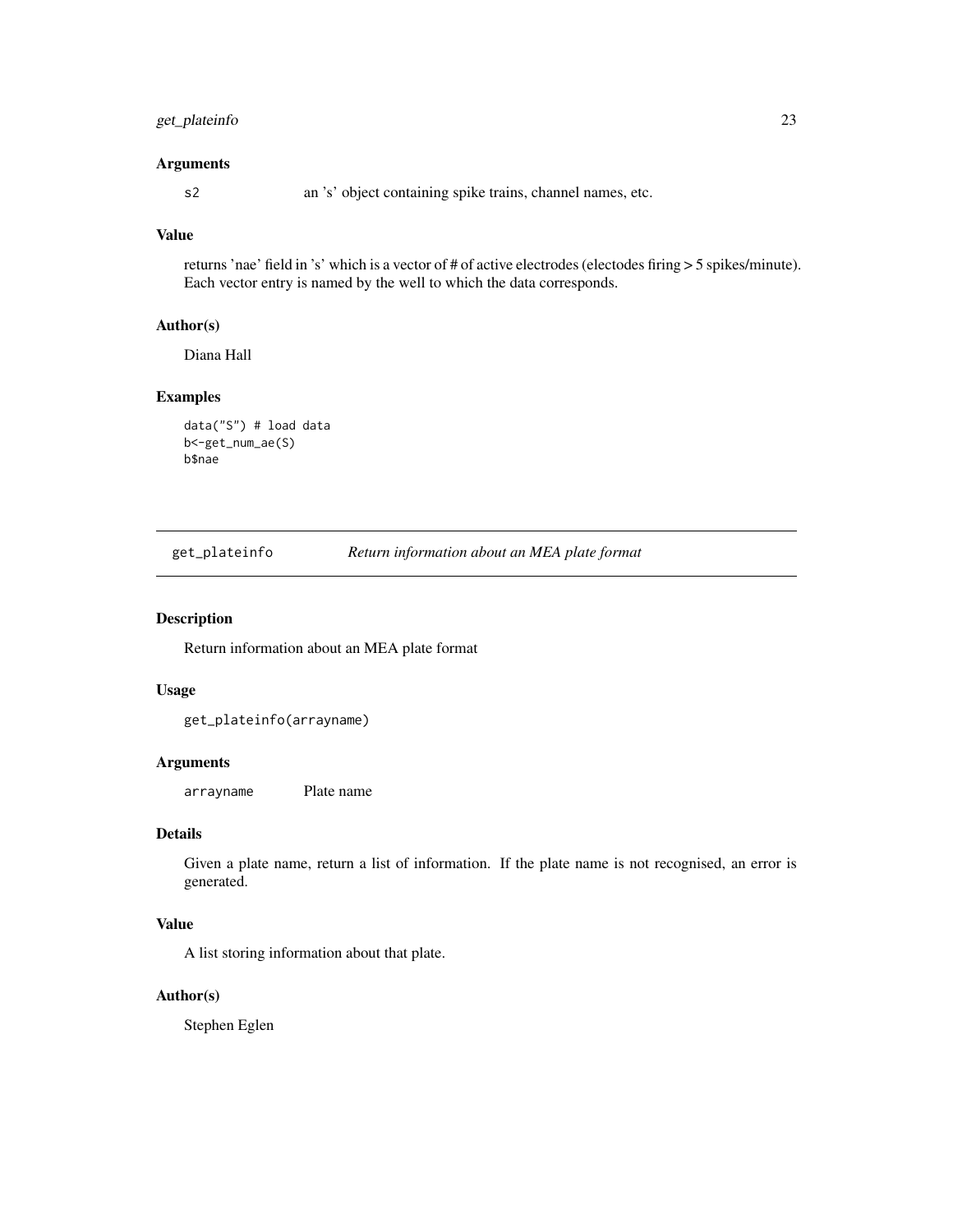<span id="page-23-0"></span>get\_project\_plate\_name

*get\_project\_plate\_name*

### Description

returns the first portion of file .RData spike object named according to convention of Project name, experiment date (MMDDYYYY format) and plate serial number separated by a '\_' as in "exampleRecording\_1012016\_plate1\_DIV1\_spike\_list.csv" in data package directory.

#### Usage

```
get_project_plate_name(file)
```
### Arguments

file a full file path or file name

### Value

Returns a character string of the project name, experiment date and plate serial number in a .RData file path. see example.

#### Examples

data("S") # load data get\_project\_plate\_name(S\$file)

get\_wt *Get WT*

#### Description

Extracts all treatments/genotypes and allows user to choose single treatment as wild type/reference for downstream analyses

#### Usage

get\_wt(s)

### Arguments

s MEA dataframe structure

### Value

A string corresponding to the user's choice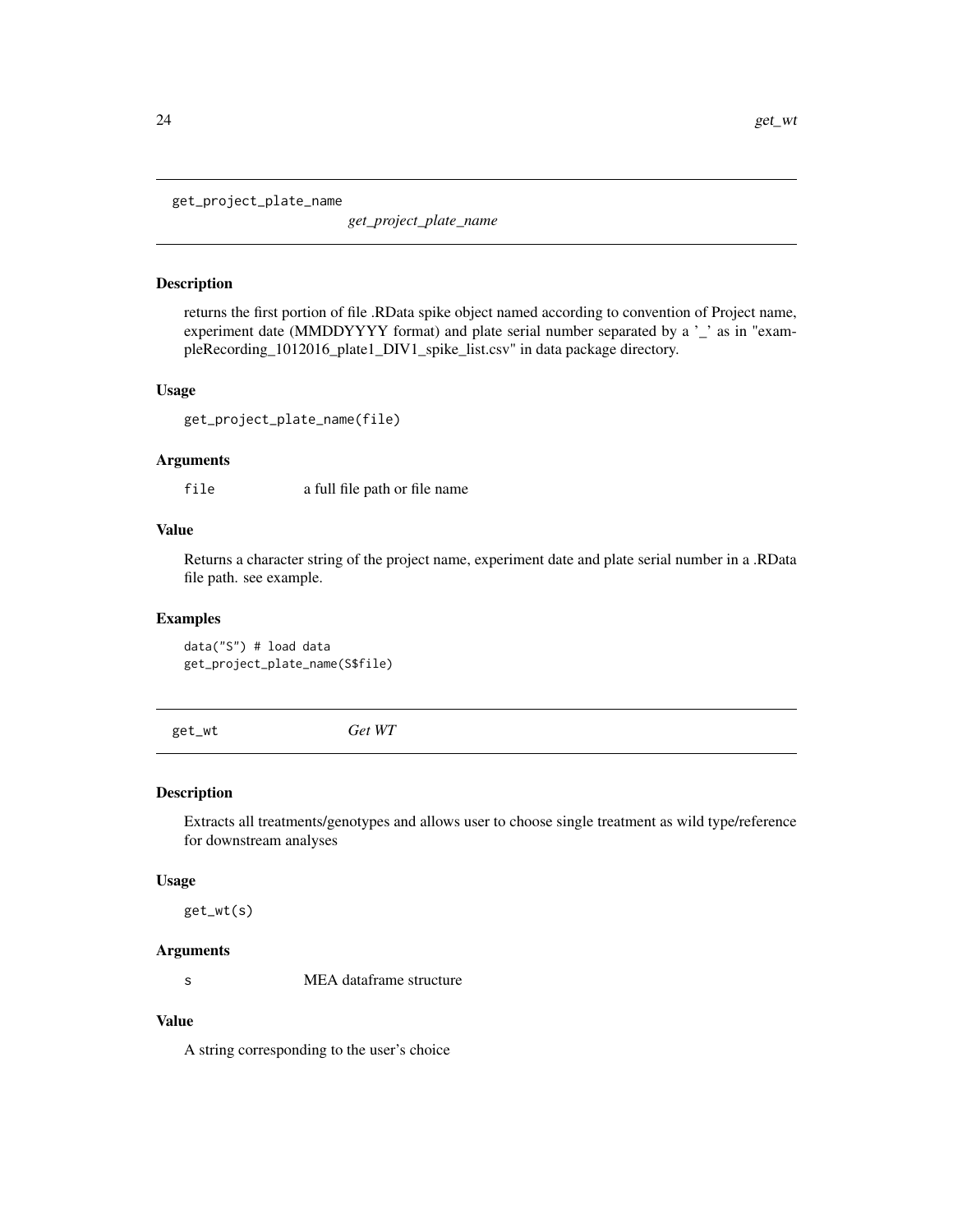### <span id="page-24-0"></span>has\_network\_spikes 25

### Examples

```
data("S")
s<-list()
s[[1]]<-S
wt \leftarrow get_wt(s)
```
has\_network\_spikes *A utility function to check if network spikes are detected.*

#### Description

For an returned object from calcualte.network.spikes, this function provides a utility checking if it contains any network spikes from any well.

#### Usage

```
has_network_spikes(nspikes)
```
#### Arguments

nspikes The network spike object returned by calling calcualte.network.spikes.

### Value

Return a boolean value indicating if any network spikes are found from the network spikes object.

|  | isi | isi |  |  |  |
|--|-----|-----|--|--|--|
|--|-----|-----|--|--|--|

#### Description

calculates the isi (inter-spike interval) (s) between sucessive spikes in a input spike train.

#### Usage

isi(train)

### Arguments

train spike train: a set of non-decreasing timestamps (s)

#### Value

a vector of isis: first entry is ISI between first & second spike in input spike train and so forth. Total length is 1 less than input spike train.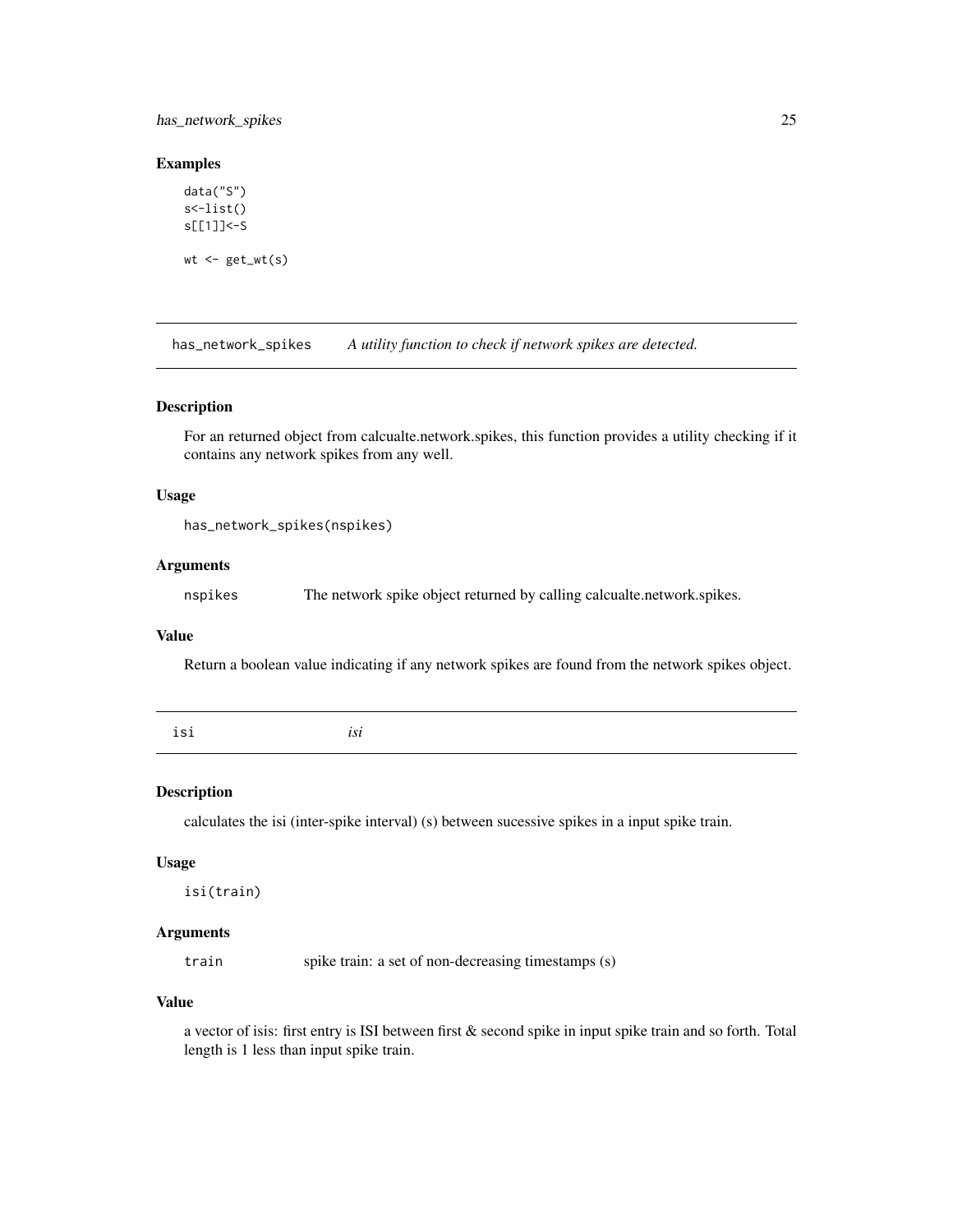#### Author(s)

Diana Hall

### Examples

data("S") # load data b<-isi(S\$spikes[[1]]) S\$spikes[[1]][1:4] b[1:3]

load\_spikelist *Load Robject File*

### Description

Loads a previously saved Rdata file of a recording.

#### Usage

load\_spikelist(spk\_data\_file)

### Arguments

spk\_data\_file MEA recording Rdata file

#### Value

loaded R object

mi\_find\_bursts *Find bursts*

### Description

For one spike train, find the bursts using the maximum interval method.

#### Usage

mi\_find\_bursts(spikes,mi\_par)

<span id="page-25-0"></span>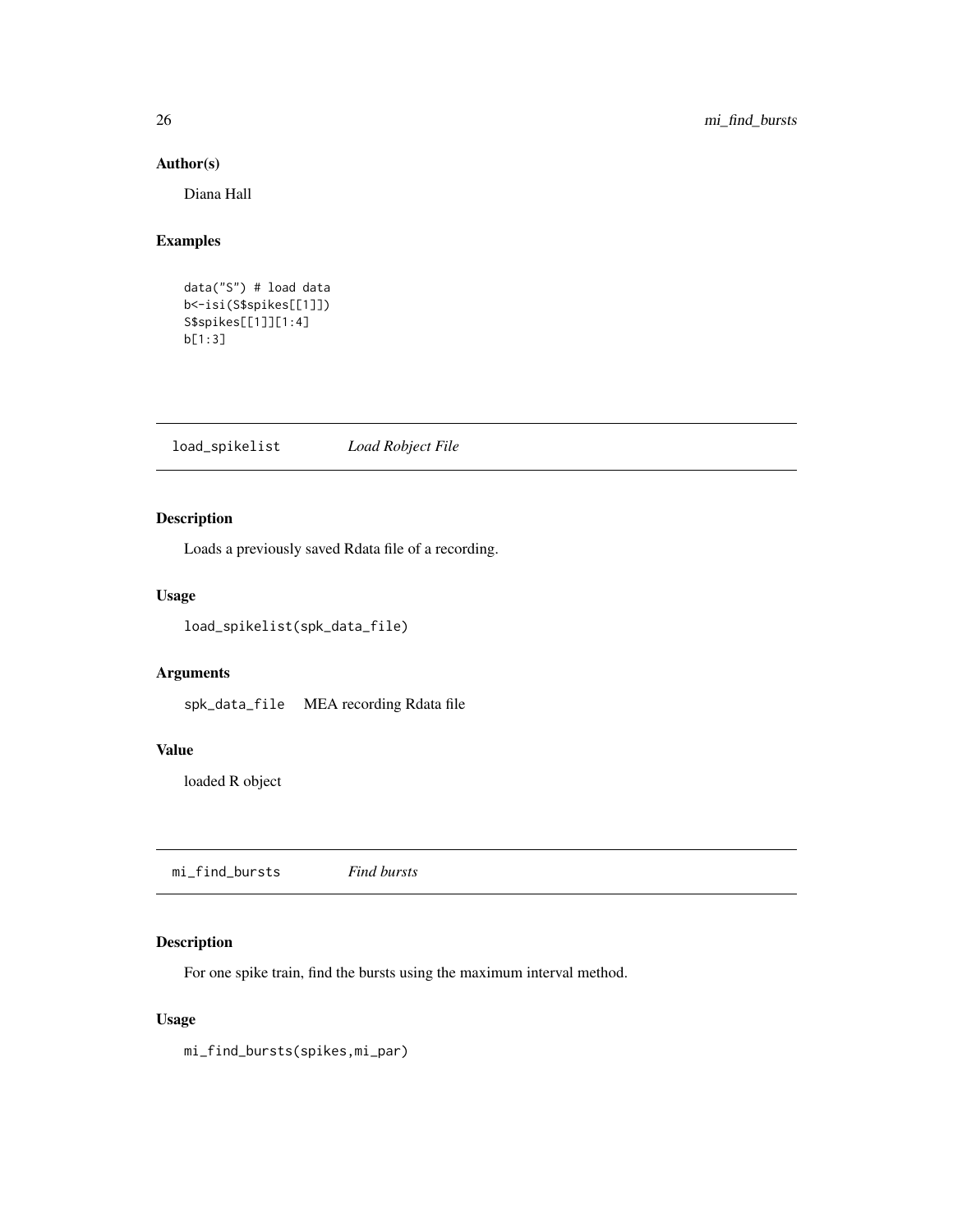#### <span id="page-26-0"></span>Arguments

| spikes | A spike train of one channel, located in MEA data structure (example S\$spikes[[1]]). |
|--------|---------------------------------------------------------------------------------------|
| mi_par | A list of burst features:                                                             |
|        | <b>beg_isi</b> Beginning inter spike interval                                         |
|        | end is Ending inter spike interval                                                    |
|        | <b>min ibi</b> Minimum inter burst interval to combine bursts                         |
|        | <b>min durn</b> Minimum duration to consider as burst                                 |
|        | min_spikes Minimum spikes to consider as burst                                        |

#### Value

Returns a matrix of burst information for a specific channel. Matrix columns are:

| beg         | the number of spike that is first in the burst |
|-------------|------------------------------------------------|
| end         | number of the last spike in the burst          |
| ibi         | time interval from previous burst              |
| durn        | durarion of burst in seconds                   |
| $mean$ isis | average inter spike interval within the burst  |
| si          | surprise index, allways 1 for mi algorithm     |

### Author(s)

Stephen Eglen

#### References

Eytan and Marom (2006) J Neuroscience.

### Examples

```
data("S")
allb <- lapply(S$spikes, mi_find_bursts, S$parameters$mi_par )
```
nb\_matrix\_to\_feature\_dfs

*Convert network burst data matrix to a list of data frames.*

### Description

Convert network burst data matrix to a list of dataframes. Each dataframe has rows representing wells while columns representing different timepoints(DIVs). The dataframe format alllows well level permutaiton based tests to be done much easier.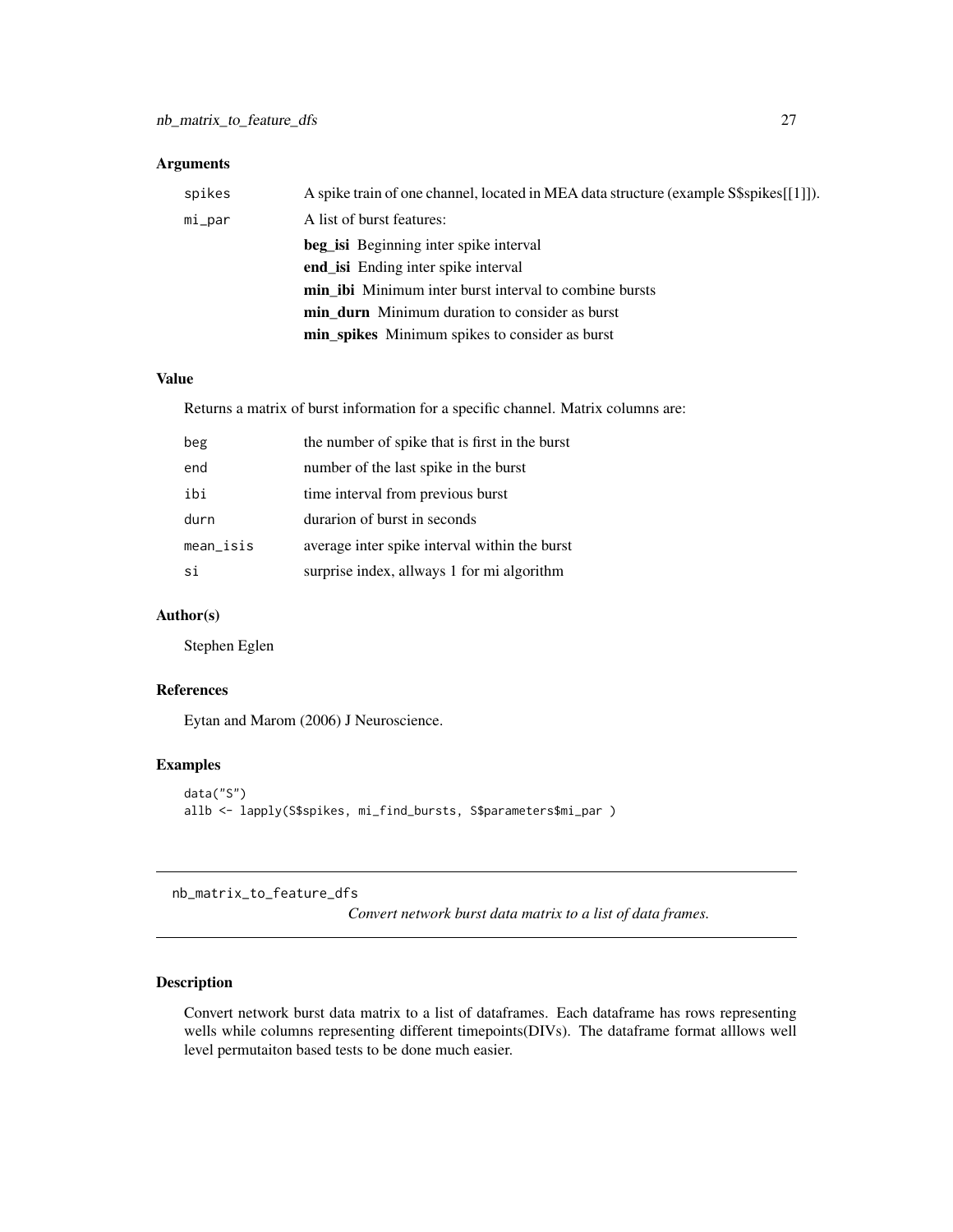#### <span id="page-27-0"></span>Usage

```
nb_matrix_to_feature_dfs(matrix_and_feature_names)
```
#### Arguments

```
matrix_and_feature_names
```
The data matrix return by calling function calculate\_network\_bursts.

#### Value

Returns a list of dataframes, ith each representing a feature matrix, with rows for wells and columns for different timepoints(DIVs).

#### Author(s)

Quanli Wang

#### See Also

[calculate\\_network\\_bursts](#page-6-1)

parameters *A list of parameters with default values that user can customize.*

#### **Description**

A list of parameters with default values that user can customize.

#### Usage

data("parameters")

#### Format

The format is: List of 20 \$ spike.csv : logi TRUE \$ spike.plot : logi TRUE \$ burst.csv : logi TRUE \$ burst.plot : logi TRUE \$ burst\_type : chr "mi" \$ s\_min : num 5 \$ ns.csv : logi TRUE \$ ns.plot : logi TRUE \$ elec min rate : num 0.0167 \$ elec max rate : num 1000 \$ well min rate : num 0 \$ mi\_par :List of 5 ..\$ beg\_isi : num 0.1 ..\$ end\_isi : num 0.25 ..\$ min\_ibi : num 0.8 ..\$ min\_durn : num 0.05 ..\$ min\_spikes: num  $5$  \$ ns\_t : num  $0.01$  \$ ns\_n : num  $3$  \$ sur : num  $100$  \$ burst\_distribution\_ibi :List of 7 ..\$ perform : num 1 ..\$ min\_cases : num 15 ..\$ x\_axis\_lim : num 20 ..\$ bins\_in\_sec : num 5 ..\$ min\_values : num 0 ..\$ filter\_by\_min: num 0 ..\$ per\_well : num 0 \$ burst\_distribution\_durn :List of 7 ..\$ perform : num 1 ..\$ min\_cases : num 15 ..\$ x\_axis\_lim : num 18 ..\$ bins\_in\_sec : num 10 ..\$ min\_values : num 0 ..\$ filter\_by\_min: num 0 ..\$ per\_well : num 0 \$ burst\_distribution\_isi :List of 7 ..\$ perform : num 1 ..\$ min\_cases : num 15 ..\$ x\_axis\_lim : num 0.5 ..\$ bins in sec : num 100 ..\$ min\_values : num 0 ..\$ filter by min: num 0 ..\$ per well : num 0 \$ burst\_distribution\_nspikes :List of 7 ..\$ perform : num 1 ..\$ min\_cases : num 5 ..\$ x\_axis\_lim : num 200 ..\$ bins\_in\_sec : num 1 ..\$ min\_values : num 0 ..\$ filter\_by\_min: num 0 ..\$ per\_well : num 0 \$ burst\_distribution\_spike\_freq:List of 7 ..\$ perform : num 1 ..\$ min\_cases : num 15 ..\$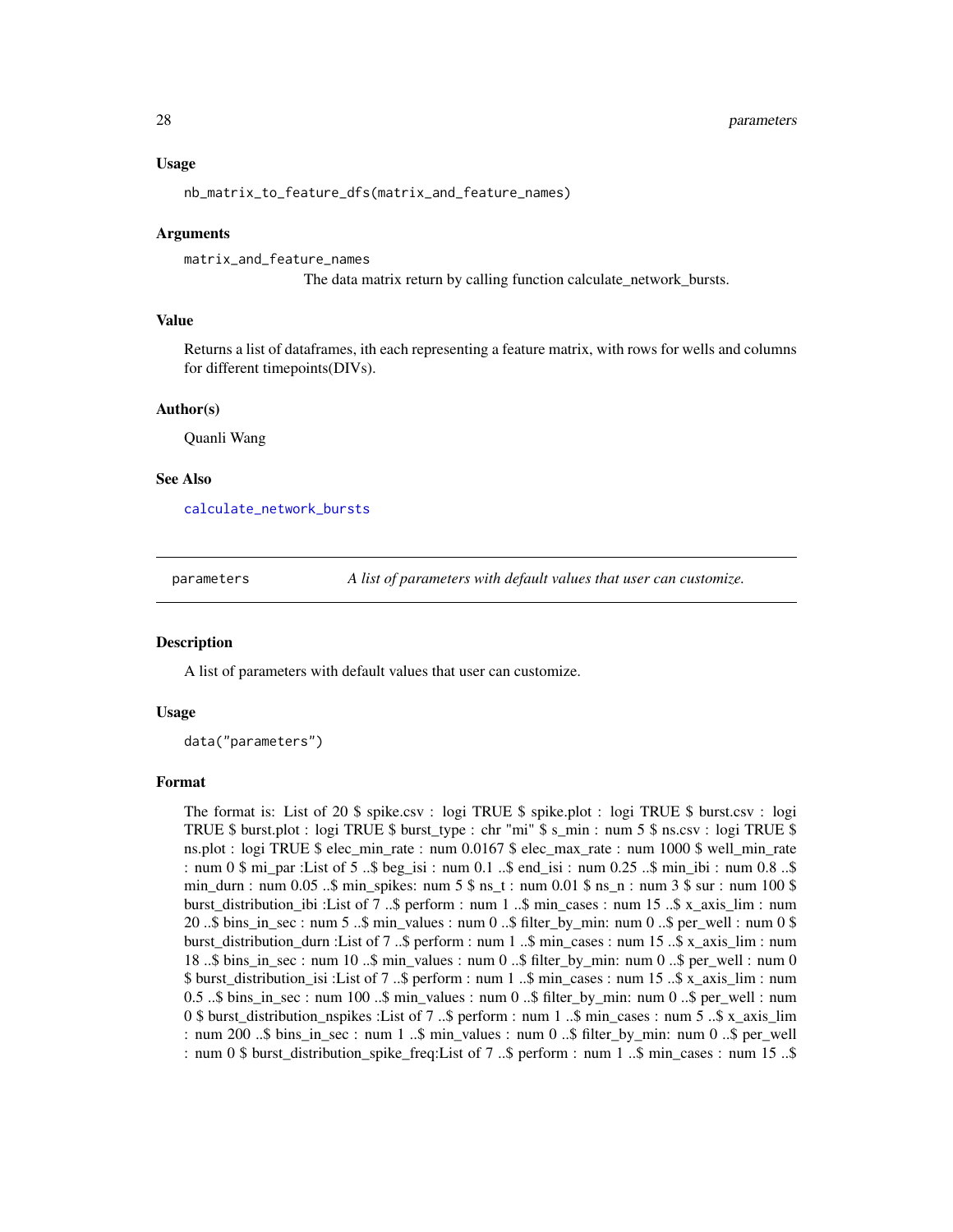### <span id="page-28-0"></span>permute\_features\_and\_plot 29

 $x_axis_l$ lim : num 300 ..\$ bins\_in\_sec : num 1 ..\$ min\_values : num 0 ..\$ filter\_by\_min: num 0 ..\$ per\_well : num 0

#### Examples

data(parameters)

permute\_features\_and\_plot *Write PDF*

### Description

Generates a PDF containing plots and p-values for each feature. P-values are generating using Mann Whitney and permutation tests. This function requires that you create a list of dataframes for a given feature type (e.g. spikes) using the aggregate.data() function

### Usage

permute\_features\_and\_plot(s, wt, np, features\_list, type, output\_dir)

#### Arguments

| S             | MEA data structure                                                                                  |
|---------------|-----------------------------------------------------------------------------------------------------|
| wt            | The treatment that will act as the wildtype/reference for the Mann Whitney and<br>Permutation tests |
| np            | Number of permutations to be performed                                                              |
| features_list | A list of dataframes containing data for a given feature                                            |
| type          | Type of features contained in features_list (e.g. spikes, ns, or bursts)                            |
| output_dir    | Directory where output files will be generated                                                      |

### Value

A PDF file containing the plots and p-values.

#### Author(s)

Ryan Dhindsa

### Examples

```
data("S")
spike_features<-aggregate_features(S, feat_type="spike" )
wt <- "untreated"
output\_dir = template()print(paste0("Creating output folders under ",output_dir))
permute_features_and_plot(S, wt, np, spike_features, "spikes", output_dir)
```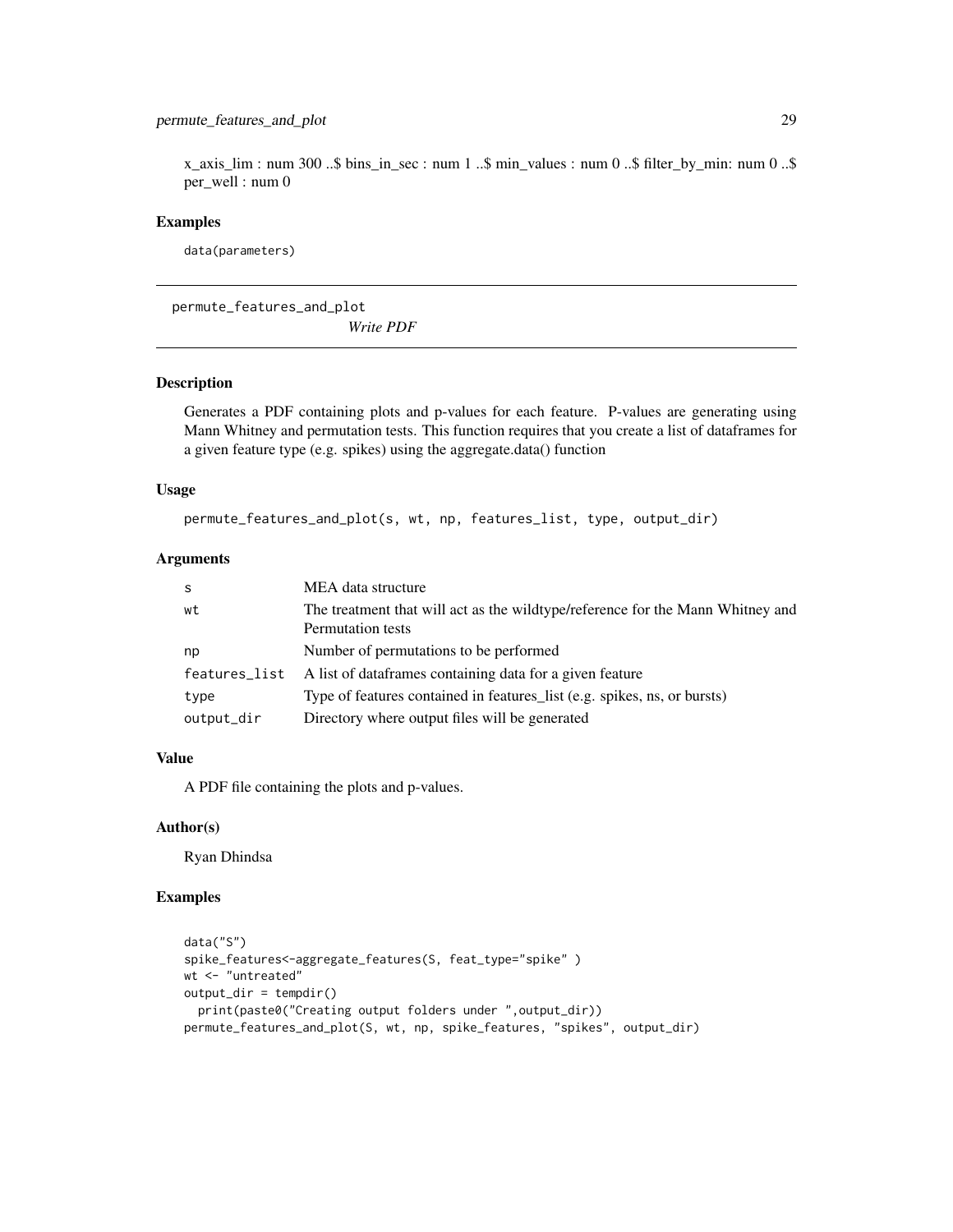<span id="page-29-0"></span>

MEA plate information

### Usage

plateinfo

### Format

An object of class list of length 2.

plot.sttcp *Plot the STTCP*

### Description

Plot the STTCP

### Usage

## S3 method for class 'sttcp'  $plot(x, \ldots)$ 

### Arguments

|          | A list containing the sttc                   |
|----------|----------------------------------------------|
| $\cdots$ | Other arguments to pass to the plot function |

### Details

Plot the STTCP.

### Value

nothing.

### Author(s)

Stephen Eglen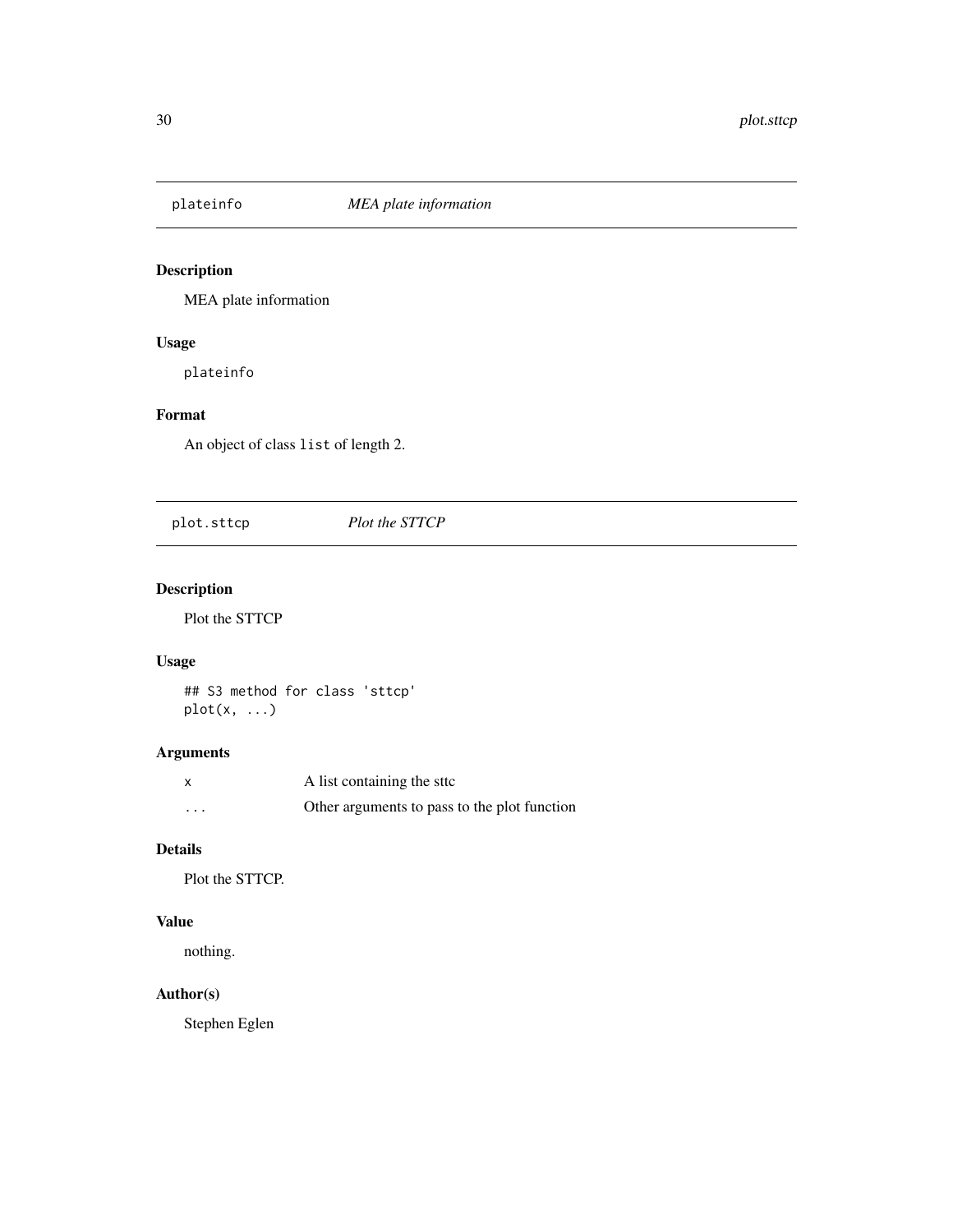<span id="page-30-0"></span>plot\_active\_wells\_network\_spikes *plot\_active\_wells\_network\_spikes*

#### Description

Plots related to network spike for each well with network spikes in format of users choosing.

#### Usage

```
plot_active_wells_network_spikes(nspikes)
```
### Arguments

nspikes list of attributes related to network spikes: wells, plate layout and network spike information for each well. See calculate\_network\_spikes for further details.

### Value

returns a multi-page plot.

### See Also

calculate\_network\_spikes xyplot\_network\_spikes

#### Examples

```
data("S")
data('parameters')
nspikes <- calculate_network_spikes( S, parameters$sur ,parameters$ns_n, parameters$ns_t )
```

```
pdf(file=NSPlotPath)
xyplot.network.spikes(nspikes)
plot_active_wells_network_spikes(nspikes)
dev.off()
```
plot\_mean\_firingrate\_by\_eletrode\_by\_div *plot.mean.firingrate.by.eletrode.by.div*

### Description

Displays average firing rate by well and by electrode for each DIV available.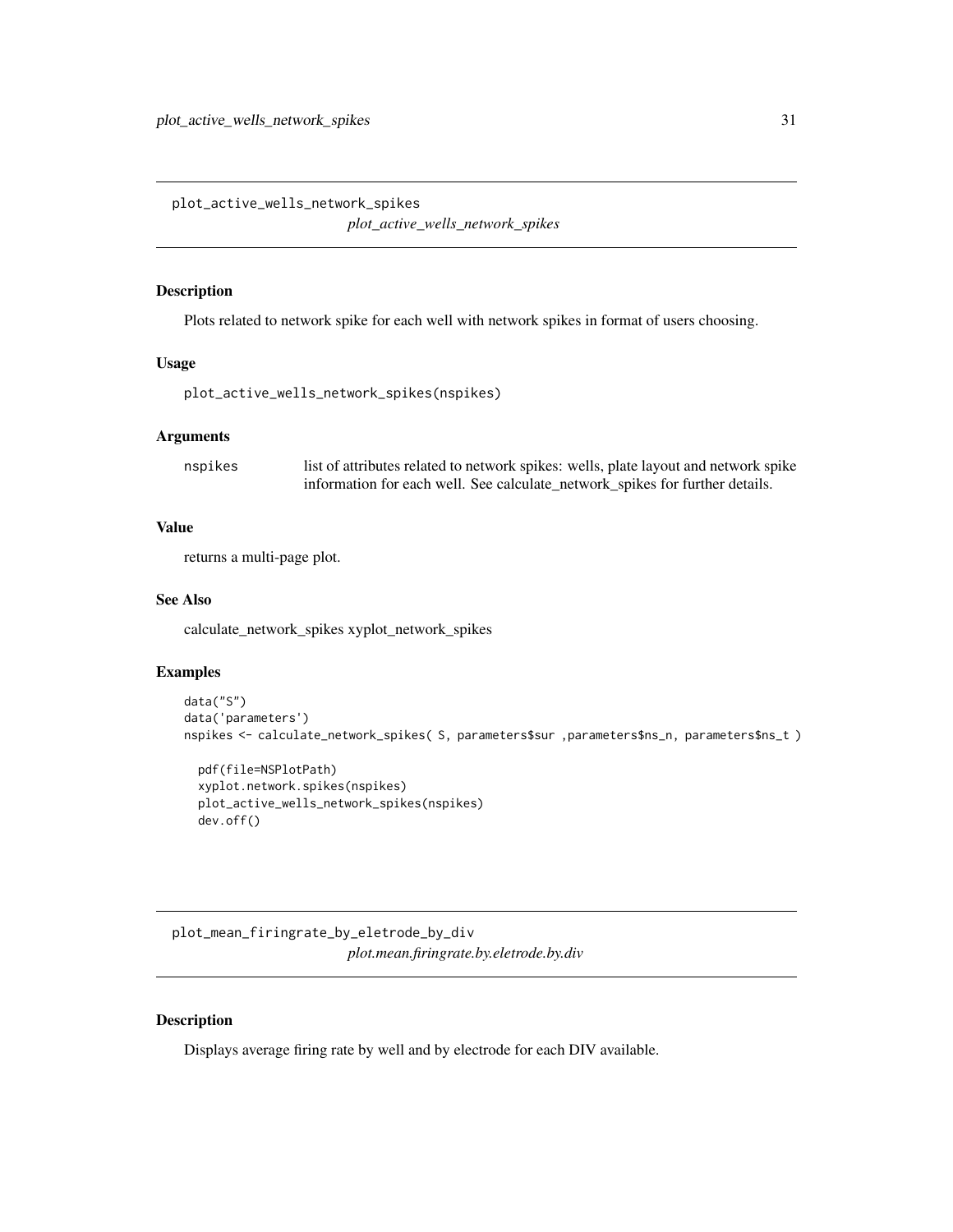### Usage

plot\_mean\_firingrate\_by\_eletrode\_by\_div(s)

#### Arguments

s 's' object. must be a list, with each DIV a different entry.

#### Examples

data("S") s<-list() s[[1]]<-S

plot\_mean\_firingrate\_by\_eletrode\_by\_div(s)

plot\_mean\_firingrate\_by\_well\_by\_div *plot.mean.firingrate.by.well.by.div*

### Description

Displays average firing rate by well for each DIV available. First plot well rate in average Hz/electrode and second plot is Hz/total spikes well.

#### Usage

plot\_mean\_firingrate\_by\_well\_by\_div(s)

### Arguments

s 's' object. must be a list, with each DIV a different entry.

### Value

Plot is output, location and path to plot may be controlled by R's plotting apparatus e.g. 'pdf()'

### Author(s)

Diana Hall

<span id="page-31-0"></span>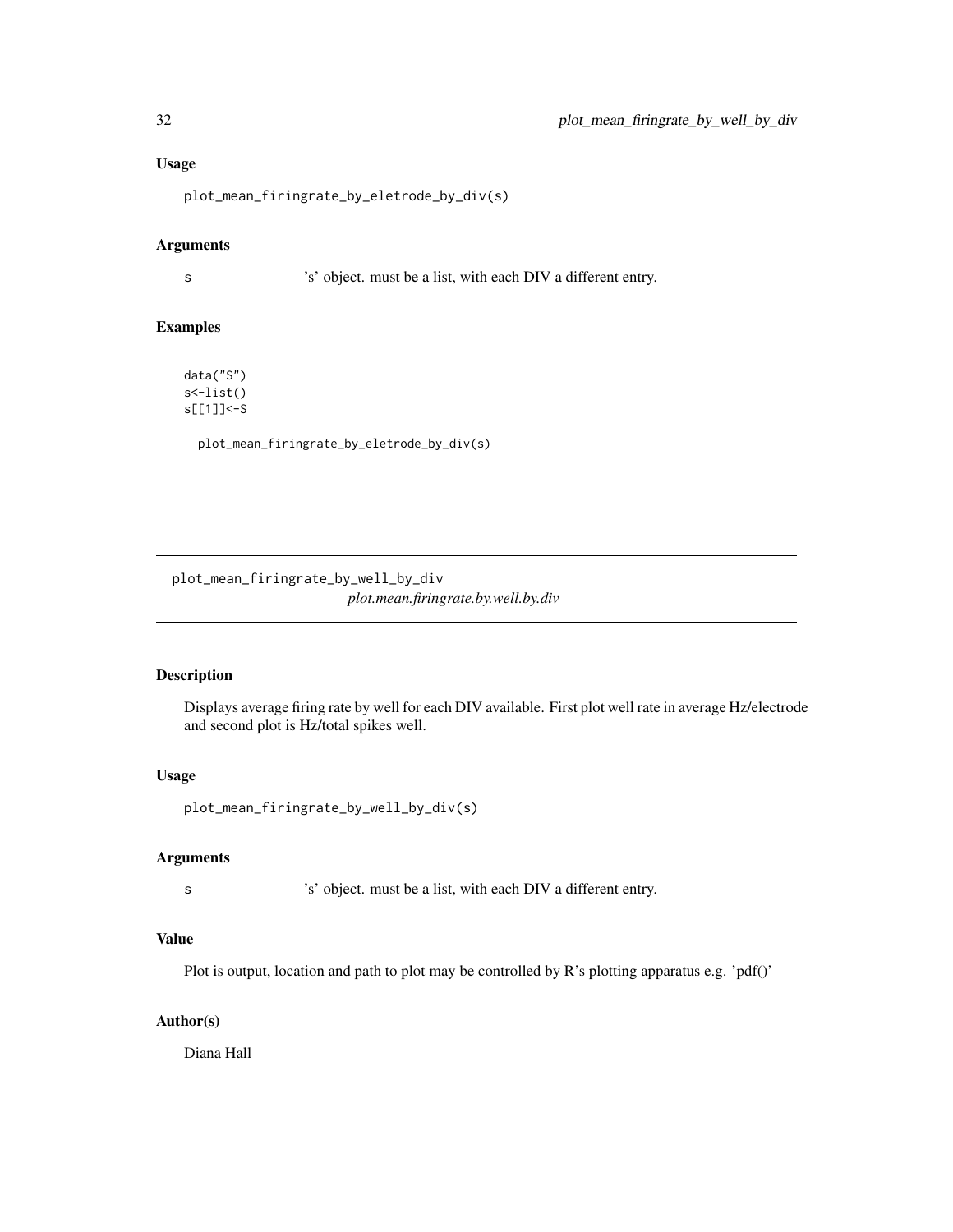### <span id="page-32-0"></span>plot\_network\_spikes 33

### Examples

```
data("S")
s<-list()
s[[1]]<-S
```
plot\_mean\_firingrate\_by\_well\_by\_div(s)

plot\_network\_spikes *Generic method for plotting network spikes.*

### Description

The generic plotting function for network spikes.

### Usage

```
plot_network_spikes(ns, ...)
```
#### Arguments

| ns | The network spike object returned after running calculate_network_spikes. |
|----|---------------------------------------------------------------------------|
| .  | Additional plotting options that is general to plot functions.            |

### Value

None. network spikes related plots will be generated in current plotting device.

plot\_plate\_summary\_for\_bursts *Plot burst features*

### Description

Plots all bursting features in a \_burst\_plot.pdf under the output directory.

#### Usage

plot\_plate\_summary\_for\_bursts(s, outputdir,parameters)

### Arguments

| -S         | MEA data structure             |
|------------|--------------------------------|
| outputdir  | Output directory               |
| parameters | meaRtools basic parameter list |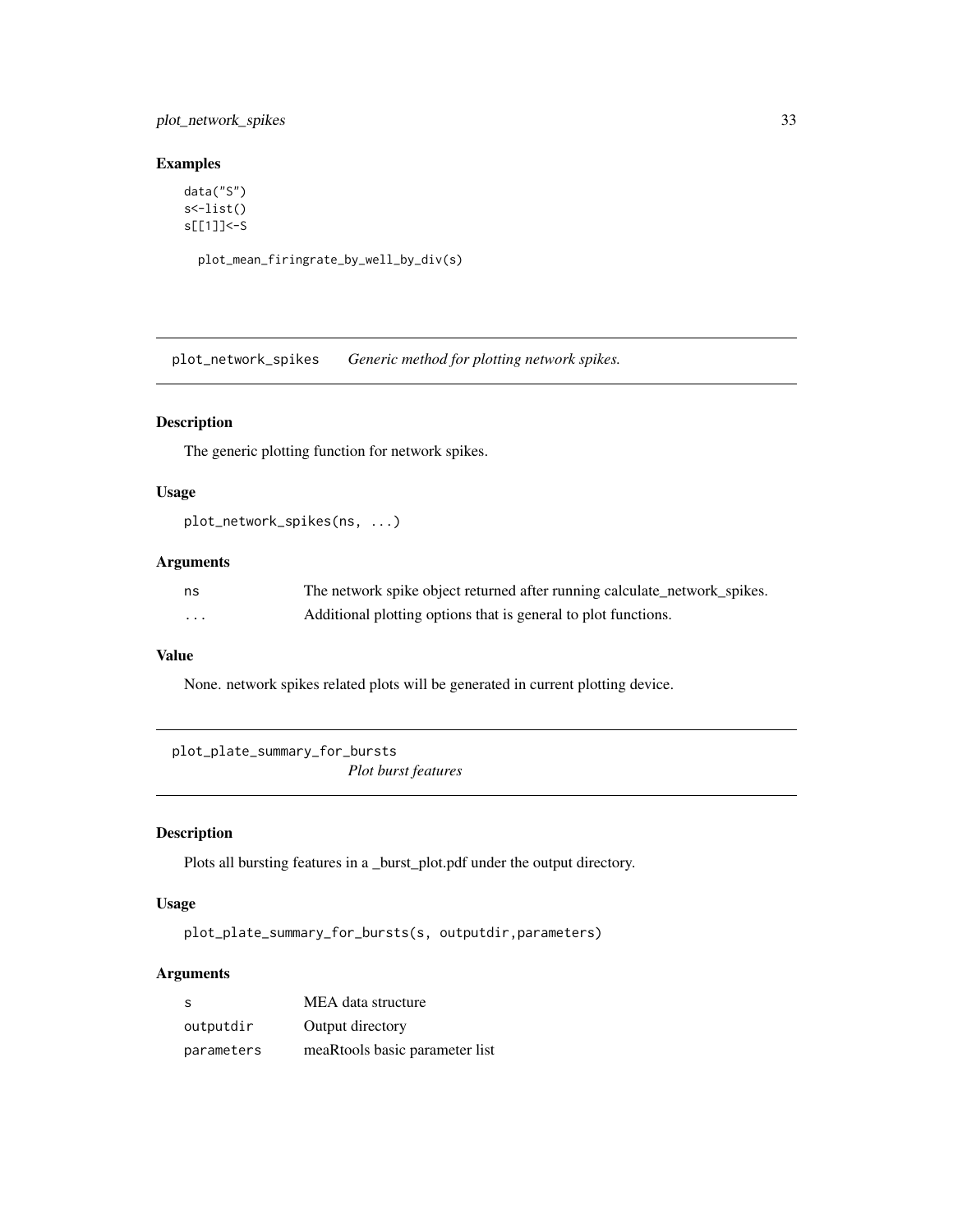### <span id="page-33-0"></span>Details

The plot function will plot all the features calculated for the bursts in the recording. Those include: Mean Firing Rate by Plate (Hz), Mean firing rate, Mean Duration, Number of bursts by channel and well, Mean Inter Burst Interval, Mean ISI within bursts, Mean burst per minute, Mean spikes in a burst and % spikes in a burst. The function also calls calc\_burst\_distributions to calculate and plot burst feature distributions.

### Value

A \_burst\_plot.pdf is printed under the output directory

#### Examples

```
data("S")
plot_plate_summary_for_bursts(S,"/Analysis")
```
plot\_plate\_summary\_for\_spikes

*plot.plate.summary.for.spikes*

### Description

Diana needs to add document here.

#### Usage

```
plot_plate_summary_for_spikes(s, outputdir)
```
#### Arguments

| - S       | 's'. RData object. Each DIV must constitute one entry in list. |
|-----------|----------------------------------------------------------------|
| outputdir | directory path where plot will be saved to.                    |

### Value

Multiple page plot in pdf format containing data on which electrodes have recorded any spikes, ISI (inter-spike interval) histogram by plate and by well by electrode, log ISI histogram by plate and by electrode, average electrode firing rate by well, & binned electrode firing rate over recording duration.

#### Author(s)

Diana Hall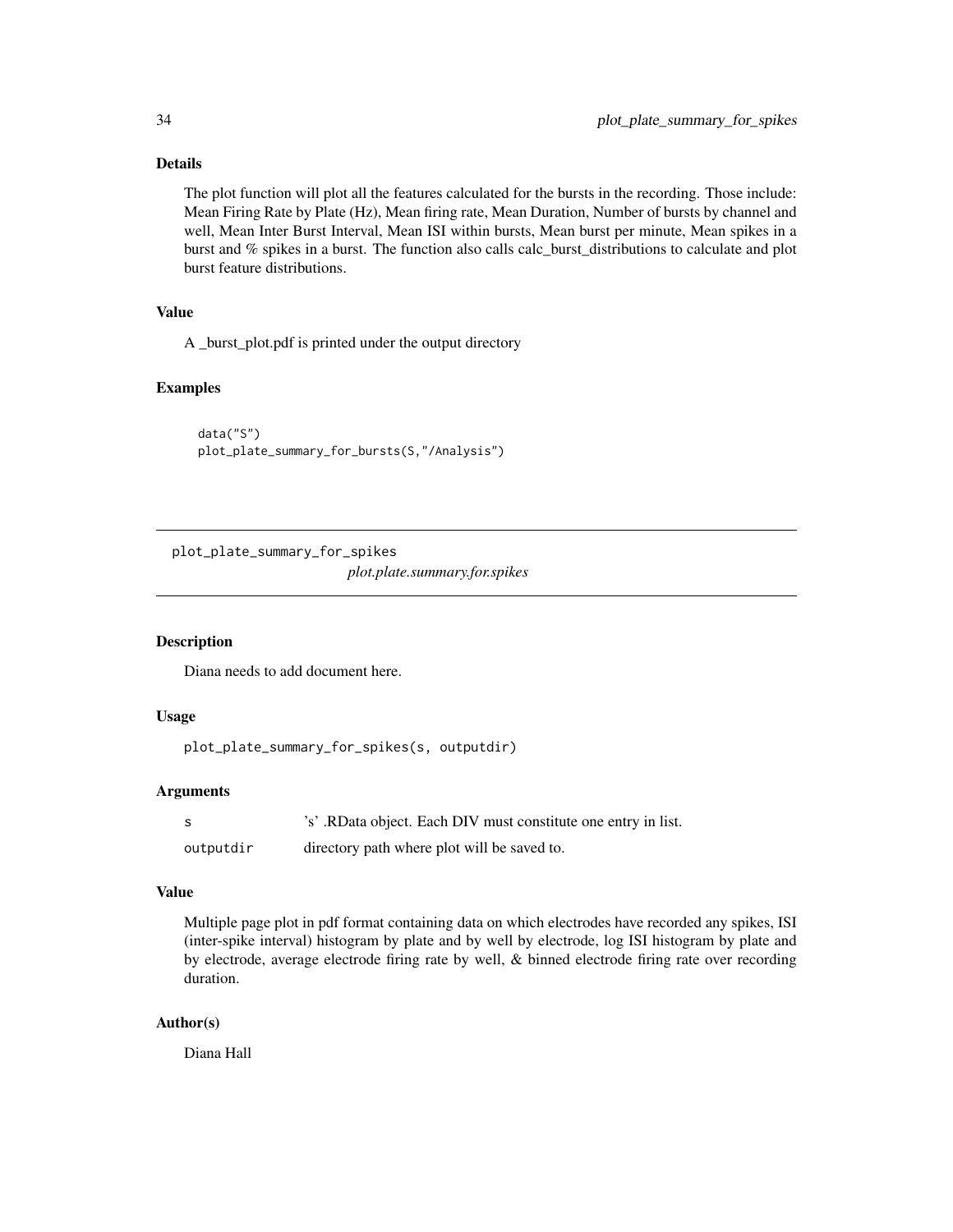### <span id="page-34-0"></span>publications 35

### Examples

data("S") s<-list() s[[1]]<-S

plot\_plate\_summary\_for\_spikes(s, outputdir="/Desktop")

```
publications Show list of publications that have used this package
```
### Description

Show list of publications that have used this package

#### Usage

```
publications()
```
### Details

Simple wrapper function to show the publications.md file, documenting papers that have used previous versions of this package. In RStudio, the file will appear in its own window; otherwise it will appear in a pager run within the R session

#### Author(s)

Stephen Eglen

read\_spikelist *Axion convert spk\_list to r\_object*

### Description

Converts the Axion spk\_list file to a Rdata object and initializes it with all spike and plate info

### Usage

```
read_spikelist(key, spk_list_file, chem_info ,r_object_dir)
```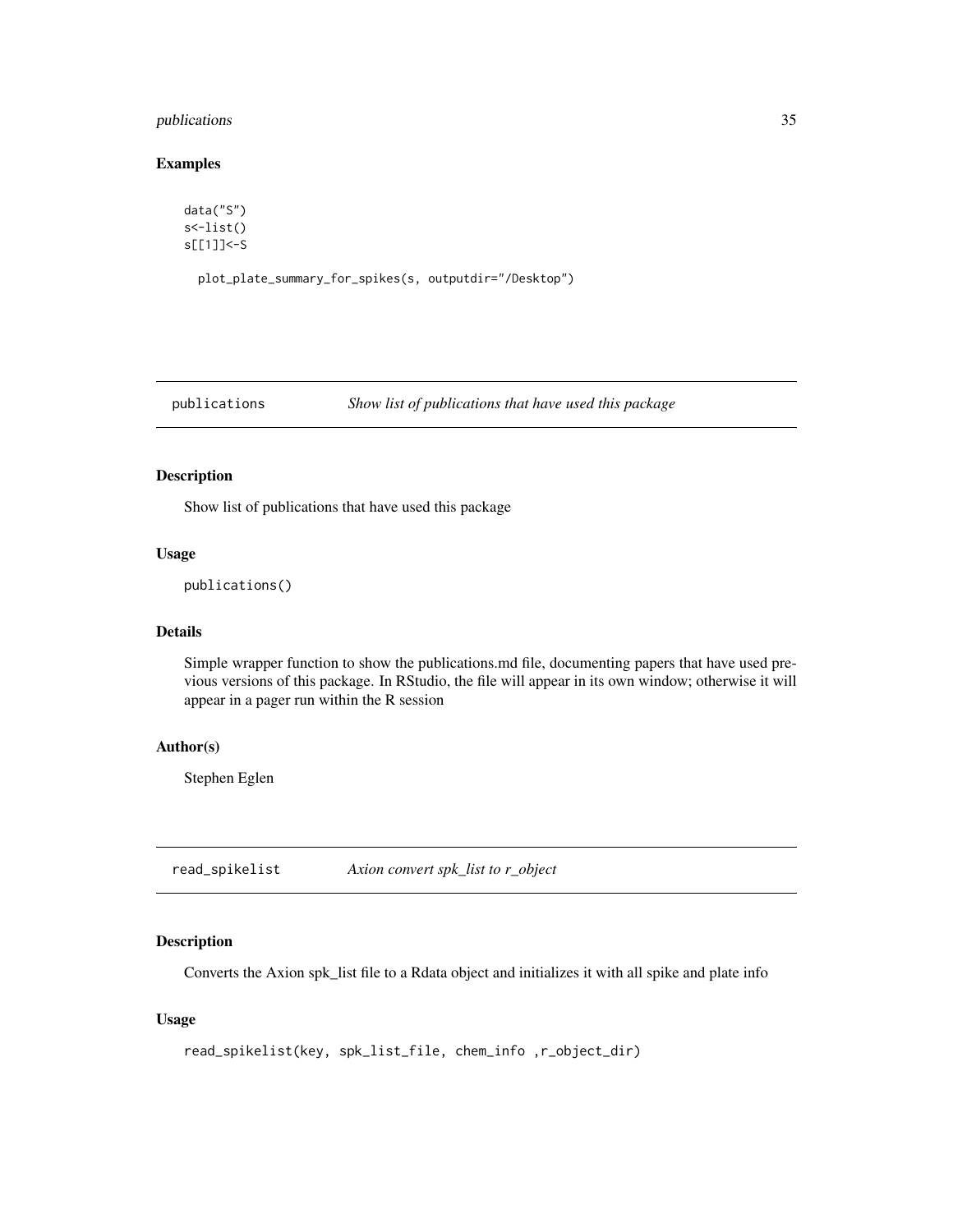#### Arguments

| key       | base name of spk list file                                         |
|-----------|--------------------------------------------------------------------|
|           | spk_list_file The full spk list file name (including path)         |
| chem_info | plate layout information list as loaded using function chem_info_2 |
|           | r_object_dir Directory of r_object files                           |

### Value

| save_file |  | Full path of the saved r_object data file |  |
|-----------|--|-------------------------------------------|--|
|-----------|--|-------------------------------------------|--|

#### See Also

chem.info.2

### Examples

```
temp_path=tempdir()
master_chem_file<-paste0( temp_path,"/data",
   "/exampleRecording_1012016_plate1_expLog.csv" )
spike_list_file<-paste0( temp_path,"/data",
"/exampleRecording_1012016_plate1_DIV1_spike_list.csv" )
title<-strsplit(basename(spike_list_file), ".csv")[[1]][1]
# get plate chemical info for each file in the list
plate_chem_info<-chem_info_2( file=spike_list_file, master_chem_file = master_chem_file )
r_object_file_name<-read_spikelist(key=title,
                  spk_list_file=plate_chem_info,
                  chem_info=plate_chem_info,r_object_dir="/")
```
read\_spikelist\_text *Construct an MEA object by importing from text files.*

### Description

Construct an MEA object by importing from text files.

#### Usage

```
read_spikelist_text(spike_text_file, channel_text_file, chem_info, array,
 div = NULL
```
<span id="page-35-0"></span>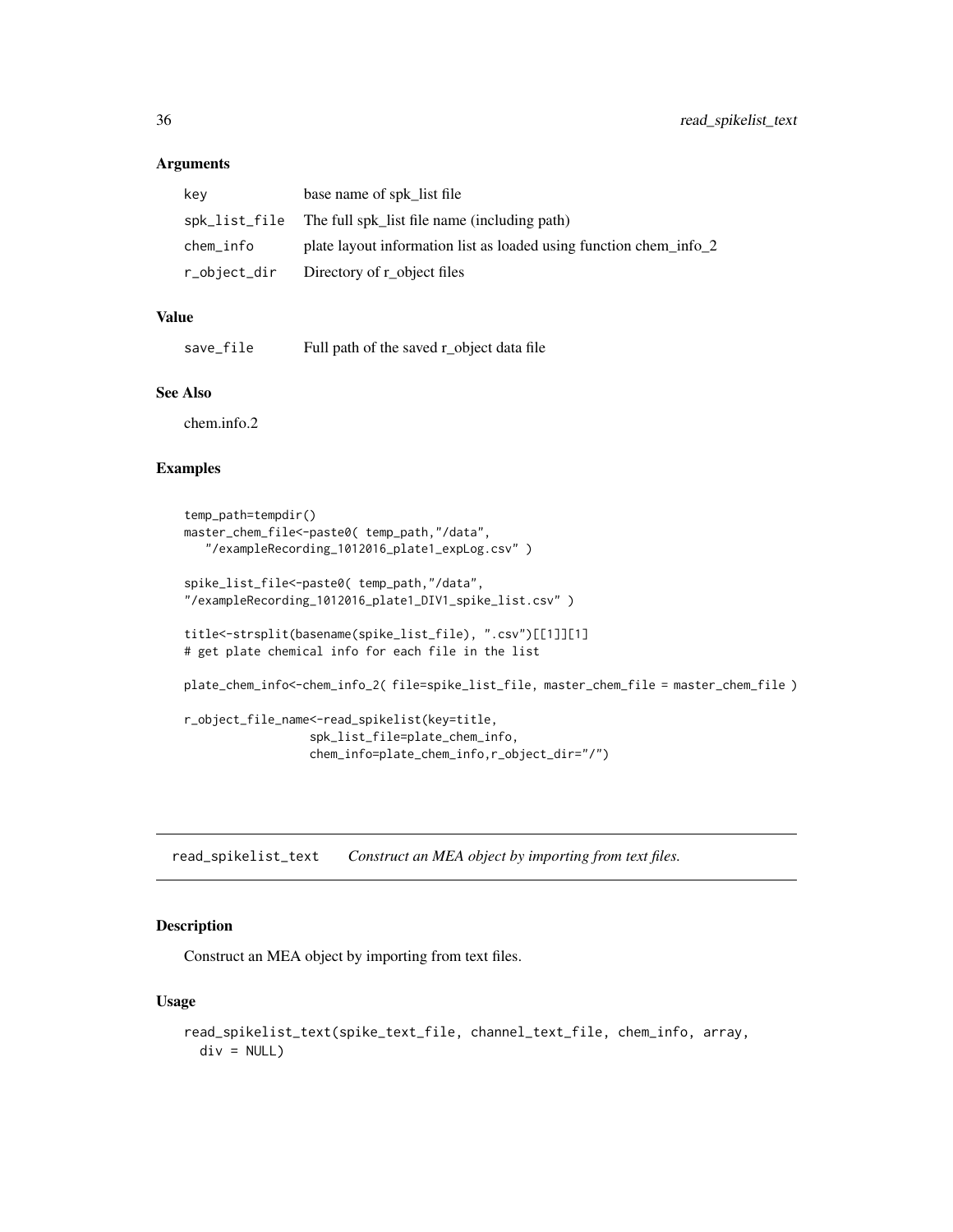### read\_spikelist\_text 37

### Arguments

| spike_text_file   |                                                  |
|-------------------|--------------------------------------------------|
|                   | CSV with Spike time information                  |
| channel_text_file |                                                  |
|                   | CSV with information regarding MEA layout        |
| chem_info         | Optional chemical information (currently unused) |
| array             | Name of array                                    |
| div               | Age of the recording (days in vitro)             |

### Details

This function can be used to read in spike times from text files.

#### Value

S the MEA object

### Author(s)

Stephen Eglen

### Examples

```
demas_platelayout = list(n_well = 6,
                         wells = paste0("w", 1:6),n<sub>-well_r</sub> = 2,
                         n<sub>-well_c</sub> = 3,
                         layout = c(3, 2),
                         n_{\text{elec}} - r = 8,
                         n_elec_c = 8,
                         xlim = c(-100, 7200),
                         ylim = c(0, 6000),
                         spacing = 200,
                         corr_breaks = 0)
add_plateinfo("demas-6well", demas_platelayout)
times = system.file("extdata/textreader/demas.times", package="meaRtools")
pos = system.file("extdata/textreader/demas.pos", package="meaRtools")
s = read_spikelist_text(times, pos, array="demas-6well")
meaRtools:::.plot_mealayout(s$layout, use_names = TRUE, cex=0.3)
```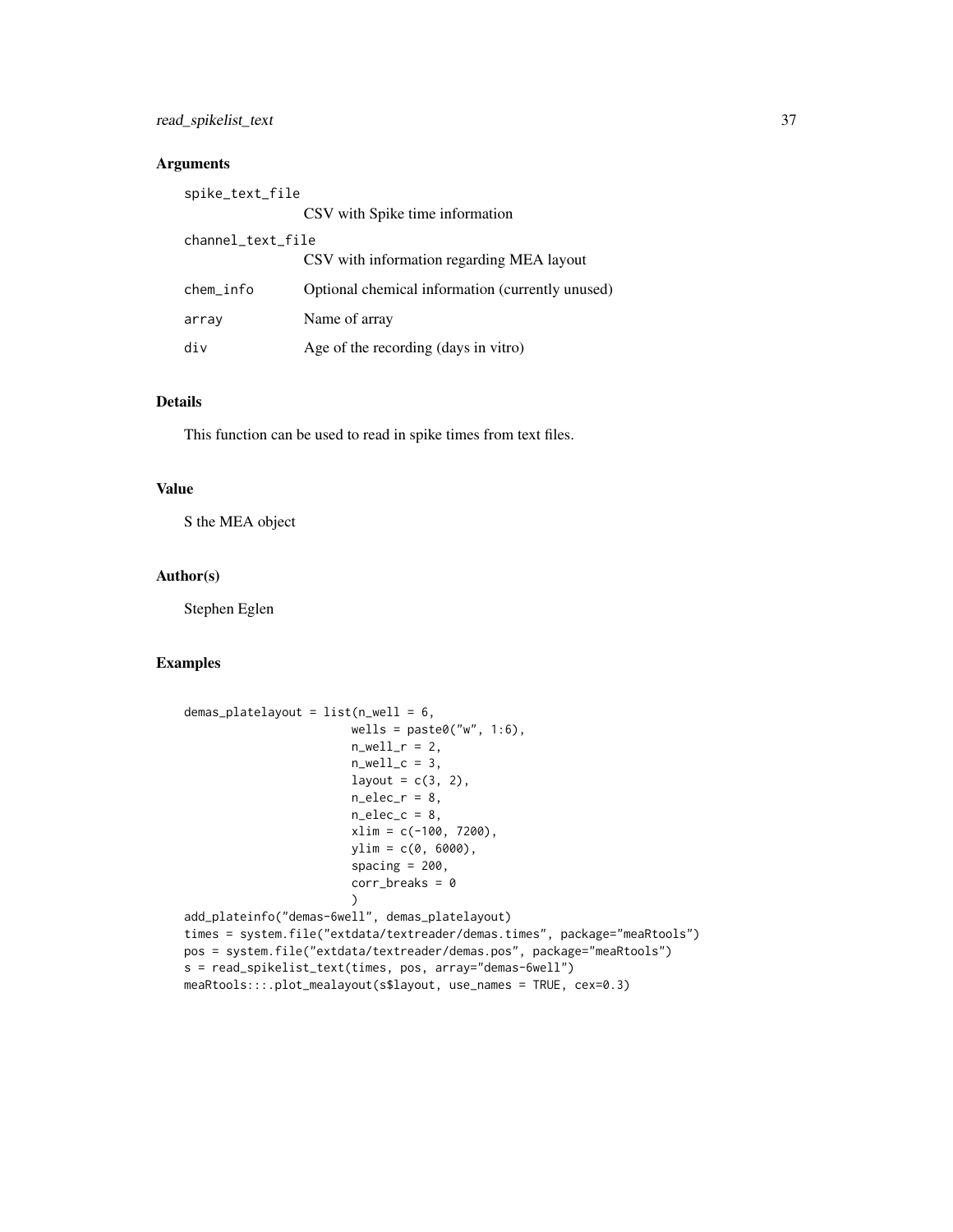<span id="page-37-0"></span>remove\_spikes *remove\_spikes*

#### Description

removes all spikes and associated meta data from 's' spike object except those specified by 'ids'.

#### Usage

remove\_spikes(s, ids)

#### Arguments

| -S  | 's' list object, needs to contain a 'spikes' field with spike train                                                                                                                                                                                                    |
|-----|------------------------------------------------------------------------------------------------------------------------------------------------------------------------------------------------------------------------------------------------------------------------|
| ids | Name or index of channel(s) to be kept, all other channels removed, either name<br>of channel, e.g. "E5_12" or an vector of idices $c(1,2)$ corresponding to channel<br>index. If a negative index is given, then that channel and associated data will be<br>removed. |

#### Value

's' object.

#### See Also

construct.s

### Examples

```
data("S") # load data
r<-remove_spikes(S, c(-1, -2))
S$channels[1:2] # original 's' object first 2 channels
r$channels[1:2] # first 2 channels have been removed
S$NCells # original count of channels
r$NCells # count of channels after 2 channels removed
S$nspikes # original spike count of first 2 channels
r$nspikes # spike count of first 2 channels after 2 channels removed
# OR keep only first 2 channels
t<-remove_spikes(S, c(1, 2))
t$channels
```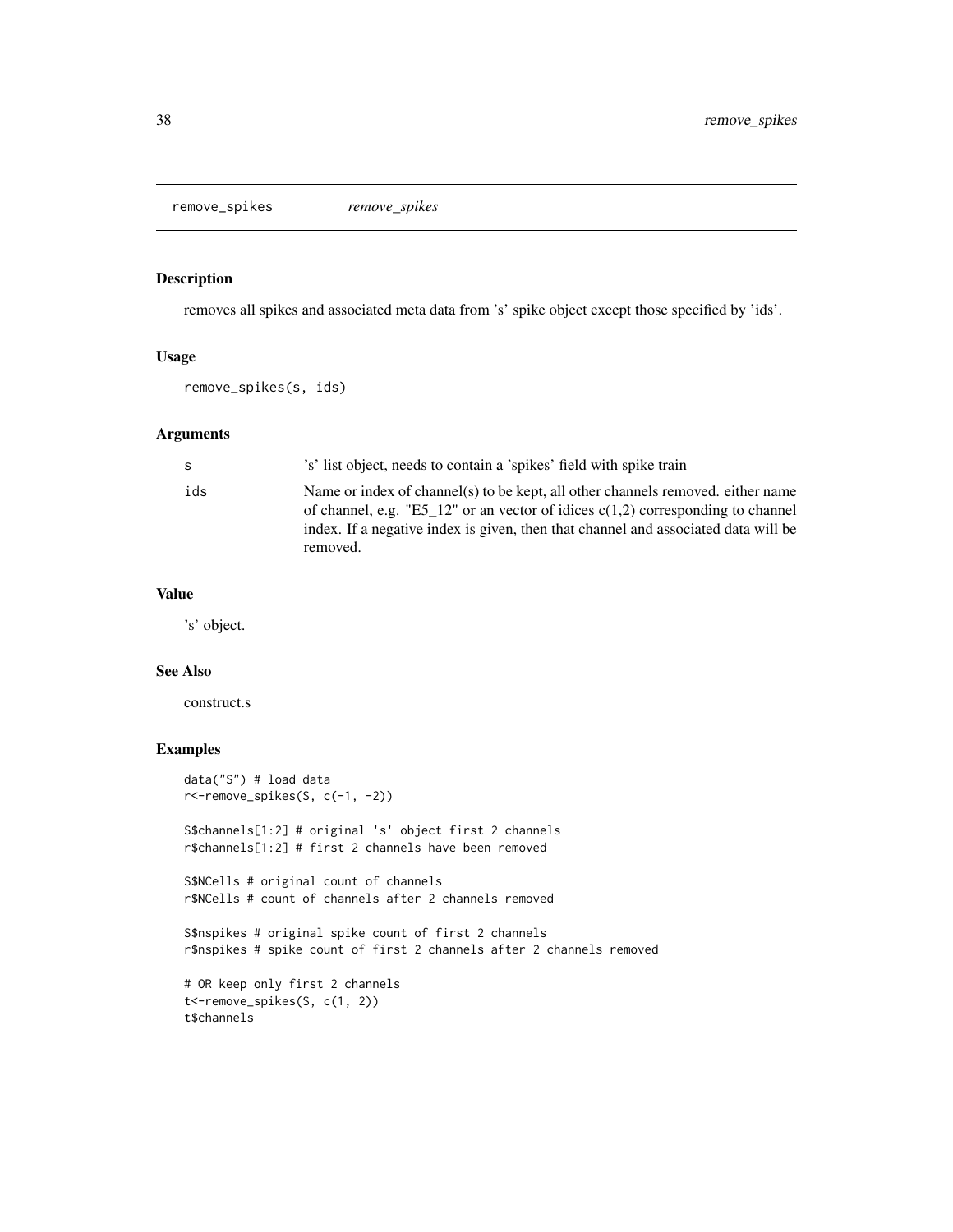<span id="page-38-0"></span>

run the STTC code for a spike train (Cpp version)

### Usage

run\_TMcpp(dt, start, end, spike\_times\_1, spike\_times\_2)

### Arguments

| dt            | bin width for         |
|---------------|-----------------------|
| start         | start time in seconds |
| end           | end time in seconds   |
| spike_times_1 | spike train 1         |
| spike_times_2 | spike train 2         |

### Details

Internal computation

### Value

STTC value

#### Author(s)

Stephen Eglen

S *example 'S' object*

### Description

An example 'S' list object containing multiple fields describing 1 minute recording on a 48 well plate.

### Usage

data("S")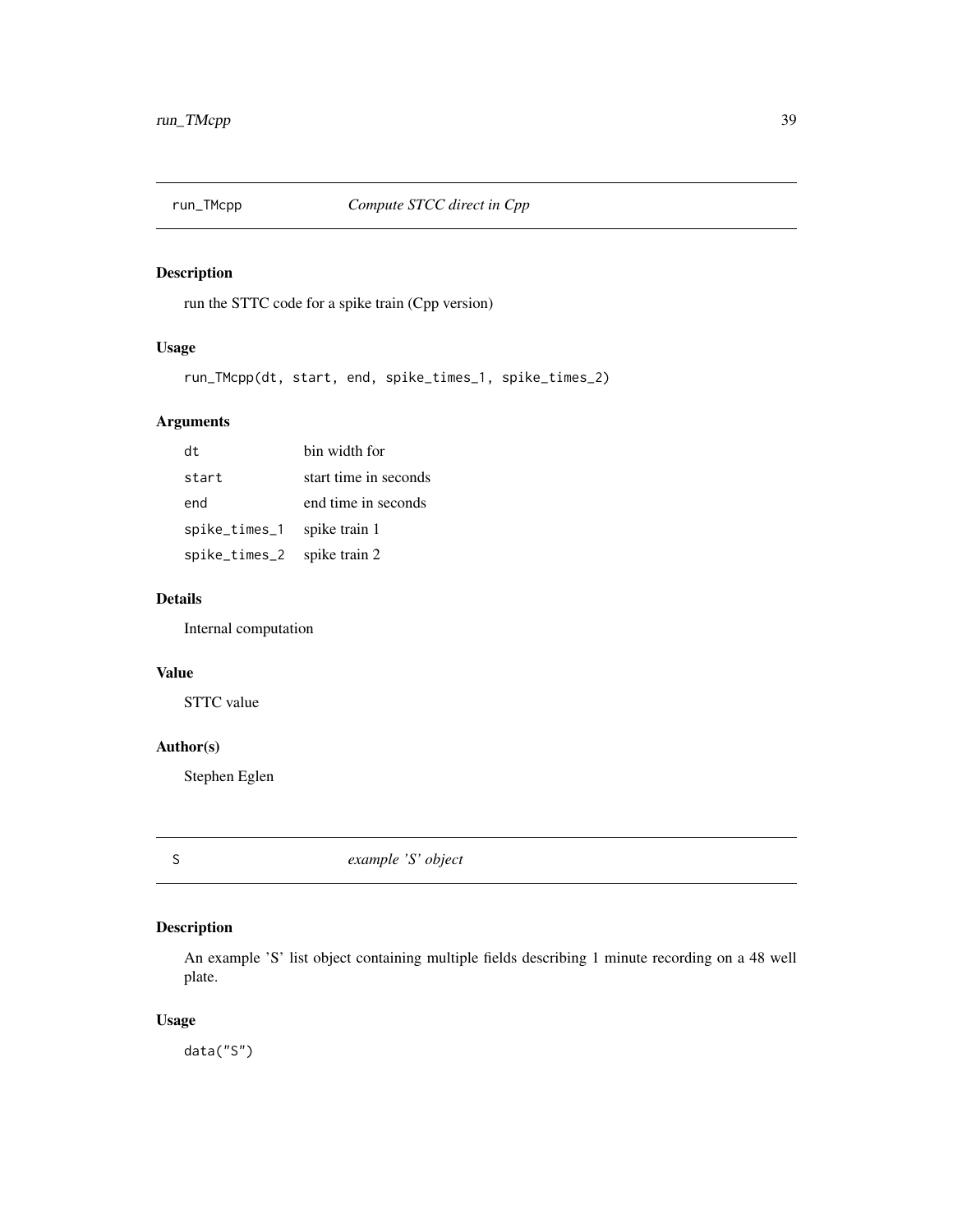### Format

channels electrode names spikes a list of spike trains for each channel nspikes # spikes for each channel NCells total # electrodes meanfiringrate mean firing rate by channel file full path of file layout electrodes grid positions for all electrodes on plate rates list with average count and firing per time\_interval (s) as well as plate average rec\_time 2 element vector of first and last spike time of recording goodwells well names for all wells meeting minimum firing criteria treatment treatments for each well size chemical compound size for each treatment units units of dose of treatment dose dose of treatment well well names nae # active electrodes (firing>5spikes/min) cw wells that each channel belongs to parameters A list of parameters, see data("parameters") allb for each electrode, a matrix of burst related information bs burst summary, a data frame containing burst endpoints by electrode ns\_all for each well, a list of network spike information isis list of inter-spike interval (isi) (s) by channel mean\_isis list of average isi by channel sd\_isis list of standard deviation of isi by channel well\_stats data frame containing well level firing rate information

### Details

Created by use of functions available in package.

### Examples

data('S') names(S)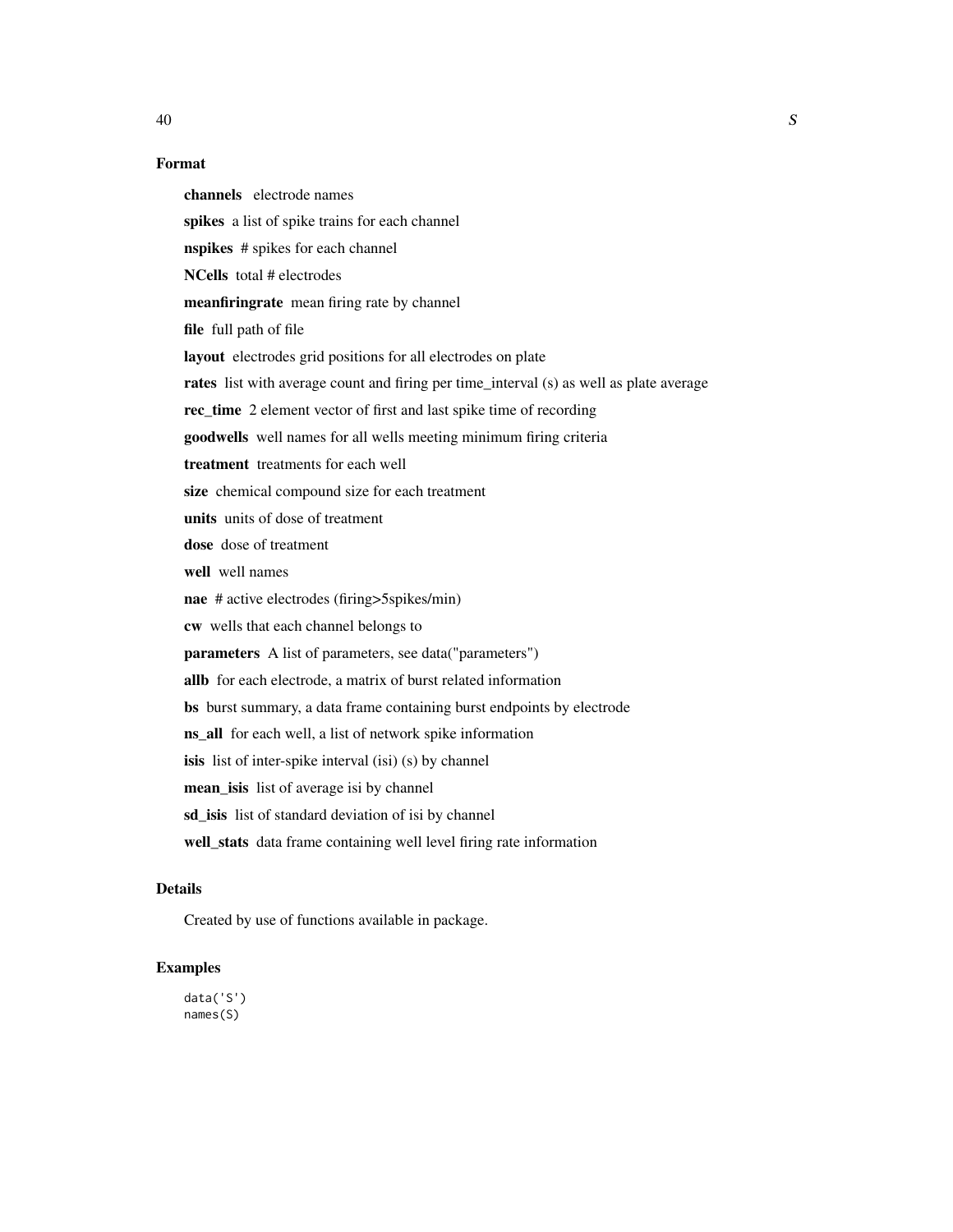<span id="page-40-0"></span>si\_find\_bursts *Find bursts*

### Description

For one spike train, find the bursts using the Poisson surprise method.

### Usage

si\_find\_bursts(spikes,s\_min,burst\_isi\_max)

### Arguments

| spikes | A spike train of one channel, located in MEA data structure (example S\$spikes[[1]]). |
|--------|---------------------------------------------------------------------------------------|
| s min  | A minimum value for the surprise index                                                |
|        | burst_isi_max ISI threshold used by the the surprise index algorithm                  |

### Value

Returns a matrix of burst information for a specific channel. Matrix columns are:

| beg          | the number of spike that is first in the burst |
|--------------|------------------------------------------------|
| end          | number of the last spike in the burst          |
| ibi          | time interval from previous burst              |
| durn         | durarion of burst in seconds                   |
| $mean\_isis$ | average inter spike interval within the burst  |
| si           | surprise index                                 |

### Author(s)

Stephen Eglen

#### References

Eytan and Marom (2006) J Neuroscience.

### Examples

```
data("S")
allb <- lapply(S$spikes, si_find_bursts, S$parameters$s_min )
```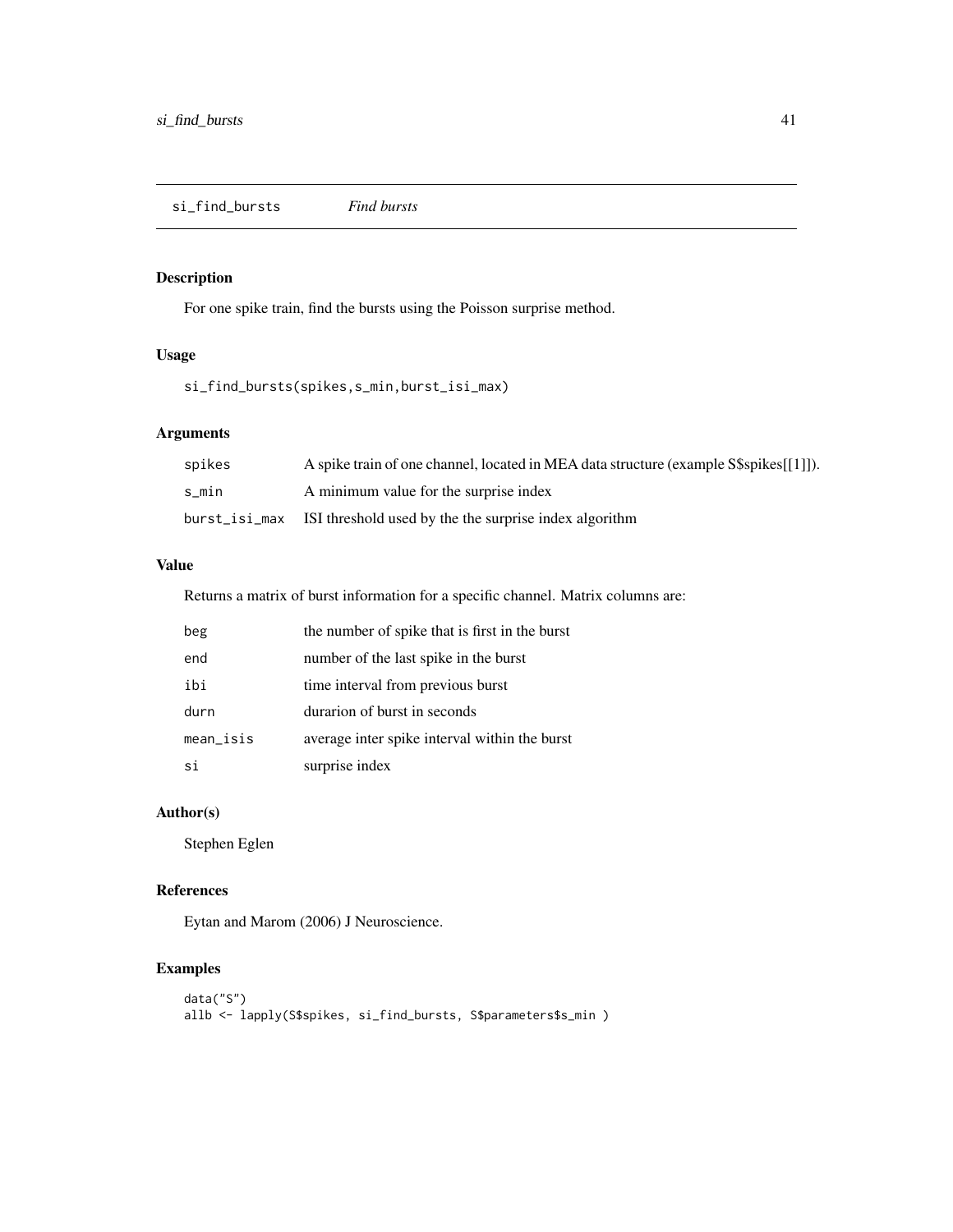<span id="page-41-0"></span>

Compute STTC for a pair of spike trains

### Usage

sttc(a,  $b$ , dt = 0.05, rec\_time = NULL)

### Arguments

| a        | first spike train                    |
|----------|--------------------------------------|
| b        | second spike train                   |
| dt       | bin size in seconds                  |
| rec time | 2-element vector: start and end time |

### Details

The Spike Time Tiling correlation (STTC) is computed for a pair of spike trains. The method is defined in Cutts and Eglen (2014). We assume that the spike trains are ordered, smallest-time first.

### Value

STTC a scalar bounded between -1 and +1.

### Author(s)

Stephen J Eglen

### Examples

 $a = c(1, 2, 3, 4, 5)$  $b = a + 0.01$  $c = a + 0.5$  $sttc(a, b) == 1$  $sttc(a, c) == 0$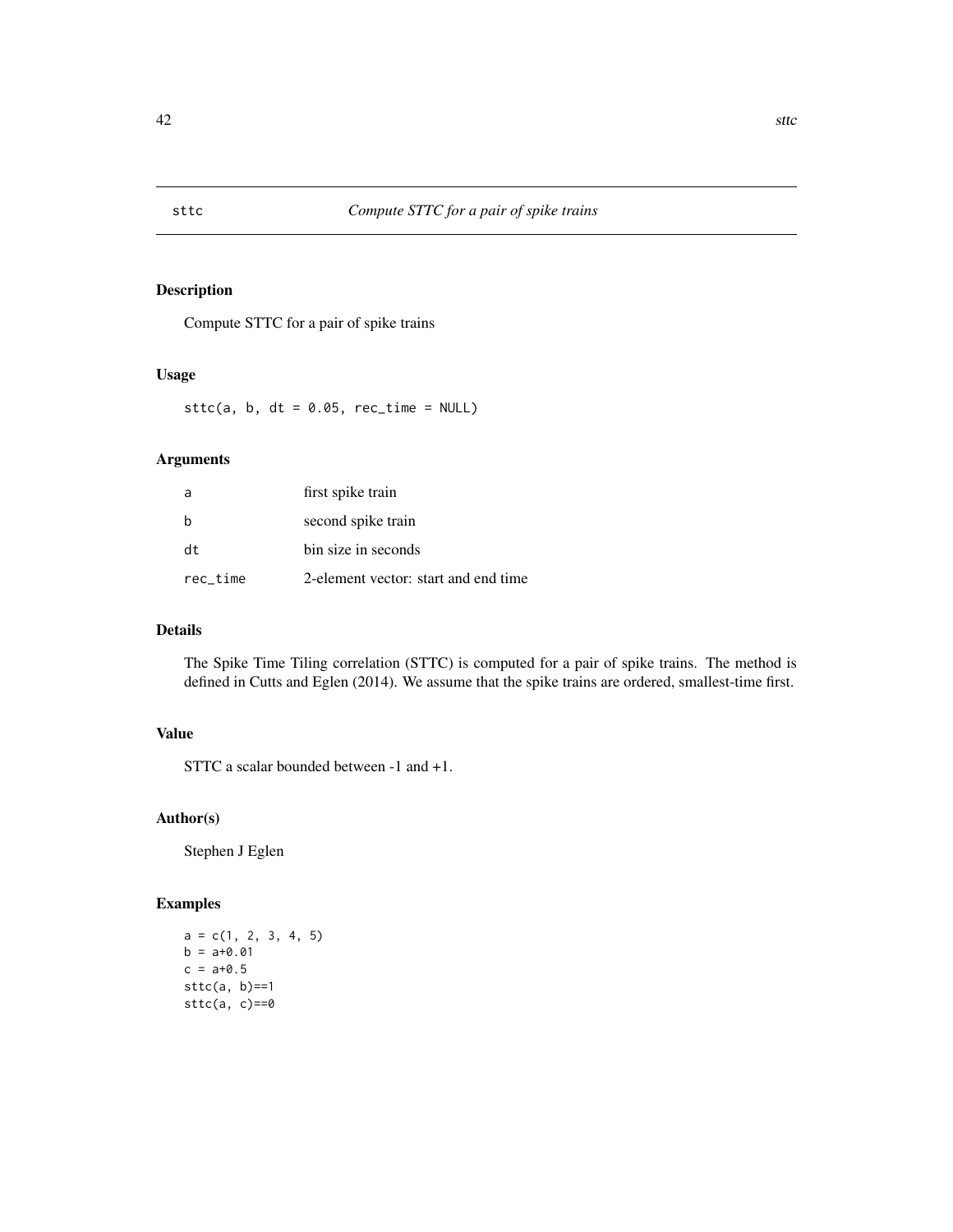<span id="page-42-0"></span>

Compute STTC profile for a pair of spike trains

### Usage

```
sttcp(a, b, dt = 0.05, tau_max = 5, tau_step = 0.1, beg = NULL,
 end = NULL)
```
### Arguments

| a        | spike train 1                                                                 |
|----------|-------------------------------------------------------------------------------|
| b        | spike train 2                                                                 |
| dt       | time window for STTC                                                          |
| tau_max  | maximum time shift                                                            |
| tau_step | step size in tau                                                              |
| beg      | start of recording. When NULL use the minimum spike time from the two trains. |
| end      | end of recording. When NULL use the maximum spike time from the two trains.   |

### Details

We extend the STTC to a profile (or correlogram) by shifting one spike train by amount tau, where tau varies in [-tau\_max, +tau\_max] in steps of tau\_step.

### Value

List containing the STTC profile.

### Author(s)

Stephen Eglen

### Examples

```
t1 <- -cumsum(log(runif(1000)) / 2)
t2 <- -cumsum(log(runif(1000)) / 2)
corr <- sttcp(t1, t2)
plot(corr, main="cross correlation")
autocorr <- sttcp(t1, t1)
plot(autocorr, main="auto correlation")
```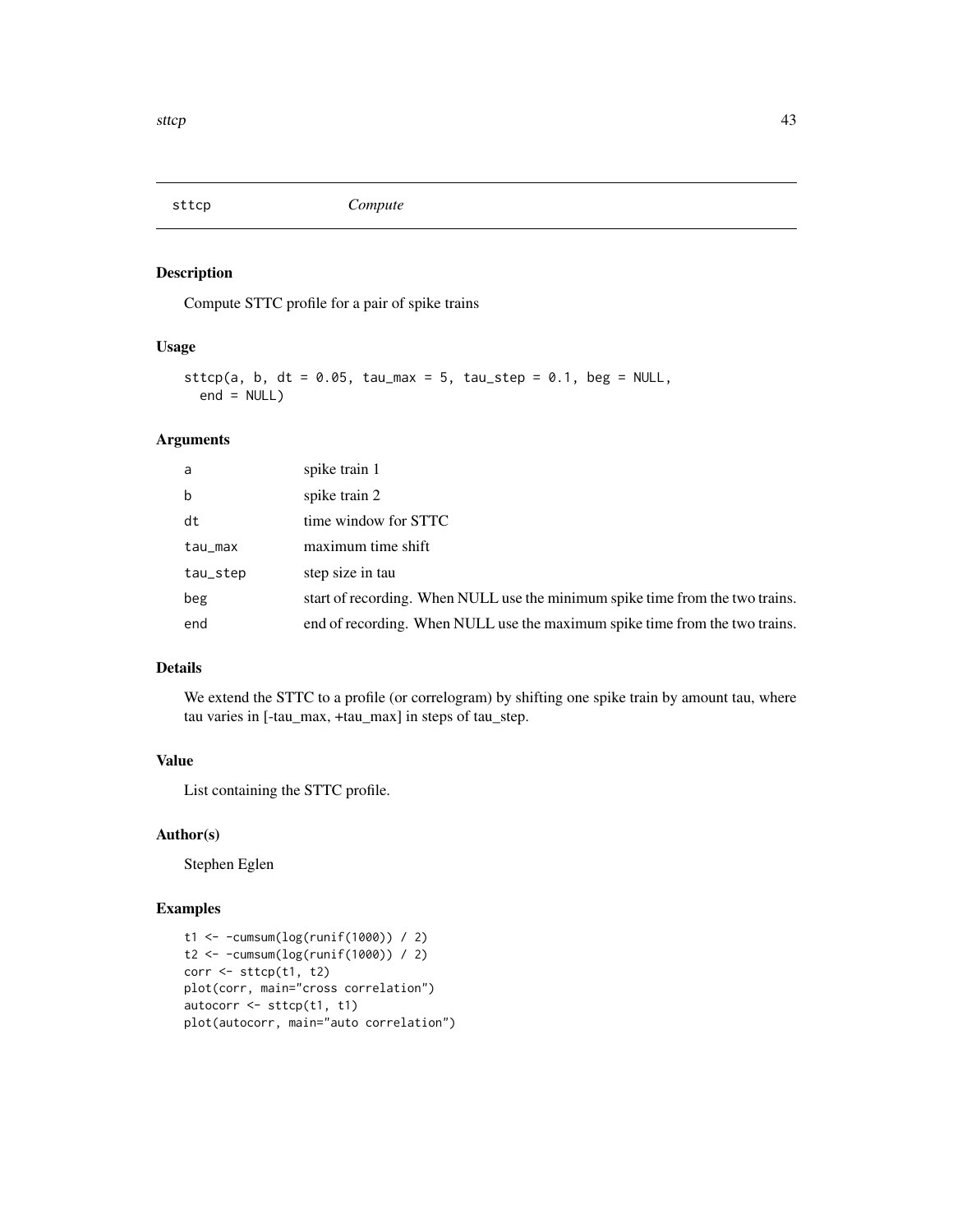<span id="page-43-0"></span>

Compute STTC profile for two spike trains

### Usage

sttcp\_ab(a, b, start, end, dt, tau\_sep, tau\_max)

### Arguments

| a       | Spike train 1                             |
|---------|-------------------------------------------|
| b       | Spike train 2                             |
| start   | Start time                                |
| end     | End time                                  |
| dt      | coincidence window for STTC               |
| tau_sep | step size for tau in [-tau_max, +tau_max] |
| tau_max | maximum tau value                         |

### Details

Compute the STTC profile for two spike trains using C++.

### Value

obj An object of type "sttcp", containing the tau values and correlations.

### Author(s)

Stephen Eglen

sttc\_allspikes1 *Compute STTC for all pairs of spike trains*

### Description

Compute STTC for all unique pairs of spike trains

#### Usage

sttc\_allspikes1(spikes, dt, beg, end)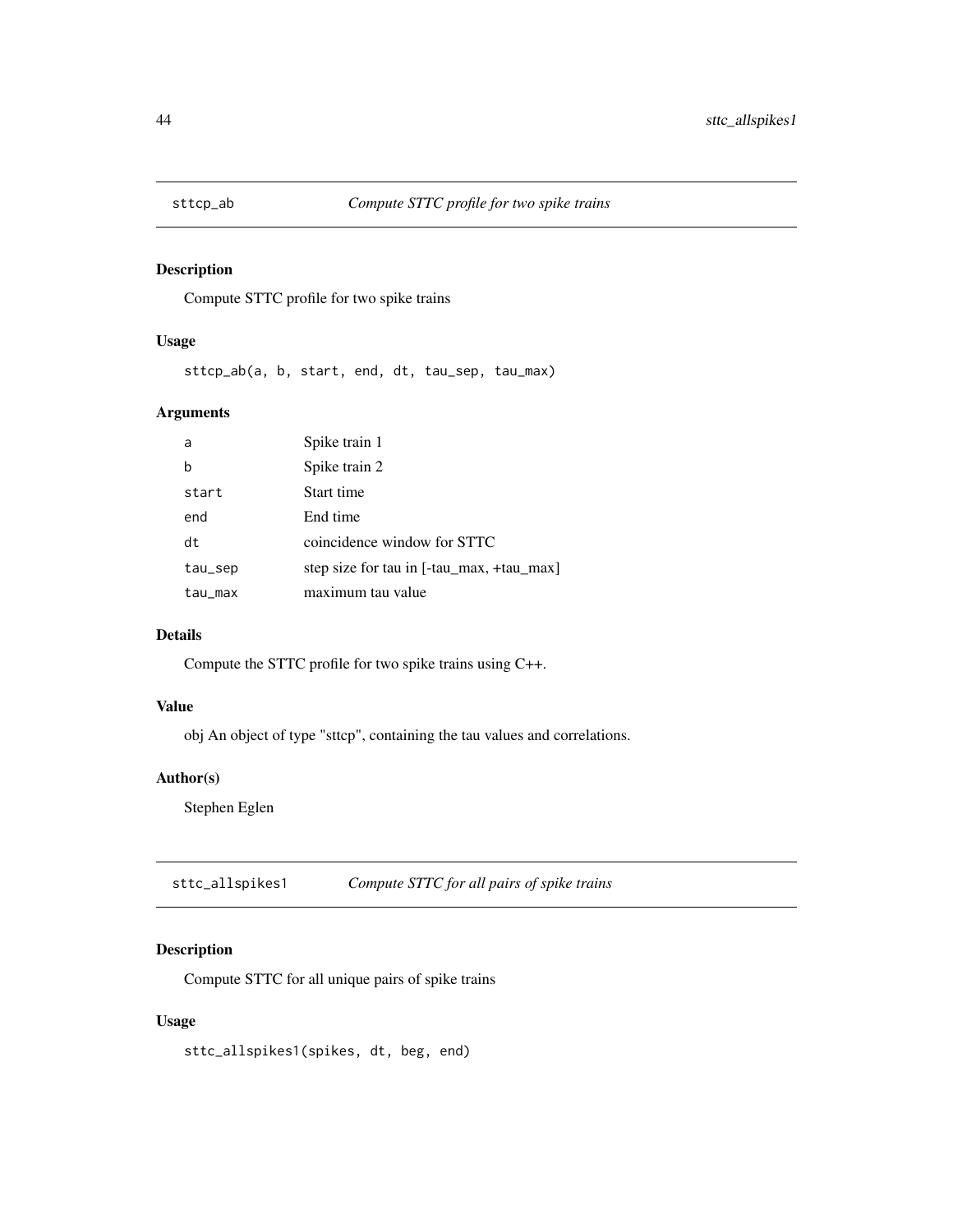### <span id="page-44-0"></span>Arguments

| spikes | List of spike trains |
|--------|----------------------|
| dt.    | tiling window        |
| beg    | start time           |
| end    | end time             |

### Details

Return a matrix of all STTC values

#### Value

Matrix of STTC values. Upper diagonal matrix only; diagonal elements should be 1.

### Author(s)

Stephen Eglen

summarize\_network\_spikes

*Generate network spikes based features.*

### Description

This function takes the returned object from calcualte.network.spikes function and parse and filter them using customed filters to regenerate features used by IGM MEA projects.

#### Usage

```
summarize_network_spikes(e, nspikes, ns_e, sur)
```
### Arguments

| e       | A spike list object for a set of electrodes.                                                                                                                                                                              |
|---------|---------------------------------------------------------------------------------------------------------------------------------------------------------------------------------------------------------------------------|
| nspikes | The spike list object returned from calling calculate_network_spikes.                                                                                                                                                     |
| $ns_e$  | Minumum number of spikes for each electrode within the network spike win-<br>dow. Most IGM MEA projects use a value of 2.                                                                                                 |
| sur     | This parameter is related to the number of datapoints to be used in summmariz-<br>ing mean network spikes, which will be only used for network spike diagnostics.<br>The default value of 100 will usually be sufficient. |

#### Value

Returns a new spikes object with filtered and re-calcualted features.

### Author(s)

Quanli Wang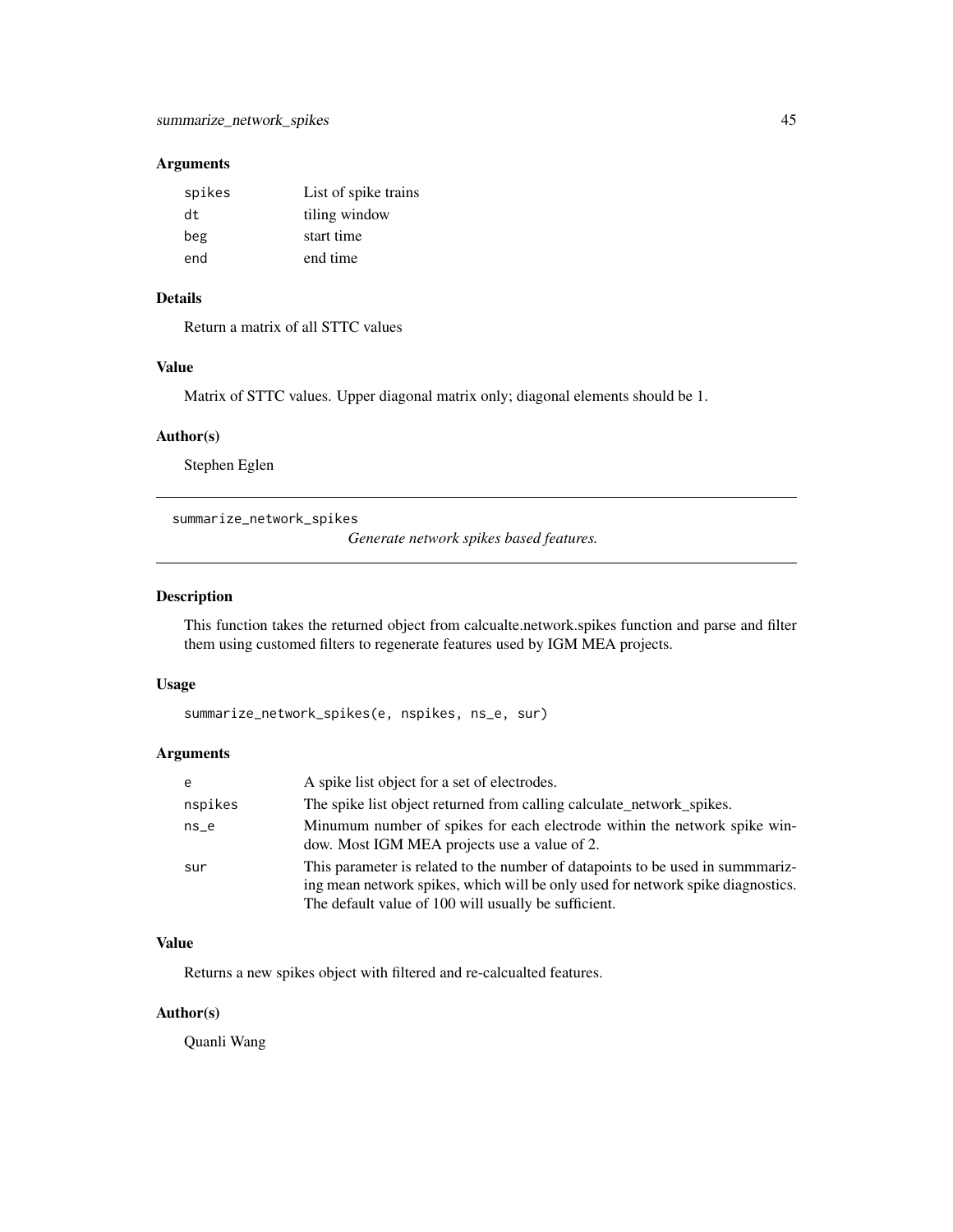<span id="page-45-0"></span>tiling\_correlogramcpp *Compute all STTPs for a set of spike trains*

### Description

Compute all STTPs for a set of spike trains

### Usage

```
tiling_correlogramcpp(spikes, n, nspikes, first_spike, start, end, dt, tau_sep,
  tau_max)
```
### Arguments

| spikes      | Concatenated list of spike trains                    |
|-------------|------------------------------------------------------|
| n           | number of spike trains                               |
| nspikes     | Vector containing the number of spikes in each train |
| first_spike | Index to the first spike in each train.              |
| start       | Start time of recording in seconds                   |
| end         | End time of recording in seconds                     |
| dt          | Coincidence window for STTC                          |
| tau_sep     | Step size for taus.                                  |
| tau_max     | Maximum absolute tau value.                          |

### Details

This computes all pairwise STTPs for spike trains. (This may be of use for Tom's internal code, rather than for production use.)

### Value

Pairwise STTPs for all spike trains

### Author(s)

Tom Edinburgh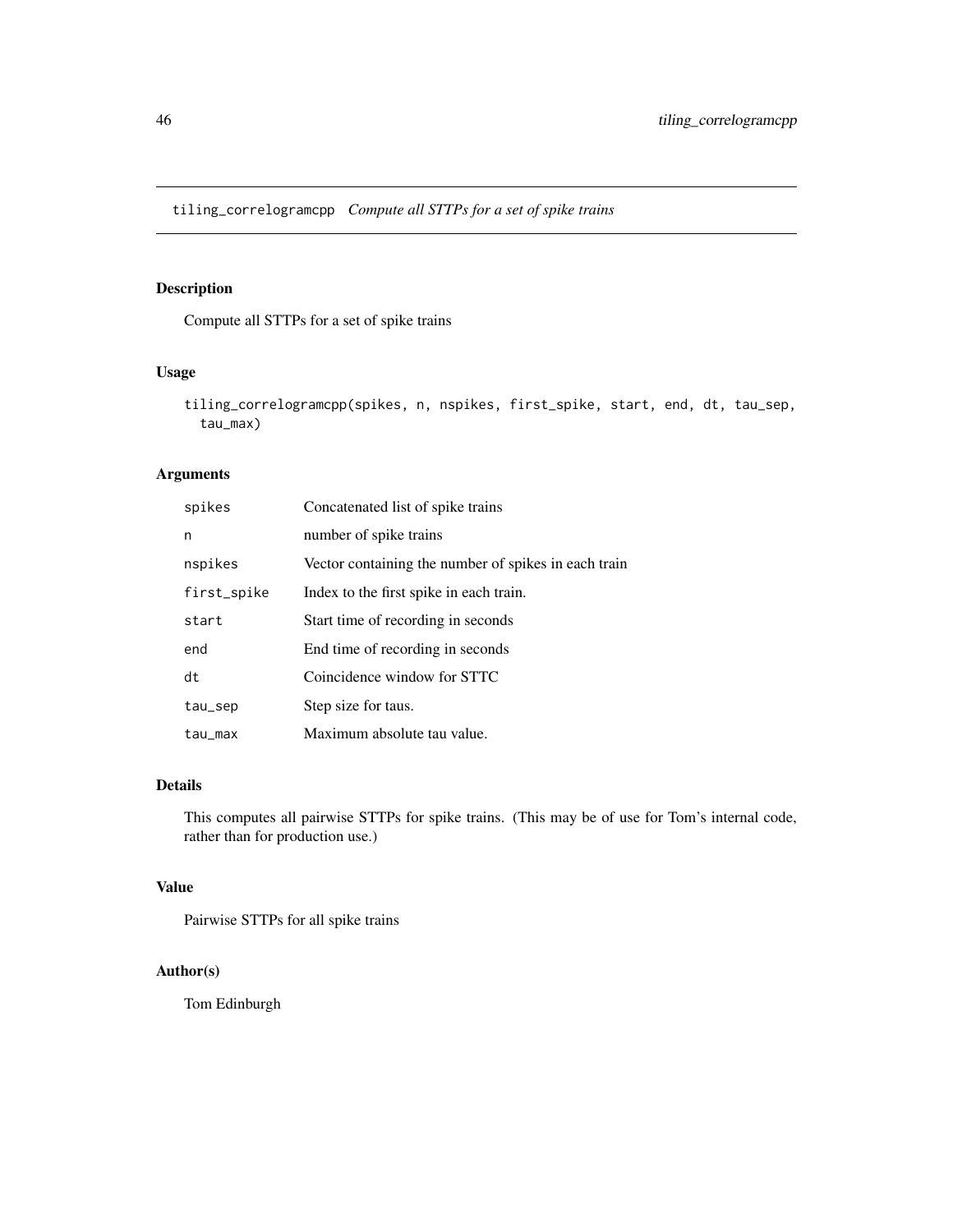<span id="page-46-0"></span>tiling\_correlogramcpp\_index

*Compute STTPs for just two spike trains, A and B*

### Description

Compute STTP for just one pair of trains

#### Usage

```
tiling_correlogramcpp_index(spikes, n, nspikes, first_spike, start, end, dt,
  tau_sep, tau_max, a, b)
```
### Arguments

| spikes      | Concatenated list of spike trains                    |
|-------------|------------------------------------------------------|
| n           | number of spike trains                               |
| nspikes     | Vector containing the number of spikes in each train |
| first_spike | Index to the first spike in each train.              |
| start       | Start time of recording in seconds                   |
| end         | End time of recording in seconds                     |
| dt          | Coincidence window for STTC                          |
| tau_sep     | Step size for taus.                                  |
| tau_max     | Maximum absolute tau value.                          |
| a           | Number of first spike train                          |
| b           | Number of second spike train                         |

#### Details

If you have the spikes from an array in a flattened form, you can compute the STTP for just two of the spike trains, rather than computing all pairwise STTPs.

#### Value

STTP for spike trains a and b

#### Author(s)

Tom Edinburgh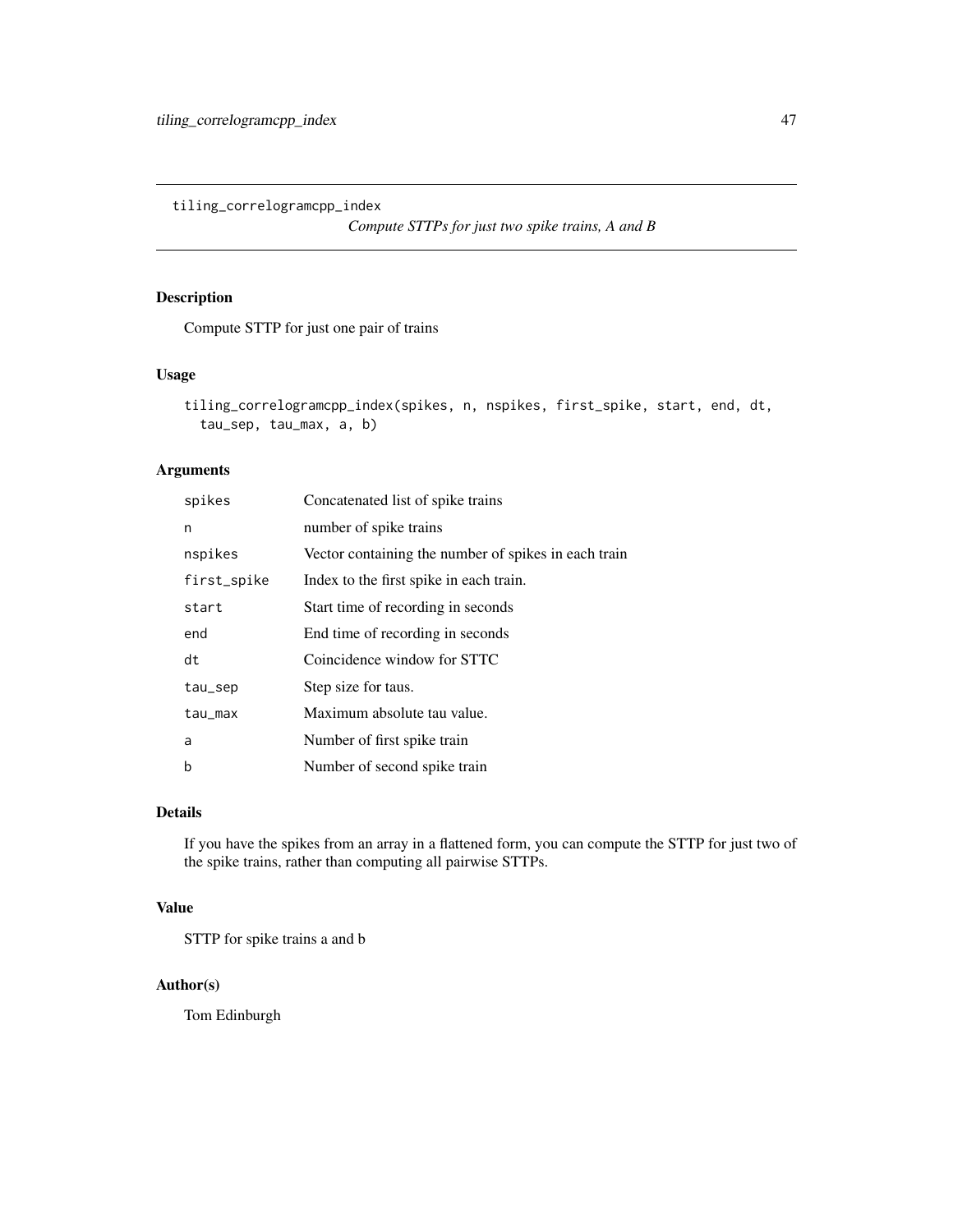<span id="page-47-0"></span>write\_features\_to\_files

*Write feature data to an output file*

### Description

Takes in list of dataframes (one per feature) from an MEA data structure that is produced by [ag](#page-3-1)[gregate\\_features](#page-3-1) and writes output to Files. Each dataframe corresponds to one feature, containing values for each well across each DIV of recording

#### Usage

```
write_features_to_files(s, features_list, output_dir, type)
```
### Arguments

| S          | MEA data structure                                      |
|------------|---------------------------------------------------------|
|            | features_list list of dataframes, one for each feature. |
| output_dir | Output directory)                                       |
| type       | Type of features (e.g. "spikes", "ns", "bursts")        |

### Value

Write one csv per feature for the feature type requested.

### Examples

```
data("S")
s<-list()
s[[1]]<-S
 spike_features = aggregate_features(s, "spike")
   write_features_to_files(s, spike_features, analysis$output_dir, "spikes")
```
write\_network\_spikes\_to\_csv

*Summarize and write netowrk spikes features into a csv file.*

#### Description

Summarize and write netowrk spikes features into a csv file.

#### Usage

```
write_network_spikes_to_csv(s, nspikes, outputdir)
```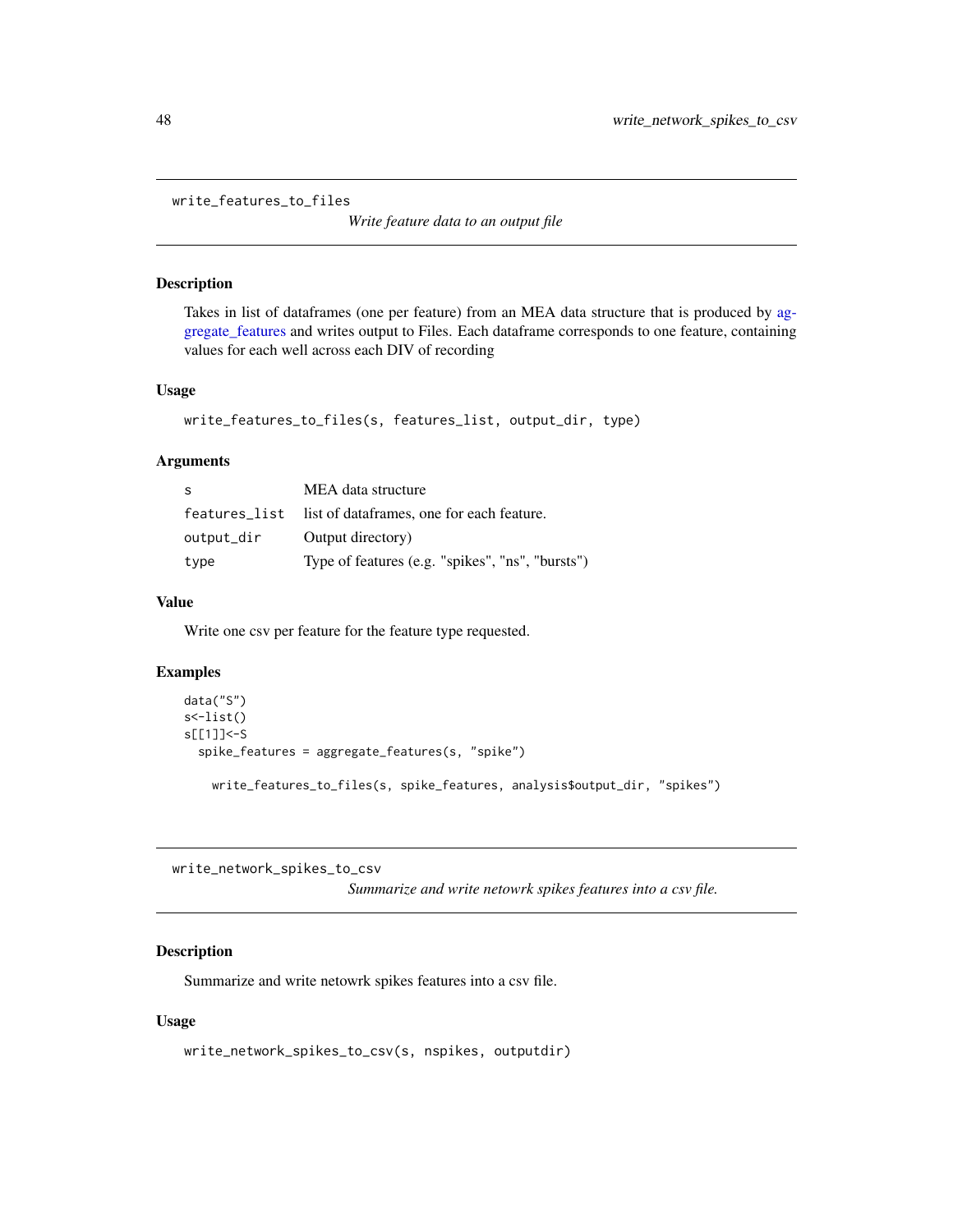### <span id="page-48-0"></span>Arguments

|           | A list of MEA recordings, typically from the same MEA plate at different time<br>point.                                                  |
|-----------|------------------------------------------------------------------------------------------------------------------------------------------|
| nspikes   | The spike list object returned from calling calculate network spikes.                                                                    |
| outputdir | The user defined output directory while the cys file to be writen. There should<br>not have a file sperator at the end of the outputdir. |

#### Value

None.

write\_plate\_summary\_for\_bursts

## *Prints bursting features*

### Description

The function reads the MEA data structure and uses the 'allb' list built using mi\_find\_bursts. It then prints all bursting features summary per well and per channel in \_bursts.csv and \_well\_bursts.csv

### Usage

write\_plate\_summary\_for\_bursts(s, outputdir)

### Arguments

| S         | MEA data structure |
|-----------|--------------------|
| outputdir | Output directory   |

#### Value

Output file \_bursts.csv holds all features generated for bursts per well and per channel:

| treatment                 | the treatment/genotype based on the experimental log file plan |
|---------------------------|----------------------------------------------------------------|
| well                      | well number                                                    |
| nae                       | number of active electrodes                                    |
| nAB                       | number of electrodes with bursts                               |
| duration                  | total duration of bursts                                       |
| mean_dur                  | mean duration of bursts                                        |
| mean_freq                 | firing rate $(Hz)$                                             |
| nbursts                   | number of bursts                                               |
|                           | bursts_per_sec bursts/second.matrix(nrow=0,ncol=1)             |
| bursts_per_min bursts/min |                                                                |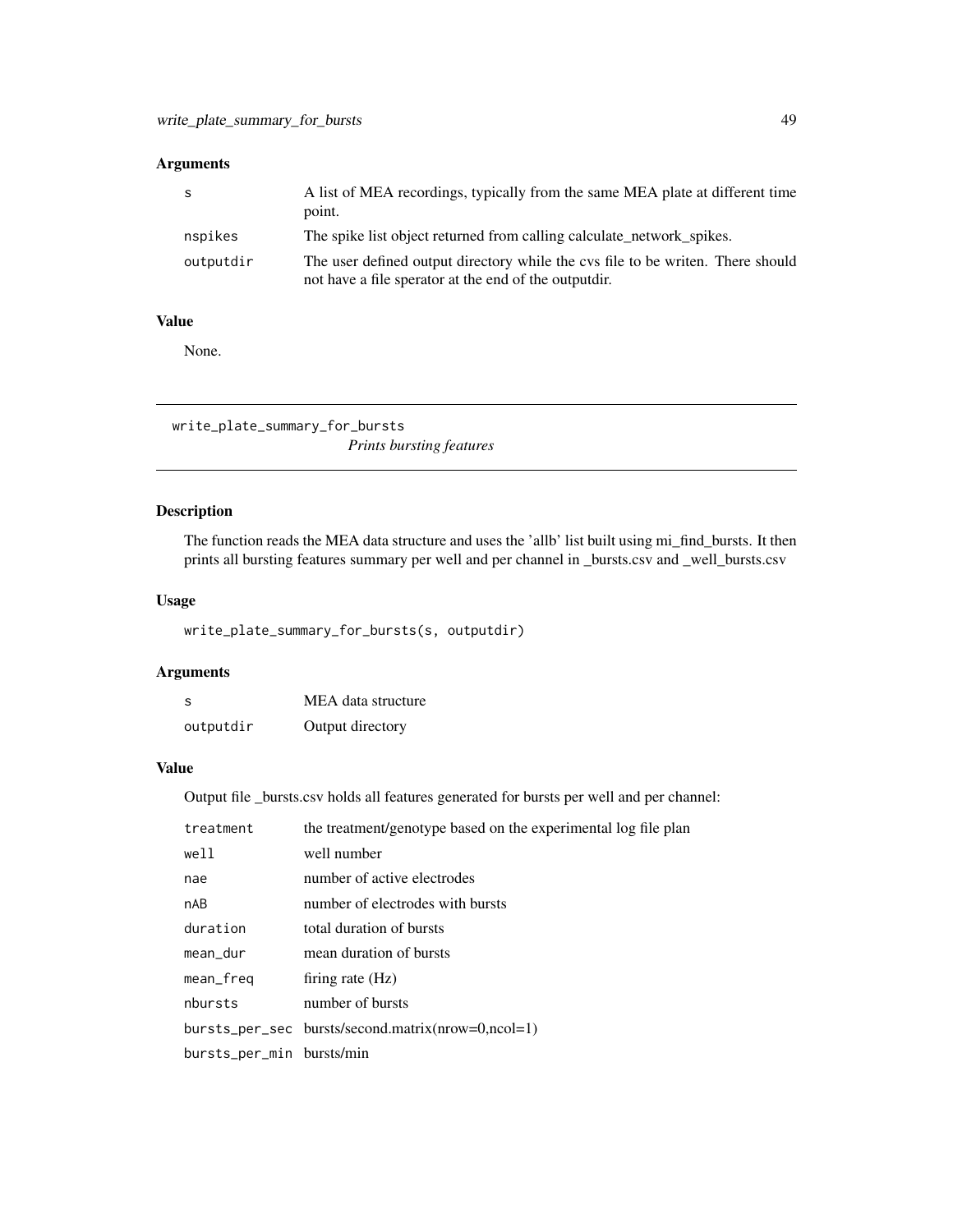<span id="page-49-0"></span>

| sd_dur                | sd of burst duration                                  |  |
|-----------------------|-------------------------------------------------------|--|
| mean_freq_in_burst    |                                                       |  |
|                       | average frequency of spikes in a burst                |  |
| sd_freq_in_burst      |                                                       |  |
|                       | sd of frequency of spikes in a burst                  |  |
| mean_spikes_in_burst  |                                                       |  |
|                       | mean number of spikes in a burst                      |  |
| sd_spikes_in_burst    |                                                       |  |
|                       | sd of number of spikes in a burst                     |  |
| total_spikes_in_burst |                                                       |  |
|                       | total number of spikes in a bursts                    |  |
| per_spikes_in_burst   |                                                       |  |
|                       | percent of spikes in a burst                          |  |
| mean_isis             | mean ISI within a burst                               |  |
| sd_isis               | sd ISI within a burst                                 |  |
| mean_ibis             | mean IBI                                              |  |
| sd_ibis               | sd of ibis                                            |  |
| cv_ibis               | Coefficient of variation of IBI $(= mean_ibi/sd_ibi)$ |  |
| file                  | input recording file                                  |  |

### Examples

```
data("S")
output_dir = file.path(tempdir(),"Analysis")
print(paste0("Creating output folders under ",output_dir))
dir.create(output_dir)
s<-list(); s[[1]]<-S
write_plate_summary_for_bursts(s, output_dir)
```
write\_plate\_summary\_for\_spikes

*write\_plate\_summary\_for\_spikes*

### Description

Produces csv output related to firing rate by DIV to directory of user specified output directory

### Usage

write\_plate\_summary\_for\_spikes(s, outputdir)

### Arguments

s 's' spike .RData object. Must be a list with one entry per DIV.

outputdir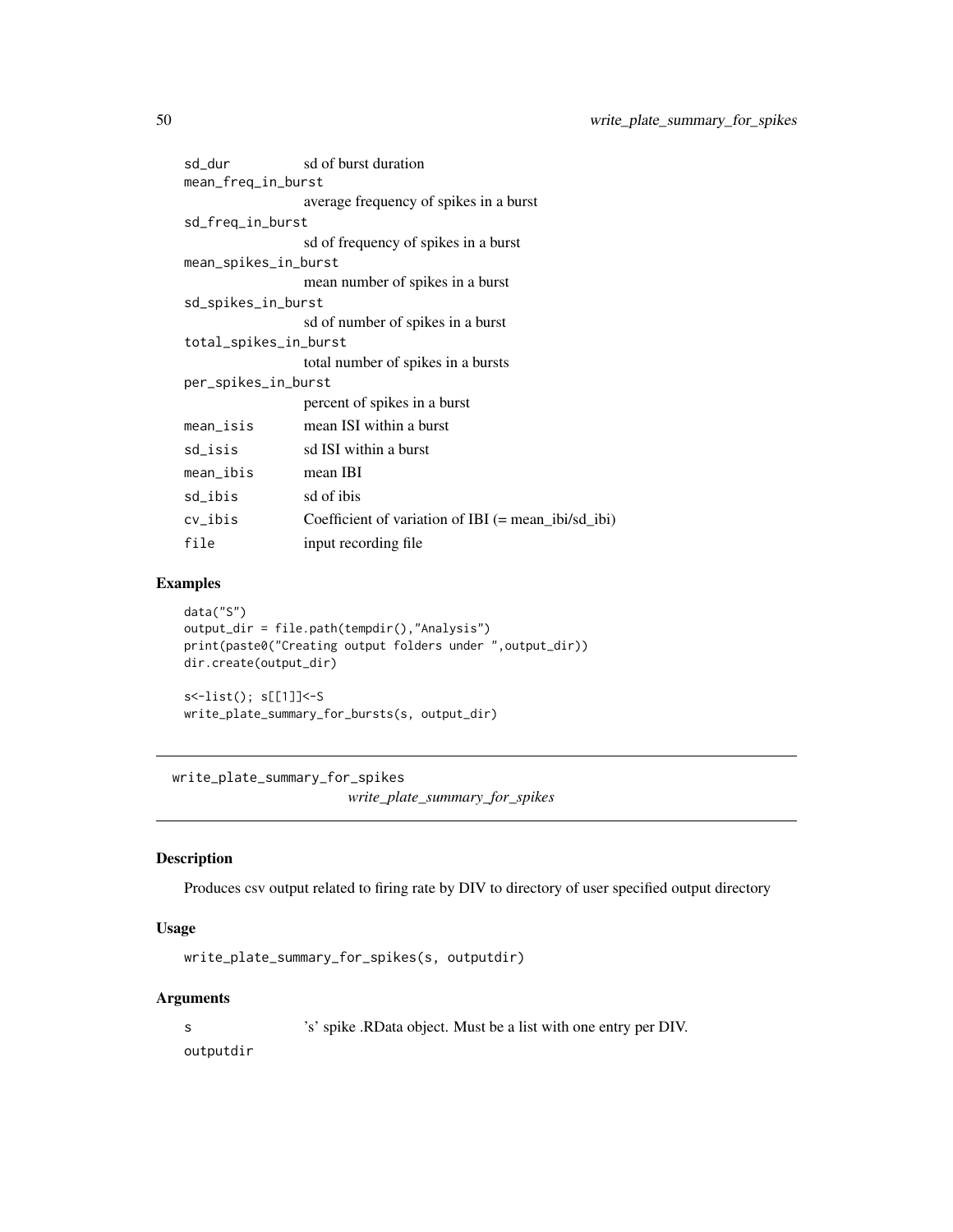### <span id="page-50-0"></span>Value

One .csv file for each DIV is output and one additional file comprising all DIVs. Quantification of activity levels including total spike count, well and elctrode level firing rate, as well as ISI and standard deviation of applicable features.

### Author(s)

Diana Hall

### Examples

```
data("S")
s<-list()
s[[1]]<-S
 path<-tempdir()
 write_plate_summary_for_spikes(s , path)
```
xyplot\_network\_spikes *xyplot for network spikes at the plate level.*

#### Description

xyplot for network spikes at the plate level. It will detech the plate layout and plot individual wells according to plate layout.

#### Usage

```
xyplot_network_spikes(nspikes)
```
### Arguments

nspikes The returned obect from calling summary.network.spikes.

### Value

Return the handle of xyplot.

#### Author(s)

Quanli Wang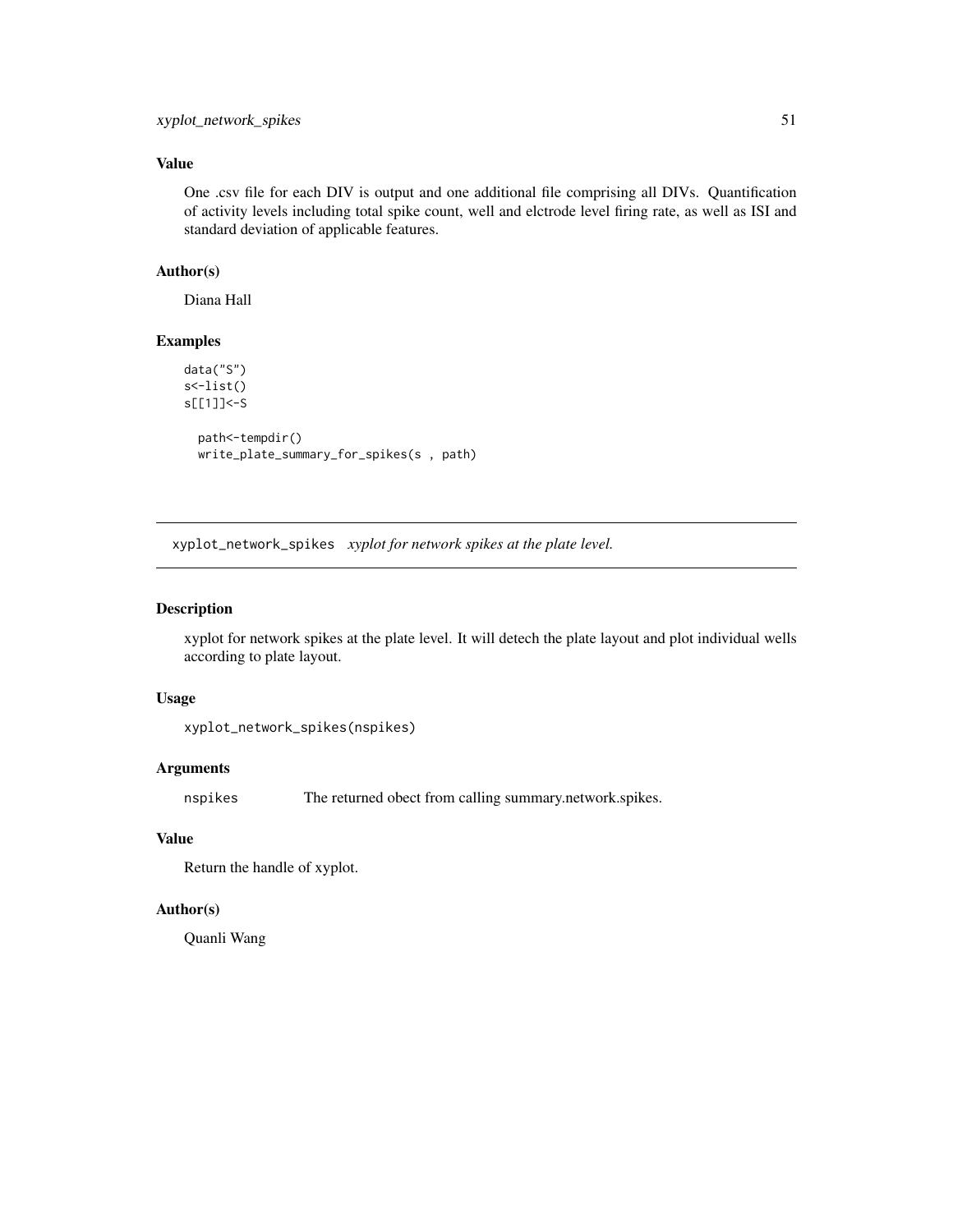# <span id="page-51-0"></span>**Index**

∗Topic Aggregate aggregate\_features, [4](#page-3-0) ∗Topic Axion read\_spikelist, [35](#page-34-0) ∗Topic Entropy calculate\_entropy\_and\_mi, [5](#page-4-0) ∗Topic IBI calc\_burst\_distributions, [9](#page-8-0) calc\_burst\_summary, [10](#page-9-0) get\_burst\_info, [19](#page-18-0) mi\_find\_bursts, [26](#page-25-0) write\_plate\_summary\_for\_bursts, [49](#page-48-0) ∗Topic MEA aggregate\_features, [4](#page-3-0) permute\_features\_and\_plot, [29](#page-28-0) ∗Topic Mutual Information calculate\_entropy\_and\_mi, [5](#page-4-0) ∗Topic PDF permute\_features\_and\_plot, [29](#page-28-0) ∗Topic Rdata load\_spikelist, [26](#page-25-0) ∗Topic allb mi\_find\_bursts, [26](#page-25-0) ∗Topic analysis permute\_features\_and\_plot, [29](#page-28-0) ∗Topic bursts\_per\_min calc\_burst\_summary, [10](#page-9-0) ∗Topic bursts write\_features\_to\_files, [48](#page-47-0) write\_plate\_summary\_for\_bursts, [49](#page-48-0) ∗Topic burst calc\_burst\_distributions, [9](#page-8-0) calc\_burst\_summary, [10](#page-9-0) get\_burst\_info, [19](#page-18-0) mi\_find\_bursts, [26](#page-25-0) plot\_plate\_summary\_for\_bursts, [33](#page-32-0) si\_find\_bursts, [41](#page-40-0) ∗Topic datasets parameters, [28](#page-27-0)

plateinfo, [30](#page-29-0) S, [39](#page-38-0) ∗Topic distributions calc\_burst\_distributions, [9](#page-8-0) ∗Topic distribution dist\_perm, [15](#page-14-0) plot\_plate\_summary\_for\_bursts, [33](#page-32-0) ∗Topic duration calc\_burst\_summary, [10](#page-9-0) get\_burst\_info, [19](#page-18-0) write\_plate\_summary\_for\_bursts, [49](#page-48-0) ∗Topic experimental log get\_experimental\_log\_file, [20](#page-19-0) ∗Topic features write\_features\_to\_files, [48](#page-47-0) ∗Topic filter calculate\_burst\_features, [4](#page-3-0) calculate\_spike\_features, [8](#page-7-0) filter\_wells, [16](#page-15-0) ∗Topic firing plot\_mean\_firingrate\_by\_eletrode\_by\_div, [31](#page-30-0) plot\_mean\_firingrate\_by\_well\_by\_div, [32](#page-31-0) ∗Topic frequency calc\_burst\_distributions, [9](#page-8-0) calc\_burst\_summary, [10](#page-9-0) write\_plate\_summary\_for\_bursts, [49](#page-48-0) ∗Topic inter spike interval calculate\_isis, [6](#page-5-0) ∗Topic interval isi, [25](#page-24-0) ∗Topic isis calculate\_isis, [6](#page-5-0) ∗Topic isi calc\_burst\_summary, [10](#page-9-0) isi, [25](#page-24-0) ∗Topic maximum interval mi\_find\_bursts, [26](#page-25-0)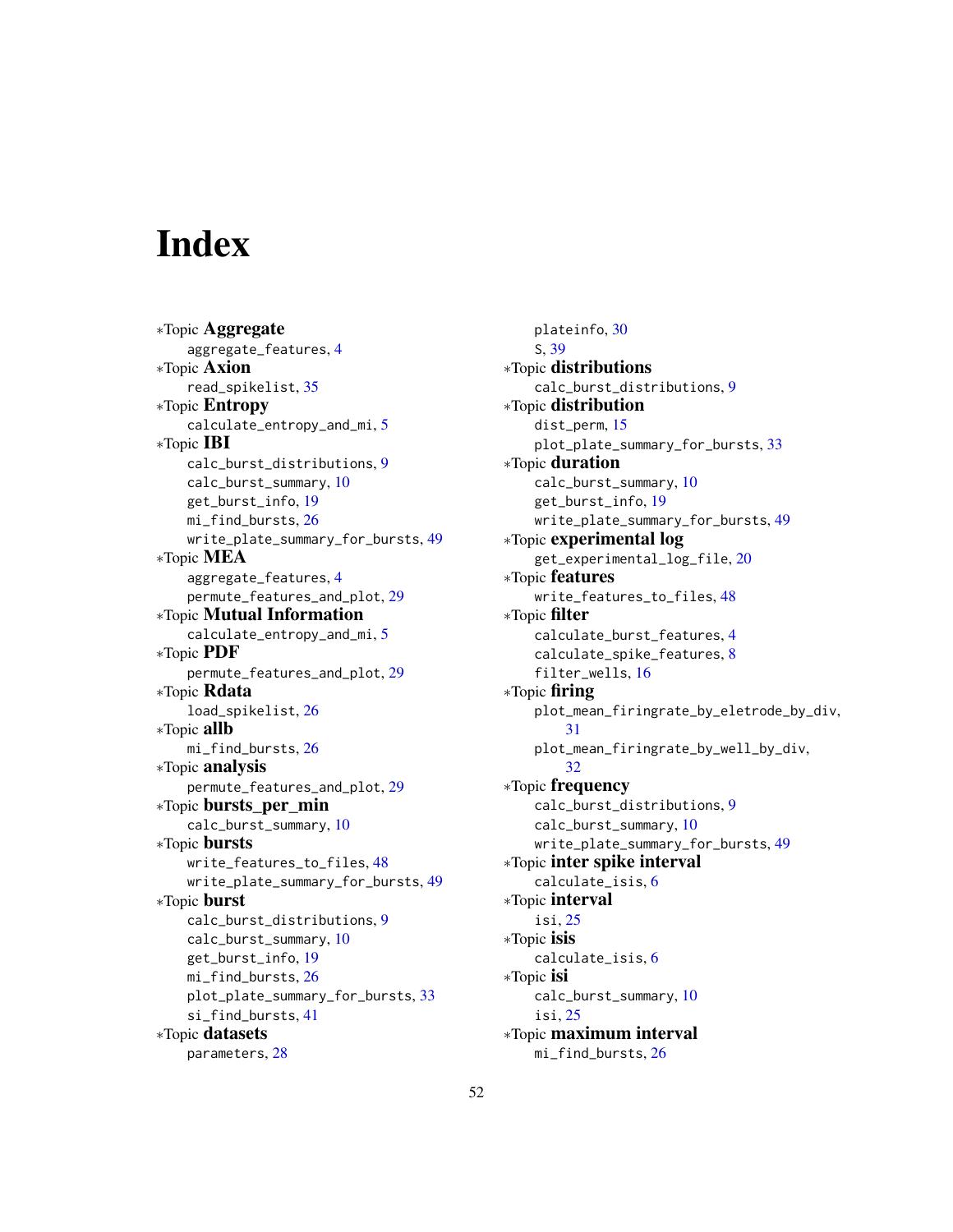#### $I<sub>N</sub>DEX$  53

∗Topic mfr compute\_mean\_firingrate\_by\_well, [12](#page-11-0) ∗Topic network bursts calculate\_network\_bursts, [7](#page-6-0) nb\_matrix\_to\_feature\_dfs, [27](#page-26-0) ∗Topic network spikes calculate\_network\_spikes, [8](#page-7-0) plot\_network\_spikes, [33](#page-32-0) summarize\_network\_spikes, [45](#page-44-0) write\_network\_spikes\_to\_csv, [48](#page-47-0) xyplot\_network\_spikes, [51](#page-50-0) ∗Topic network has\_network\_spikes, [25](#page-24-0) plot\_active\_wells\_network\_spikes, [31](#page-30-0) write\_features\_to\_files, [48](#page-47-0) ∗Topic permutation test nb\_matrix\_to\_feature\_dfs, [27](#page-26-0) ∗Topic permutation dist\_perm, [15](#page-14-0) ∗Topic plot plot\_network\_spikes, [33](#page-32-0) ∗Topic poisson surprise si\_find\_bursts, [41](#page-40-0) ∗Topic print write\_features\_to\_files, [48](#page-47-0) ∗Topic r\_object read\_spikelist, [35](#page-34-0) ∗Topic rate plot\_mean\_firingrate\_by\_eletrode\_by\_div, [31](#page-30-0) plot\_mean\_firingrate\_by\_well\_by\_div, [32](#page-31-0) ∗Topic s-object get\_data, [20](#page-19-0) ∗Topic spike list calculate\_network\_spikes, [8](#page-7-0) ∗Topic spike-list get\_file\_basename, [22](#page-21-0) ∗Topic spike\_list read\_spikelist, [35](#page-34-0) ∗Topic spikes calculate\_burst\_features, [4](#page-3-0) calculate\_spike\_features, [8](#page-7-0) compute\_mean\_firingrate\_by\_well, [12](#page-11-0) generate\_raster\_plot, [18](#page-17-0)

get\_num\_ae, [22](#page-21-0) has\_network\_spikes, [25](#page-24-0) isi, [25](#page-24-0) plot\_active\_wells\_network\_spikes, [31](#page-30-0) plot\_mean\_firingrate\_by\_well\_by\_div, [32](#page-31-0) plot\_plate\_summary\_for\_spikes, [34](#page-33-0) remove\_spikes, [38](#page-37-0) write\_features\_to\_files, [48](#page-47-0) write\_plate\_summary\_for\_spikes, [50](#page-49-0) ∗Topic s load\_spikelist, [26](#page-25-0) ∗Topic treatment get\_wt, [24](#page-23-0) ∗Topic utility generate\_raster\_plot, [18](#page-17-0) get\_project\_plate\_name, [24](#page-23-0) ∗Topic well filter\_wells, [16](#page-15-0) ∗Topic wt get\_wt, [24](#page-23-0) ∗Topic xyplot xyplot\_network\_spikes, [51](#page-50-0) add\_plateinfo, [3](#page-2-0) aggregate\_features, [4,](#page-3-0) *[48](#page-47-0)* calc\_burst\_distributions, [9](#page-8-0) calc\_burst\_summary, [10](#page-9-0) calculate\_burst\_features, [4](#page-3-0) calculate\_entropy\_and\_mi, [5](#page-4-0) calculate\_isis, [6](#page-5-0) calculate\_network\_bursts, [7,](#page-6-0) *[28](#page-27-0)* calculate\_network\_spikes, [8](#page-7-0) calculate\_spike\_features, [8](#page-7-0) compute\_mean\_firingrate\_by\_well, [12](#page-11-0) compute\_mean\_sttc\_by\_well, [12](#page-11-0) compute\_sttc\_by\_well, [13](#page-12-0) count\_ns, [14](#page-13-0) dist\_perm, [15](#page-14-0)

filter\_nonactive\_spikes, [16](#page-15-0) filter\_wells, [16](#page-15-0) frate\_counts, [17](#page-16-0)

generate\_raster\_plot, [18](#page-17-0) get\_burst\_info, [19](#page-18-0)